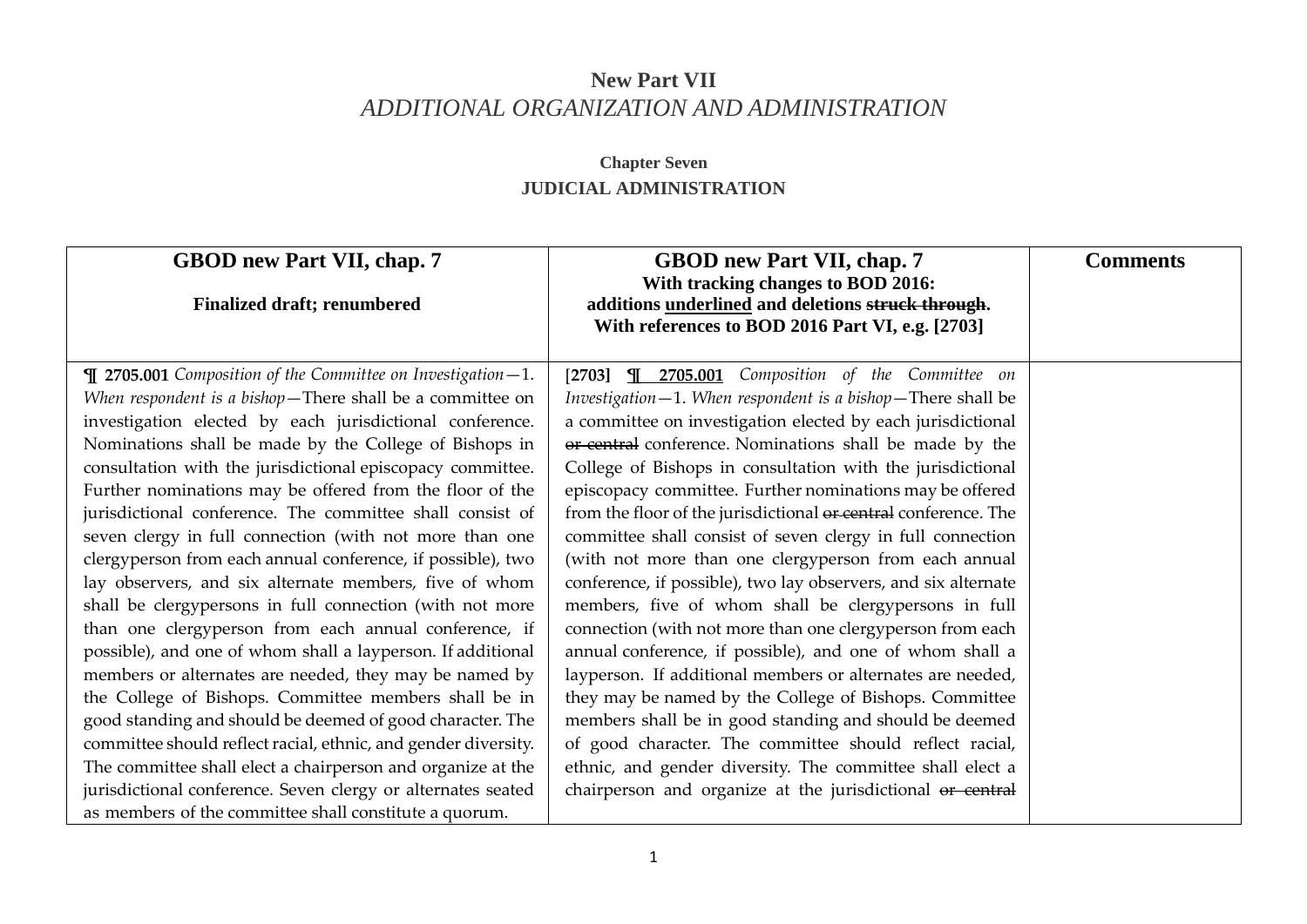2. *When respondent is a clergyperson*—In each annual conference, there shall be a committee on investigation to consider judicial complaints against clergy members of the annual conference, clergy members on honorable location or administrative location from that annual conference, local pastors, and diaconal ministers. It shall consist of four clergy members in full connection, three professing members, three alternate clergy members in full connection, and six alternate lay members, three of whom shall be diaconal ministers if available within the bounds of the annual conference. The committee shall be nominated by the presiding bishop in consultation with the Board of Ordained Ministry (for clergy members) and the conference board of laity (for professing members) and elected quadrennially by the annual conference. If additional members or alternates are needed, the annual conference may elect members to serve for the remainder of the quadrennium. Committee members shall be in good standing and shall be deemed of good character. The committee should reflect racial, ethnic, and gender diversity. The committee on investigation shall elect a chair and organize at the annual conference. None of the members or alternates shall be members of the Board of Ordained Ministry, the cabinet, or immediate family members of the above. Should a member of the committee on investigation have been a party to any of the prior proceedings in the case that finally comes before the committee, he or she shall be disqualified from sitting on the committee during its consideration of that case, and his or her place shall be taken by an alternate member. Seven members or alternates seated as members of the committee shall constitute a quorum.<sup>19</sup>

*a*) In cases of complaints against clergy members of the annual conference, clergy members on honorable

conference. Seven clergy or alternates seated as members of the committee shall constitute a quorum.

2. *When respondent is a clergyperson*—In each annual conference, there shall be a committee on investigation to consider judicial complaints against clergy members of the annual conference, clergy members on honorable location or administrative location from that annual conference, local pastors, and diaconal ministers. It shall consist of four clergy members in full connection, three professing members, three alternate clergy members in full connection, and six alternate lay members, three of whom shall be diaconal ministers if available within the bounds of the annual conference. The committee shall be nominated by the presiding bishop in consultation with the Board of Ordained Ministry (for clergy members) and the conference board of laity (for professing members) and elected quadrennially by the annual conference. If additional members or alternates are needed, the annual conference may elect members to serve for the remainder of the quadrennium. Committee members shall be in good standing and shall be deemed of good character. The committee should reflect racial, ethnic, and gender diversity. The committee on investigation shall elect a chair and organize at the annual conference. None of the members or alternates shall be members of the Board of Ordained Ministry, the cabinet, or immediate family members of the above. Should a member of the committee on investigation have been a party to any of the prior proceedings in the case that finally comes before the committee, he or she shall be disqualified from sitting on the committee during its consideration of that case, and his or her place shall be taken by an alternate member. Seven members or alternates seated as members of the committee shall constitute a quorum.19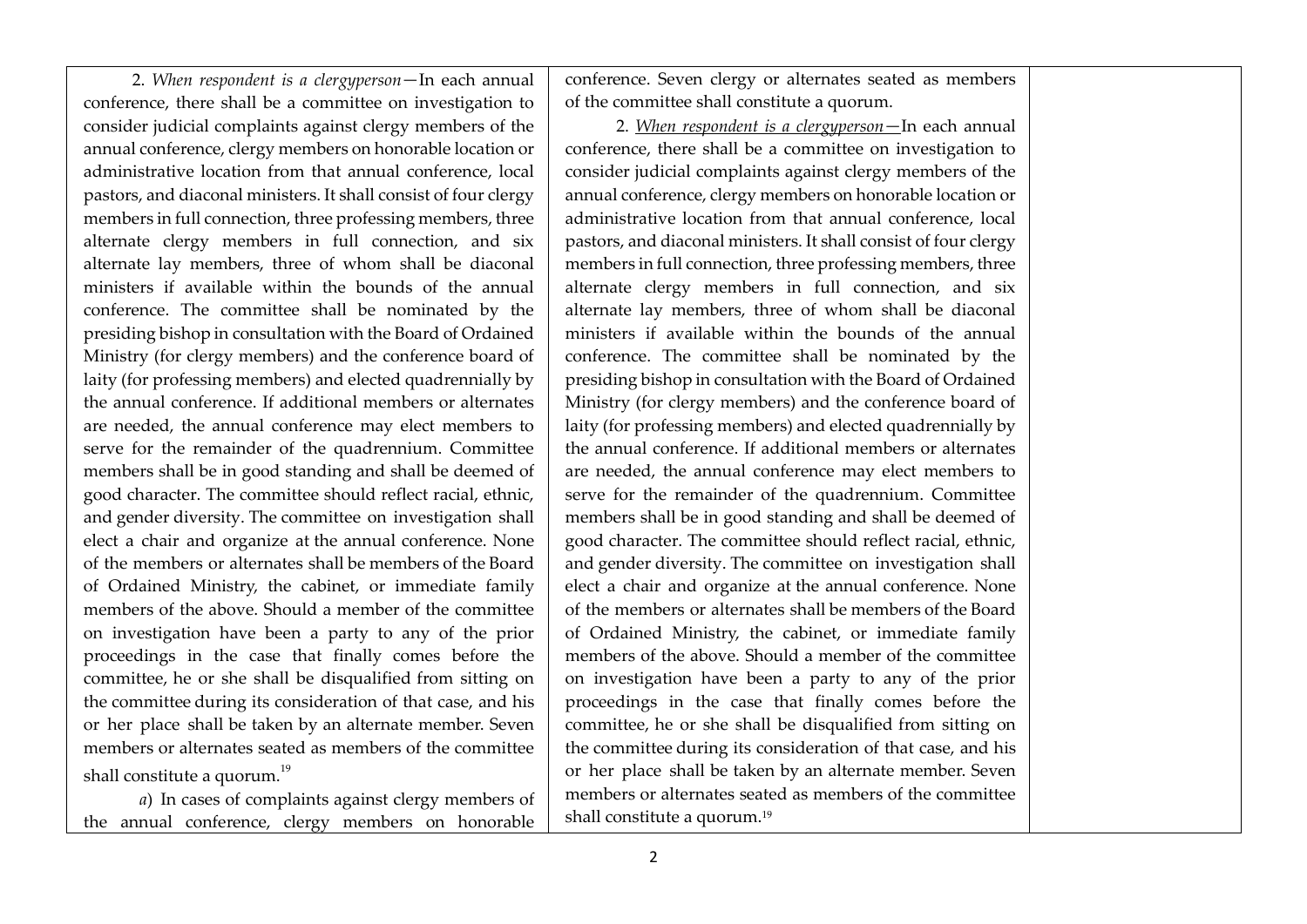location or administrative location from that annual conference, or local pas-tors, the committee shall consist of four clergy members and three professing members.

*b*) In cases of complaints against diaconal ministers, the committee shall consist of four clergy members and five professing members, two of whom shall be diaconal ministers if available within the bounds of the annual conference.

3. *When respondent is a layperson*—In all cases, the pastor or district superintendent should take pastoral steps to resolve any complaints. If such pastoral response does not result in resolution and a written complaint is made against a professing member for any of the offenses in ¶ 2702.3, the pastor in charge or co-pas-tors (¶ 205.1) of the local church, in consultation with the district superintendent and the district lay leader, may appoint a com-mittee on investigation consisting of four professing members and three clergy in full connection (both clergy and professing members must come from other congregations, exclusive of the churches of the respondent or the complainant). Committee members shall be in good standing and should be deemed of good character. The committee should reflect racial, ethnic, and gender diversity. When the pastor in charge is (or co-pastors are) bringing the charge, the district superintendent, in consultation with the district lay leader, shall appoint the committee on investigation. Five members shall constitute a quorum. **GBOD** ¶ 2705.001=2703

19. See Judicial Council Decision 1296.

*a*) In cases of complaints against clergy members of the annual conference, clergy members on honorable location or administrative location from that annual conference, or local pas-tors, the committee shall consist of four clergy members and three professing members.

*b*) In cases of complaints against diaconal ministers, the committee shall consist of four clergy members and five professing members, two of whom shall be diaconal ministers if available within the bounds of the annual conference.

3. *When respondent is a layperson*—In all cases, the pastor or district superintendent should take pastoral steps to resolve any complaints. If such pastoral response does not result in resolution and a written complaint is made against a professing member for any of the offenses in ¶ 2702.3, the pastor in charge or co-pas-tors (¶ 205.1) of the local church, in consultation with the district superintendent and the district lay leader, may appoint a com-mittee on investigation consisting of four professing members and three clergy in full connection (both clergy and professing members must come from other congregations, exclusive of the churches of the respondent or the complainant). Committee members shall be in good standing and should be deemed of good character. The committee should reflect racial, ethnic, and gender diversity. When the pastor in charge is (or co-pastors are) bringing the charge, the district superintendent, in consultation with the district lay leader, shall appoint the committee on investigation. Five members shall constitute a quorum.

19. See Judicial Council Decision 1296.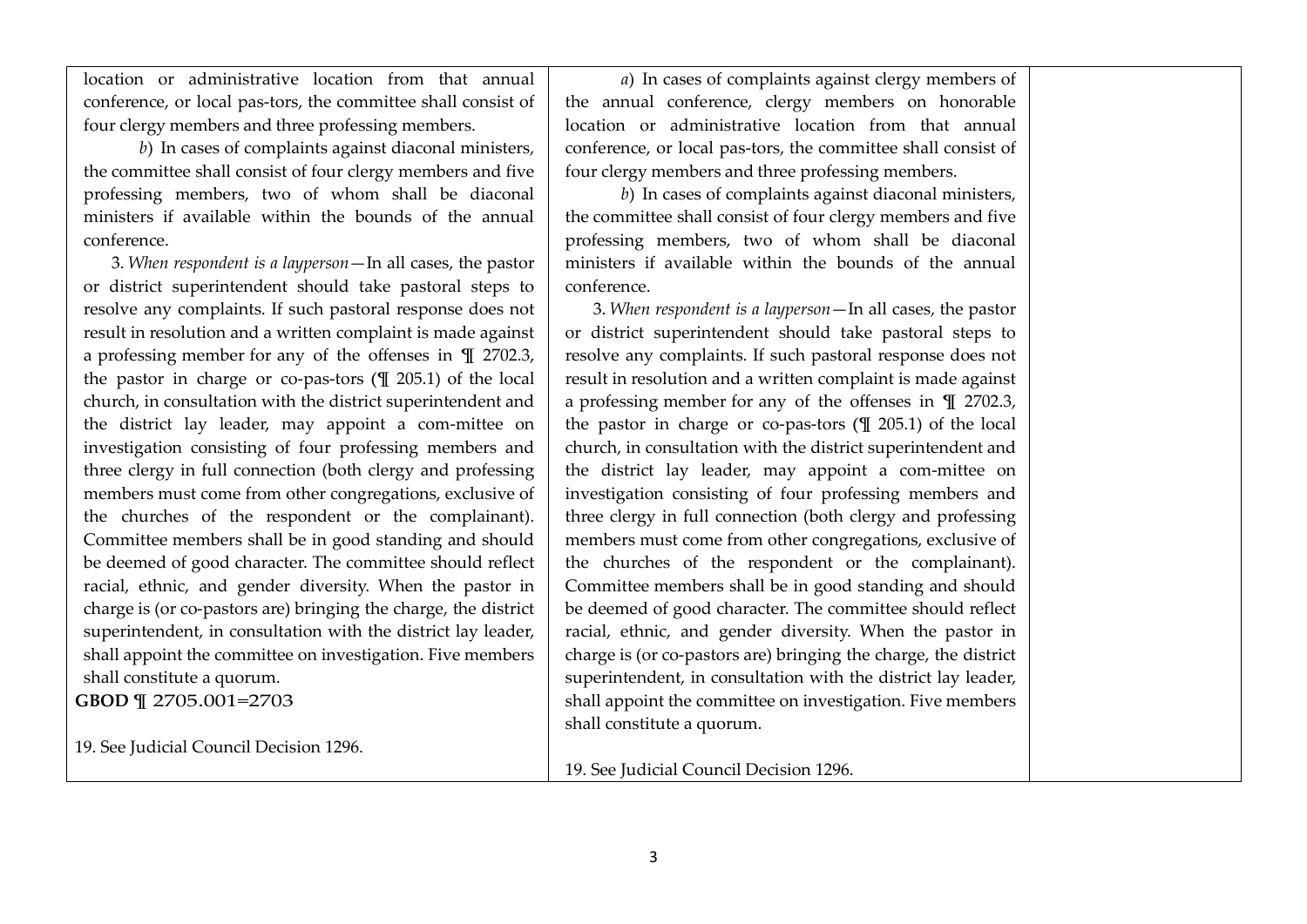**¶ 2706.001** *Referral of Original Complaint to Counsel for the Church, Who Shall Prepare Judicial Complaint and Supporting Material for Consideration by Committee on Investigation* 1. *When respondent is a bishop*

*a) Judicial Complaint*—A complaint based on allegations that a bishop has committed one or more of the offenses listed in ¶ 2702 shall initially be served on the president and secretary of the College of Bishops. Upon receipt of the complaint the president of the College of Bishops shall forthwith deliver a copy of the complaint to the respondent bishop, notify active bishops of the existence and nature of the complaint, and refer the complaint to an elder in full connection within the same jurisdictional conference, who shall serve as counsel for the Church. By agreeing to serve, counsel for the Church signifies his or her willingness to uphold the requirements of Church law and the Discipline. Counsel for the Church shall represent the interests of the Church in pressing the claims of the person making the complaint. Counsel for the Church shall have the right to choose one assistant counsel without voice who may be an attorney. The counsel for the Church shall draft and sign the complaint as a judicial complaint, forward it to the jurisdictional conference committee on investigation, and represent the Church in the judicial process. The fair process provisions in ¶ 2701 shall apply to this judicial process. The statute of limitations in ¶ 2702.4 should be considered prior to the referral of a judicial complaint.<sup>20</sup>

*b)* If a written complaint is made against a bishop for any of the offenses in ¶ 2702.1, the counsel for the Church shall prepare, sign, and forward the judicial complaint and all documentary evidence under consideration to the chairperson of the committee on investigation, the person

**[2704] ¶ 2706.001** *Referral of Original Complaint to Counsel for the Church, Who Shall Prepare Judicial Complaint and Supporting Material for Consideration by Committee on Investigation*

1. *When respondent is a bishop*

*a) Judicial Complaint*—A complaint based on allegations that a bishop has committed one or more of the offenses listed in ¶ 2702 shall initially be served on the president and secretary of the College of Bishops. Upon receipt of the complaint the president of the College of Bishops shall forthwith deliver a copy of the complaint to the respondent bishop, notify active bishops of the existence and nature of the complaint, and refer the complaint to an elder in full connection within the same jurisdictional or central conference, who shall serve as counsel for the Church. By agreeing to serve, counsel for the Church signifies his or her willingness to uphold the requirements of Church law and the Discipline. Counsel for the Church shall represent the interests of the Church in pressing the claims of the person making the complaint. Counsel for the Church shall have the right to choose one assistant counsel without voice who may be an attorney. The counsel for the Church shall draft and sign the complaint as a judicial complaint, forward it to the jurisdictional or central conference committee on investigation (¶ 2703), and represent the Church in the judicial process. The fair process provisions in ¶ 2701 shall apply to this judicial process. The statute of limitations in ¶ 2702.4 should be considered prior to the referral of a judicial complaint.<sup>20</sup>

*b)* If a written complaint is made against a bishop for any of the offenses in  $\P$  2702.1, the counsel for the Church, as appointed under ¶ 2704.1*a*, shall prepare, sign, and forward the judicial complaint and all documentary evidence under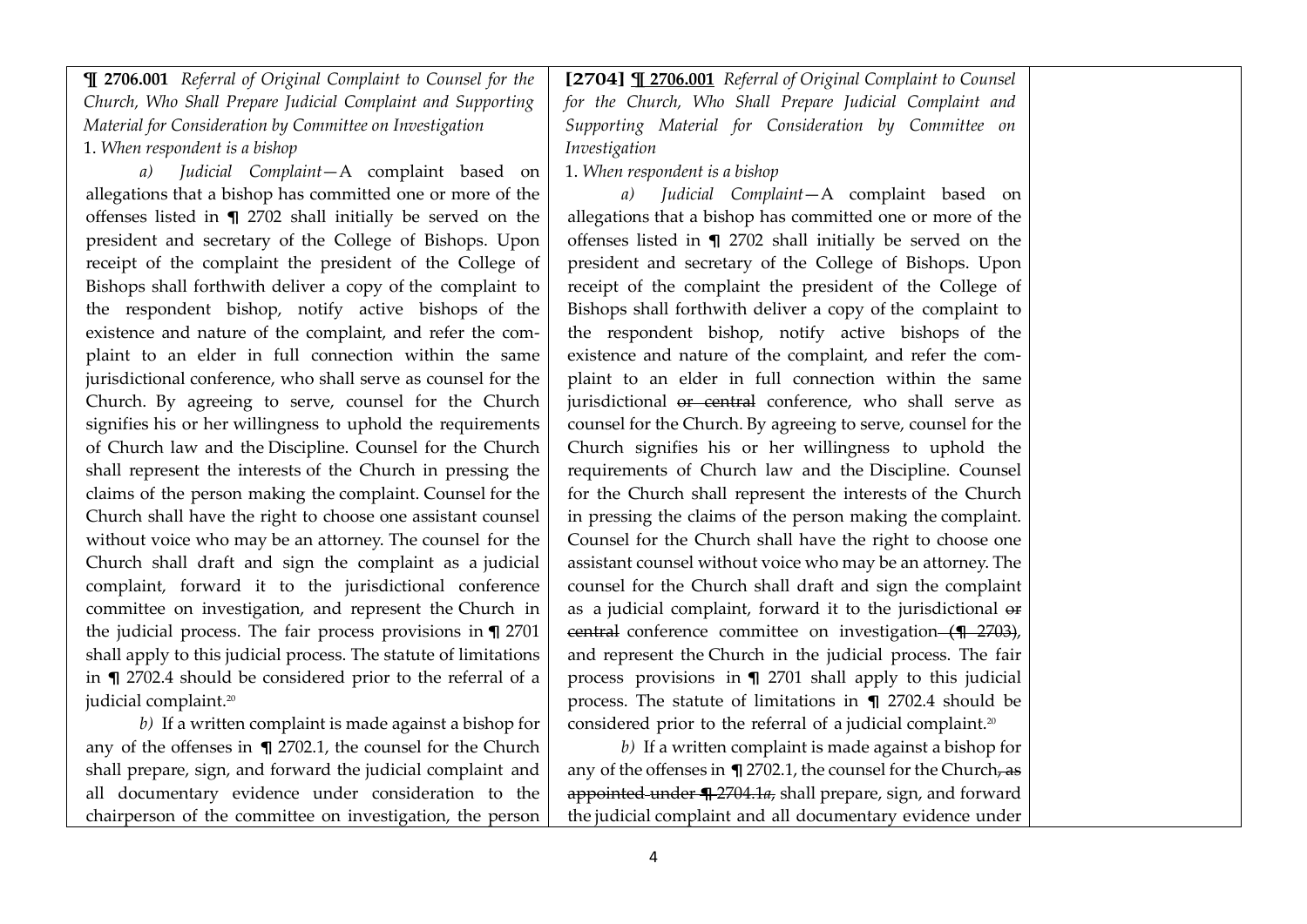making the original complaint, and the bishop being charged (respondent). The respondent shall be given an opportunity to submit to the committee on investigation a written response to the judicial complaint within thirty days of receipt of the judicial complaint. The chairperson shall convene the committee on investigation within sixty days of receiving the judicial complaint.

*c)* If five or more members of the committee on investigation so recommend, the jurisdictional committee on the episcopacy may suspend the respondent pending the conclusion of the trial process.

*2. When respondent is a clergy member of an annual conference, clergy on honorable or administrative location, or a local pastor*

*a) Judicial Complaint*—If the complaint is not dismissed pursuant to the provisions of ¶ 362 and if the bishop determines that the complaint is based on allegations of one or more offenses listed in ¶ 2702.1, the bishop shall refer the complaint to the counsel for the Church, who shall be appointed by the bishop. The counsel for the Church shall be a clergyperson in full connection and shall have the right to choose one assistant counsel with-out voice who may be an attorney. By agreeing to serve, counsel for the Church signifies his or her willingness to uphold the requirements of Church law and the Discipline. The counsel for the Church shall draft and sign a judicial complaint, attaching as exhibits all relevant written materials, including but not limited to information from the supervisory process and a suggested list of witnesses as deemed appropriate, forward the judicial complaint to the committee on investigation and represent the Church in the judicial process. The statute of limitations in ¶ 2702.4 should be considered prior to the referral of a judicial complaint.

consideration to the chairperson of the committee on investigation, the person making the original complaint, and the bishop being charged (respondent). The respondent shall be given an opportunity to submit to the committee on investigation a written response to the judicial complaint within thirty days of receipt of the judicial complaint. The chairperson shall convene the committee on investigation within sixty days of receiving the judicial complaint.

*c)* If five or more members of the committee on investigation so recommend, the jurisdictional committee on the episcopacy may suspend the respondent pending the conclusion of the trial process.

2. *When respondent is a clergy member of an annual conference, clergy on honorable or administrative location, or a local pastor*

*a) Judicial Complaint*—If the complaint is not dismissed pursuant to the provisions of ¶ 362 and if the bishop determines that the complaint is based on allegations of one or more offenses listed in ¶ 2702.1, the bishop shall refer the complaint to the counsel for the Church, who shall be appointed by the bishop. The counsel for the Church shall be a clergyperson in full connection and shall have the right to choose one assistant counsel with-out voice who may be an attorney. By agreeing to serve, counsel for the Church signifies his or her willingness to uphold the requirements of Church law and the Discipline. The counsel for the Church shall draft and sign a judicial complaint, attaching as exhibits all relevant written materials, including but not limited to information from the supervisory process and a suggested list of witnesses as deemed appropriate, forward the judicial complaint to the committee on investigation and represent the Church in the judicial process. The statute of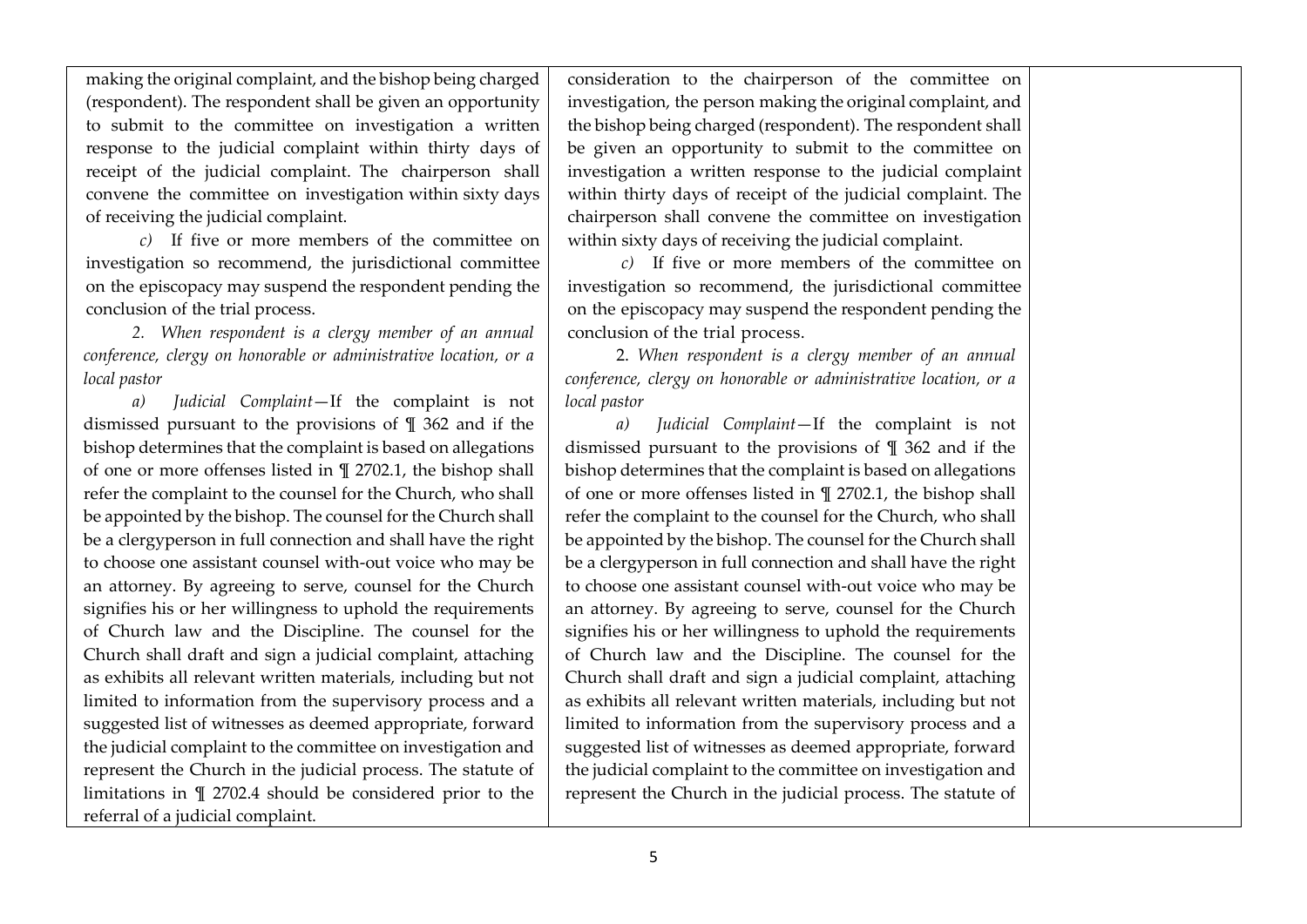*b)* If a written complaint is made against a clergyperson for any of the offenses in ¶ 2702.1, the bishop shall appoint a clergyperson in full connection as counsel for the Church. Counsel for the Church shall prepare, sign, and refer the judicial complaint, with all relevant material, to the chairperson of the conference committee on investigation and represent the interests of the Church in pressing the claims of the person making the original complaint in any proceedings before the committee. A copy of the complaint and documentary evidence under consideration shall be sent to the respondent, the person making the original complaint, and the bishop. The respondent shall be given an opportunity to submit to the committee on investigation a written response to the judicial complaint within thirty days of receipt of the judicial complaint. The chairperson of the conference committee on investigation shall have sixty days to convene the committee on investigation after receiving the judicial complaint.

*c)* If five or more members of the committee on investigation so recommend, the bishop may suspend the person charged from all clergy responsibilities pending the outcome of the judicial process. The respondent retains all rights and privileges as stated in ¶ 330.

#### 3. *When respondent is a diaconal minister*

*a)* If a written complaint is made against a diaconal minister for any of the offenses in ¶ 2702.1, the supervisory response should be initiated and a just resolution process may be used. If the supervisory process does not result in resolution, the respondent's district superintendent may appoint a clergyperson in full connection or diaconal minister as counsel for the Church. By agreeing to serve, counsel for the church signifies his or her willingness to uphold the requirements of Church law and the Discipline.

limitations in ¶ 2702.4 should be considered prior to the referral of a judicial complaint.

*b)* If a written complaint is made against a clergyperson for any of the offenses in ¶ 2702.1, the bishop shall appoint a clergyperson in full connection as counsel for the Church (see ¶ 362.1e). Counsel for the Church shall prepare, sign, and refer the judicial complaint, with all relevant material, to the chairperson of the conference committee on investigation and represent the interests of the Church in pressing the claims of the person making the original complaint in any proceedings before the committee. A copy of the complaint and documentary evidence under consideration shall be sent to the respondent, the person making the original complaint, and the bishop. The respondent shall be given an opportunity to submit to the committee on investigation a written response to the judicial complaint within thirty days of receipt of the judicial complaint. The chairperson of the conference committee on investigation shall have sixty days to convene the committee on investigation after receiving the judicial complaint.

*c)* If five or more members of the committee on investigation so recommend, the bishop may suspend the person charged from all clergy responsibilities pending the outcome of the judicial process. The respondent retains all rights and privileges as stated in ¶ 334 330.

3. *When respondent is a diaconal minister*

*a)* If a written complaint is made against a diaconal minister for any of the offenses in ¶ 2702.1, the supervisory response should be initiated and a just resolution process may be used. (See  $\frac{1}{2}$  362.1c for a discussion of a just resolution.) If the supervisory process does not result in resolution, the respondent's district superintendent may appoint a clergyperson in full connection or diaconal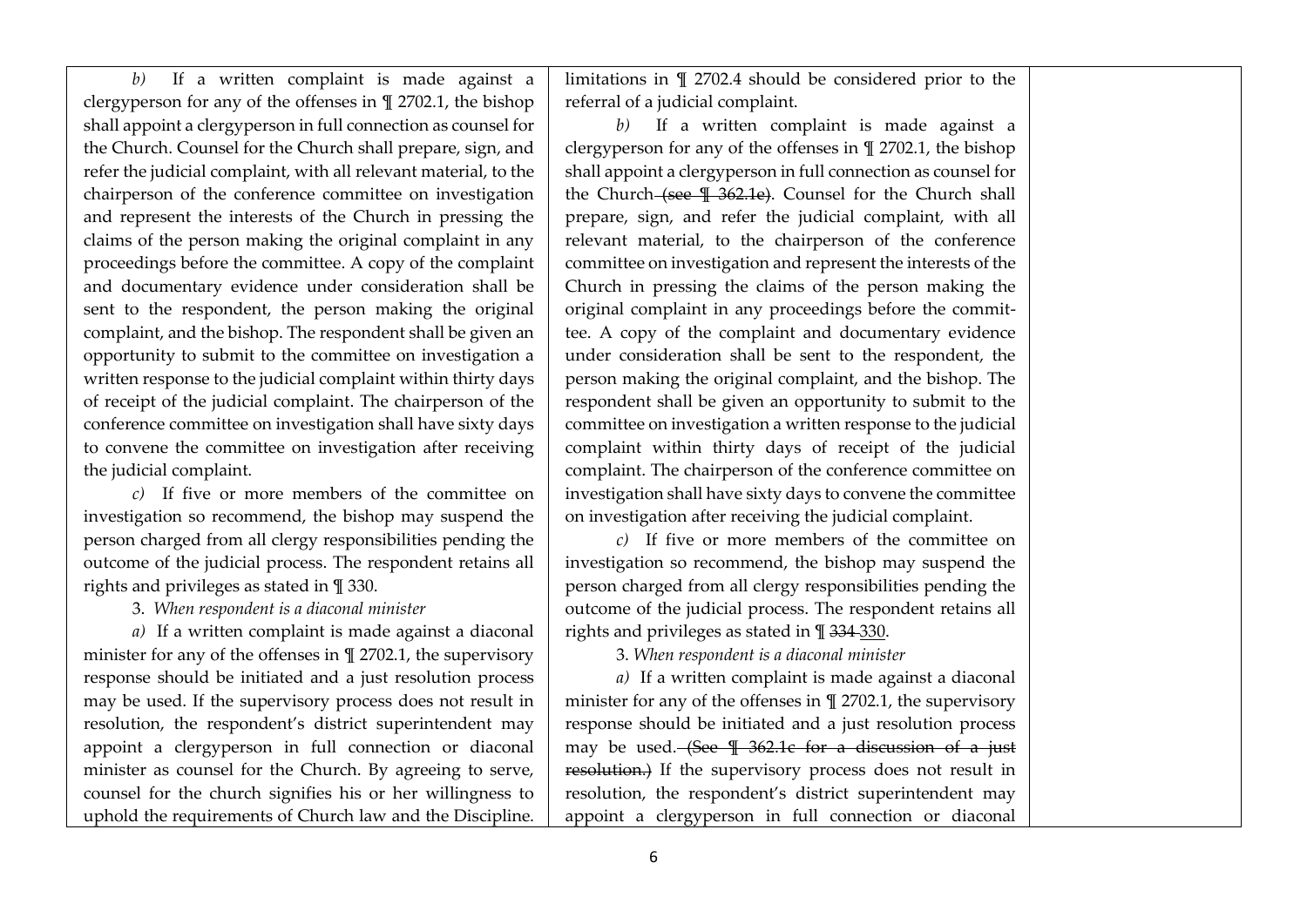Counsel for the Church shall prepare, sign, and refer the judicial complaint, with all relevant material, to the chairperson of the conference committee on investigation for diaconal ministers and represent the interests of the Church in pressing the claims of the person making the original complaint in any proceedings before the committee. A copy of the complaint and documentary evidence under consideration shall be sent to the respondent, the person making the original complaint, and the bishop. The respondent shall be given an opportunity to submit to the committee on investigation a written response to the judicial complaint within thirty days of receipt of the judicial complaint. The chairperson of the conference committee on investigation shall have sixty days to convene the committee on investigation after receiving the judicial complaint.

b) If at least two-thirds of the committee on investigation so recommend, the bishop may suspend the person charged from all professional responsibilities pending the conclusion of the trial process.

4. *When respondent is a layperson*

*a)* In all cases, the pastor or district superintendent should take pastoral steps to resolve any grievances or complaints. Such steps may include a just resolution process. If after such steps have been taken and have not resulted in a resolution and a written complaint is made against a layperson for any of the offenses in ¶ 2702.3, the pastor in charge or co-pastors (¶ 205.1) of the local church, in consultation with the district superintendent and the district lay leader, may appoint counsel for the Church, who shall be a United Methodist. By agreeing to serve, counsel for the Church signifies his or her willingness to uphold the requirements of Church law and the Discipline. Counsel for the Church shall prepare, sign, and refer the judicial

minister as counsel for the Church. By agreeing to serve, counsel for the church signifies his or her willingness to uphold the requirements of Church law and the Discipline. Counsel for the Church shall prepare, sign, and refer the judicial complaint, with all relevant material, to the chairperson of the conference committee on investigation for diaconal ministers and represent the interests of the Church in pressing the claims of the person making the original complaint in any proceedings before the committee. A copy of the complaint and documentary evidence under consideration shall be sent to the respondent, the person making the original complaint, and the bishop. The respondent shall be given an opportunity to submit to the committee on investigation a written response to the judicial complaint within thirty days of receipt of the judicial complaint. The chairperson of the conference committee on investigation shall have sixty days to convene the committee on investigation after receiving the judicial complaint.

b) If at least two-thirds of the committee on investigation so recommend, the bishop may suspend the person charged from all professional responsibilities pending the conclusion of the trial process.

4. *When respondent is a layperson*

*a)* In all cases, the pastor or district superintendent should take pastoral steps to resolve any grievances or complaints. Such steps may include a just resolution process. See ¶ 362.1c for a discussion of a just resolution. If after such steps have been taken and have not resulted in a resolution and a written complaint is made against a layperson for any of the offenses in ¶ 2702.3, the pastor in charge or co-pastors (¶ 205.1) of the local church, in consultation with the district superintendent and the district lay leader, may appoint counsel for the Church, who shall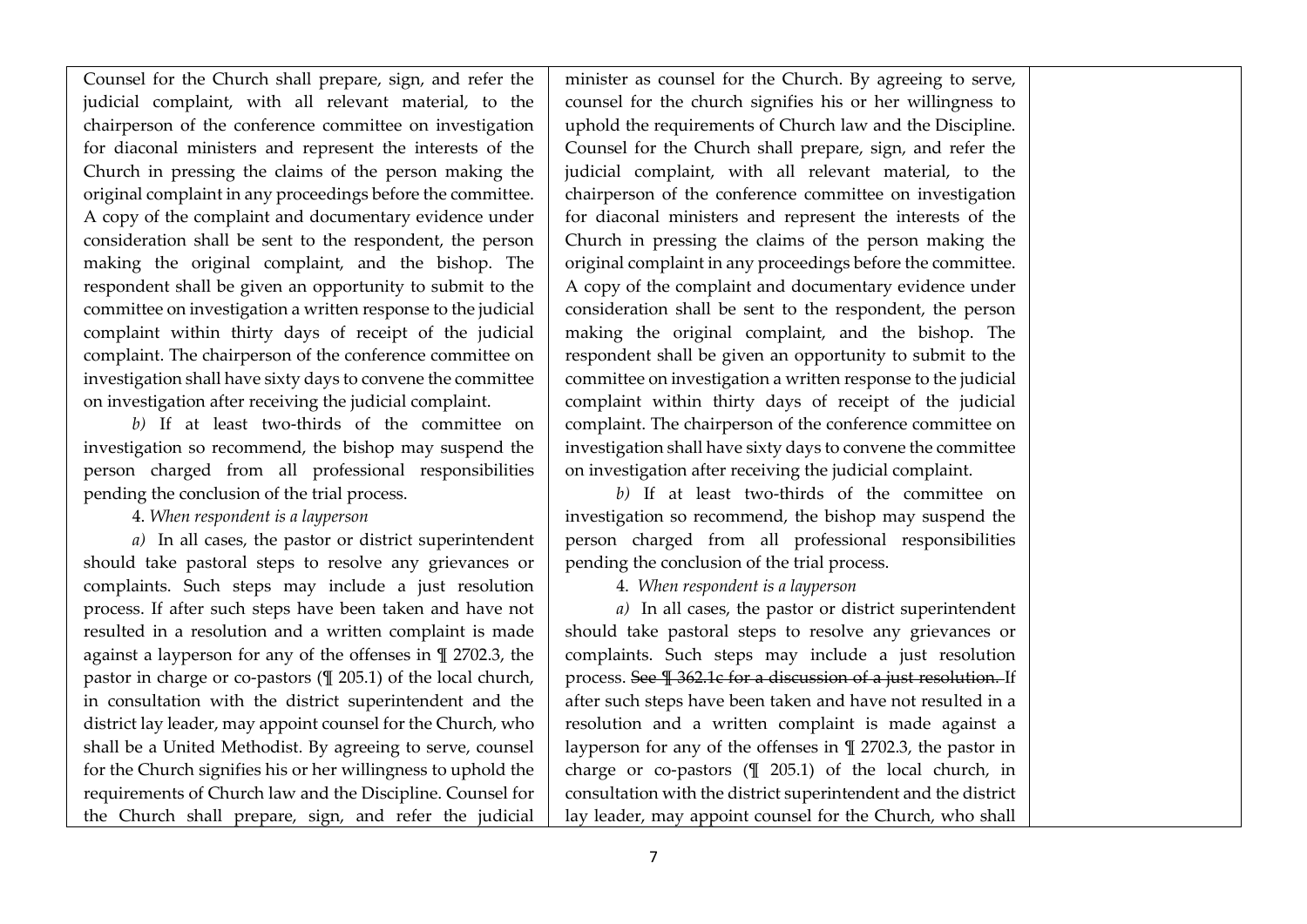complaint, with all relevant material, to the chairperson of committee on investigation.

*b)* If five or more members of the committee so recommend, the pastor may suspend the charged professing member from exercising any Church office pending conclusion of the trial process.

*c)* All complaints against a professing member under ¶ 2702.3 shall be submitted in writing, signed by the person(s) making the original complaint, and delivered to the pastor in charge of the local church of which the respondent is a member, and a copy shall be sent to the respondent.

*d)* The member shall be given an opportunity to submit to the committee on investigation a written response to the judicial complaint within thirty days of a receipt of the judicial complaint and the appointing of the committee and before consideration of the judicial complaint by the committee.

*e)* The district superintendent shall preside at all meetings of the committee, shall be given a copy of the judicial complaint and any response, and shall have the right to be present and to speak at all meetings of the committee.

**GBOD** ¶ 2706.001=2704

**¶ 2706.002** *The Form of the Judicial Complaint*—The judicial complaint shall be prepared and signed by counsel for the Church. The complaint should explain to the committee on investigation the alleged events surrounding and relating to one or more chargeable offense(s). All relevant documents and other exhibits supporting the judicial

be a United Methodist. By agreeing to serve, counsel for the Church signifies his or her willingness to uphold the requirements of Church law and the Discipline. Counsel for the Church shall prepare, sign, and refer the judicial complaint, with all relevant material, to the chairperson of committee on investigation.

b) If five or more members of the committee so recommend, the pastor may suspend the charged professing member from exercising any Church office pending conclusion of the trial process.

*c)* All complaints against a professing member under ¶ 2702.3 shall be submitted in writing, signed by the person(s) making the original complaint, and delivered to the pastor in charge of the local church of which the respondent is a member, and a copy shall be sent to the respondent.

*d)* The member shall be given an opportunity to submit to the committee on investigation a written response to the judicial complaint within thirty days of a receipt of the judicial complaint and the appointing of the committee and before consideration of the judicial complaint by the committee.

*e)* The district superintendent shall preside at all meetings of the committee, shall be given a copy of the judicial complaint and any response, and shall have the right to be present and to speak at all meetings of the committee.

**[2705] ¶ 2706.002** *The Form of the Judicial Complaint*—The judicial com-plaint shall be prepared and signed by counsel for the Church. The complaint should explain to the committee on investigation the alleged events surrounding and relating to one or more chargeable offense(s). All relevant documents and other exhibits supporting the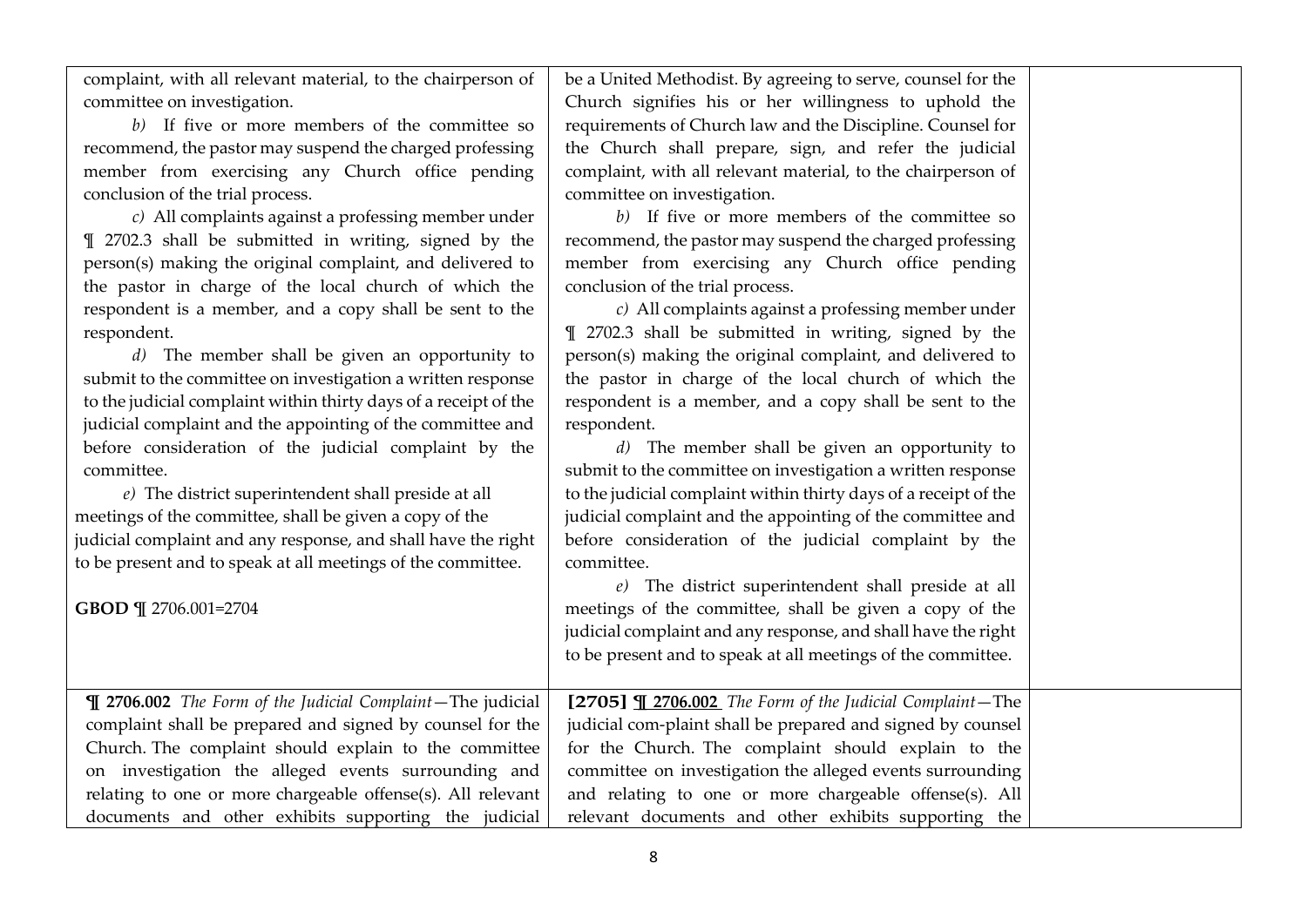| complaint may be attached; and a true copy of the<br>complaint and reproducible documents and exhibits shall be<br>sent by counsel for the Church to the respondent and his or<br>her counsel at the same time as they are sent to the commit-<br>tee on investigation. The judicial complaint should include<br>the appropriate chargeable offense(s) based on the list in $\P$ | judicial complaint may be attached; and a true copy of the<br>complaint and reproducible documents and exhibits shall be<br>sent by counsel for the Church to the respondent and his or<br>her counsel at the same time as they are sent to the commit-<br>tee on investigation. The judicial complaint should include<br>the appropriate chargeable offense(s) based on the list in $\P$ |                         |
|----------------------------------------------------------------------------------------------------------------------------------------------------------------------------------------------------------------------------------------------------------------------------------------------------------------------------------------------------------------------------------|-------------------------------------------------------------------------------------------------------------------------------------------------------------------------------------------------------------------------------------------------------------------------------------------------------------------------------------------------------------------------------------------|-------------------------|
| 2702 and proposed specifications.                                                                                                                                                                                                                                                                                                                                                | 2702 and proposed specifications.                                                                                                                                                                                                                                                                                                                                                         |                         |
| <b>GBOD</b> $\text{T}$ 2706.002 = 2705                                                                                                                                                                                                                                                                                                                                           |                                                                                                                                                                                                                                                                                                                                                                                           |                         |
| <b>Il</b> 2706.003 Committee on Investigation-Procedures                                                                                                                                                                                                                                                                                                                         | [2706.2-6] T 2706.003 Committee on Investigation-                                                                                                                                                                                                                                                                                                                                         | BOD2706.1+7 are in Part |
| 1. Parties and Counsel - The parties are the respondent and                                                                                                                                                                                                                                                                                                                      | Procedures                                                                                                                                                                                                                                                                                                                                                                                | VI.                     |
| the Church.                                                                                                                                                                                                                                                                                                                                                                      | 1.2. Parties and Counsel–The parties are the respondent                                                                                                                                                                                                                                                                                                                                   |                         |
| a) Counsel for the Church-Counsel for the Church                                                                                                                                                                                                                                                                                                                                 | and the Church.                                                                                                                                                                                                                                                                                                                                                                           |                         |
| shall be appointed as provided in 1 2708.001.7. Counsel for                                                                                                                                                                                                                                                                                                                      | a) Counsel for the Church-Counsel for the Church                                                                                                                                                                                                                                                                                                                                          |                         |
| the Church shall be entitled to choose one assistant counsel                                                                                                                                                                                                                                                                                                                     | shall be appointed as provided in ¶ 2708.7 2708.001.7.                                                                                                                                                                                                                                                                                                                                    |                         |
| without voice who may be an attorney.                                                                                                                                                                                                                                                                                                                                            | Counsel for the Church shall be entitled to choose one                                                                                                                                                                                                                                                                                                                                    |                         |
| b) Committee on Investigation-The committee on                                                                                                                                                                                                                                                                                                                                   | assistant counsel without voice who may be an attorney.                                                                                                                                                                                                                                                                                                                                   |                         |
| investigation may have legal counsel present, who shall not                                                                                                                                                                                                                                                                                                                      | b) Committee on Investigation-The committee on                                                                                                                                                                                                                                                                                                                                            |                         |
| be the conference chancellor, for the sole purpose of                                                                                                                                                                                                                                                                                                                            | investigation may have legal counsel present, who shall not                                                                                                                                                                                                                                                                                                                               |                         |
| providing advice to the committee.                                                                                                                                                                                                                                                                                                                                               | be the conference chancellor, for the sole purpose of                                                                                                                                                                                                                                                                                                                                     |                         |
| c) When respondent is a bishop, a clergy member of an                                                                                                                                                                                                                                                                                                                            | providing advice to the committee.                                                                                                                                                                                                                                                                                                                                                        |                         |
| annual conference, clergy on honorable or administrative                                                                                                                                                                                                                                                                                                                         | c) When respondent is a bishop, a clergy member of an                                                                                                                                                                                                                                                                                                                                     |                         |
| location, a local pastor, a clergyperson, or a diaconal minister $-A$                                                                                                                                                                                                                                                                                                            | annual conference, clergy on honorable or administrative                                                                                                                                                                                                                                                                                                                                  |                         |
| respondent who is a bishop, a clergyperson, or a diaconal                                                                                                                                                                                                                                                                                                                        | location, a local pastor, a clergyperson, or a diaconal minister $-A$                                                                                                                                                                                                                                                                                                                     |                         |
| minister shall be entitled to select a clergyperson in full                                                                                                                                                                                                                                                                                                                      | respondent who is a bishop, a clergyperson, or a diaconal                                                                                                                                                                                                                                                                                                                                 |                         |
| connection to serve as respondent's counsel. A respondent                                                                                                                                                                                                                                                                                                                        | minister shall be entitled to select a clergyperson in full                                                                                                                                                                                                                                                                                                                               |                         |
| shall be entitled to choose one assistant counsel without                                                                                                                                                                                                                                                                                                                        | connection to serve as respondent's counsel. A respondent                                                                                                                                                                                                                                                                                                                                 |                         |
| voice who may be an attorney. In no instance and under no                                                                                                                                                                                                                                                                                                                        | shall be entitled to choose one assistant counsel without                                                                                                                                                                                                                                                                                                                                 |                         |
| circumstances shall the respondent be entitled to receive an                                                                                                                                                                                                                                                                                                                     | voice who may be an attorney. In no instance and under no                                                                                                                                                                                                                                                                                                                                 |                         |
| award of compensation for or reimbursement of any                                                                                                                                                                                                                                                                                                                                | circumstances shall the respondent be entitled to receive an                                                                                                                                                                                                                                                                                                                              |                         |
| expenses or fees associated with the respondent's use of an                                                                                                                                                                                                                                                                                                                      | award of compensation for or reimbursement of any                                                                                                                                                                                                                                                                                                                                         |                         |
| attorney.                                                                                                                                                                                                                                                                                                                                                                        | expenses or fees associated with the respondent's use of an                                                                                                                                                                                                                                                                                                                               |                         |
|                                                                                                                                                                                                                                                                                                                                                                                  | attorney.                                                                                                                                                                                                                                                                                                                                                                                 |                         |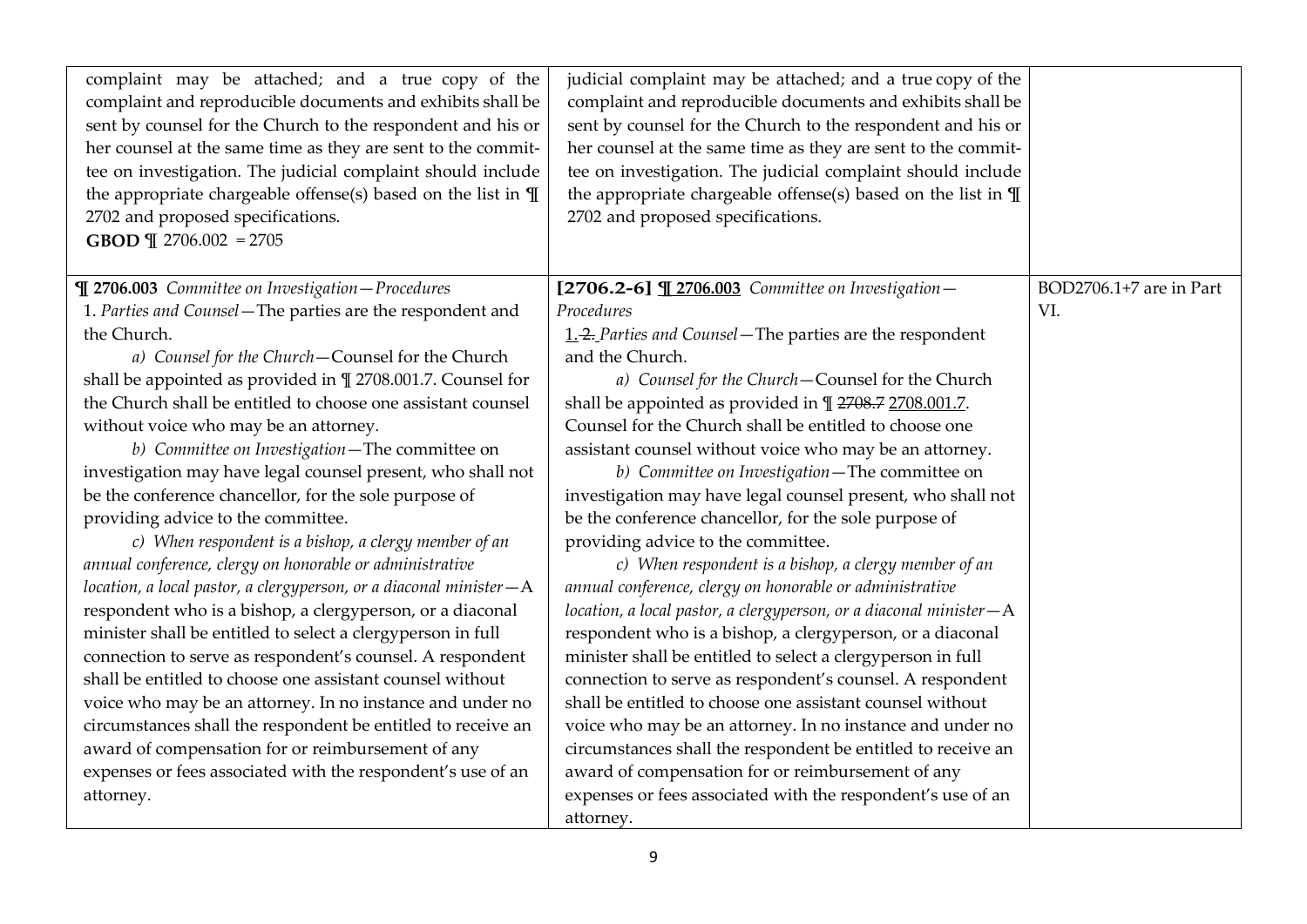*d) Investigation of a respondent who is a layperson*—A lay respondent shall be entitled to select a lay member or clergyperson to serve as respondent's counsel. A respondent shall be entitled to choose one assistant counsel without voice who may be an attorney. In no instance and under no circumstances shall the respondent be entitled to receive an award of compensation for or reimbursement of any expenses or fees associated with the respondent's use of an attorney.

2. *Preliminary Meeting*—Basic procedural decisions shall be made in a preliminary meeting. During this meeting, the respondent and the respondent's counsel, the person making the original complaint, and the counsel for the Church shall have the right to argue procedural points before a decision is made by the chair. All advance procedural decisions and such unanticipated decisions as may come in the course of the meeting of the committee on investigation shall be rendered in writing so as to be available for consideration in all further possible stages of the case.

#### 3. *Hearing before the Committee on Investigation*

*a)* If possible, the respondent and the person(s) bringing the original complaint shall be brought face to face, but the inability to do this shall not invalidate an investigation. Notice of the hearings shall be given to all parties, and the person(s) bringing the original complaint and they all shall be permitted to be present during testimony, but not during deliberations. Proceedings in the investigation shall be informal. No oaths shall be taken. All procedural decisions shall be made by the chairperson.

*b) Interview of witness prior to or outside of hearing*— The chairperson shall have the power, whenever it is appropriate in the committee's own discretion, to appoint a

*d) Investigation of a respondent who is a layperson*—A lay respondent shall be entitled to select a lay member or clergyperson to serve as respondent's counsel. A respondent shall be entitled to choose one assistant counsel without voice who may be an attorney. In no instance and under no circumstances shall the respondent be entitled to receive an award of compensation for or reimbursement of any expenses or fees associated with the respondent's use of an attorney.

2.3. *Preliminary Meeting*—Basic procedural decisions shall be made in a preliminary meeting. During this meeting, the respondent and the respondent's counsel, the person making the original complaint, and the counsel for the Church shall have the right to argue procedural points before a decision is made by the chair. All advance procedural decisions and such unanticipated decisions as may come in the course of the meeting of the committee on investigation shall be rendered in writing so as to be available for consideration in all further possible stages of the case.

#### 3.4. *Hearing before the Committee on Investigation*

*a)* If possible, the respondent and the person(s) bringing the original complaint shall be brought face to face, but the inability to do this shall not invalidate an investigation. Notice of the hearings shall be given to all parties, and the person(s) bringing the original complaint and they all shall be permitted to be present during testimony, but not during deliberations. Proceedings in the investigation shall be informal. No oaths shall be taken. All procedural decisions shall be made by the chairperson.

*b) Interview of witness prior to or outside of hearing*— The chairperson shall have the power, whenever it is appropriate in the committee's own discretion, to appoint a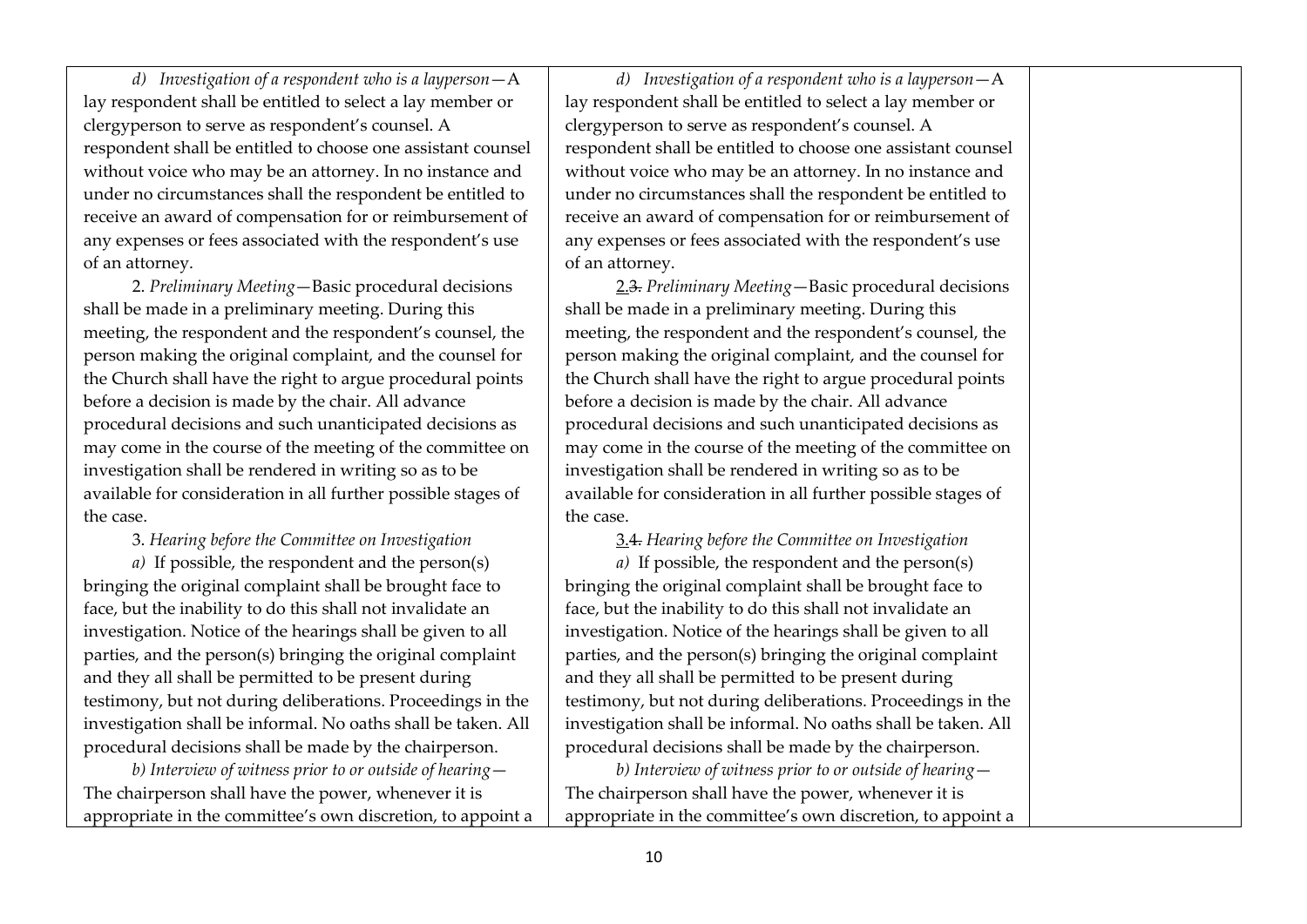member(s) of the committee to interview any witness(es), provided that all parties may be present (without voice) and that three days notice of the time and place of such interview shall have been given to all par-ties. The person(s) so appointed shall create a verbatim record of the interview and certify the record by signature for transmittal to the chairperson.

*c) Examination of witnesses*—The committee on investigation may call and question such persons or request such writ-ten information, including but not limited to materials from the supervisory process, as it deems necessary to establish whether or not there are reasonable grounds for formulating a charge or charges. The committee may receive from the counsels suggested lists of persons to be questioned, sources of written material or questions. There shall be no right of crossexamination by either the respondent or the person(s) bringing the original complaint.

*d) Evidence*—The committee should only consider testimony or evidence which is relevant and reliable. The chairperson or presiding officer, after consultation with counsel for both parties, shall rule on challenges to relevance and reliability. The introduction of any material relating to events barred by the statute of limitations (¶ 2702.4) as evidence, as preface to evidence, or as build-up for evidence in the procedures of the committee on investigation or the trial proceedings shall be permitted when the presiding officer, after consultation with counsel for both parties, rules that such material is relevant and reliable.

*e) Verbatim transcript*—There shall be a verbatim record of all proceedings of the committee on investigation, except when the committee meets in executive session. The

member(s) of the committee to interview any witness(es), provided that all parties may be present (without voice) and that three days notice of the time and place of such interview shall have been given to all par-ties. The person(s) so appointed shall create a verbatim record of the interview and certify the record by signature for transmittal to the chairperson.

*c) Examination of witnesses*—The committee on investigation may call and question such persons or request such writ-ten information, including but not limited to materials from the supervisory process, as it deems necessary to establish whether or not there are reasonable grounds for formulating a charge or charges. The committee may receive from the counsels suggested lists of persons to be questioned, sources of written material or questions. There shall be no right of crossexamination by either the respondent or the person(s) bringing the original complaint.

*d) Evidence*—The committee should only consider testimony or evidence which is relevant and reliable. The chairperson or presiding officer, after consultation with counsel for both parties, shall rule on challenges to relevance and reliability. The introduction of any material relating to events barred by the statute of limitations (¶ 2702.4) as evidence, as preface to evidence, or as build-up for evidence in the procedures of the committee on investigation or the trial proceedings shall be permitted when the presiding officer, after consultation with counsel for both parties, rules that such material is relevant and reliable.

*e) Verbatim transcript*—There shall be a verbatim record of all proceedings of the committee on investigation, except when the committee meets in executive session. The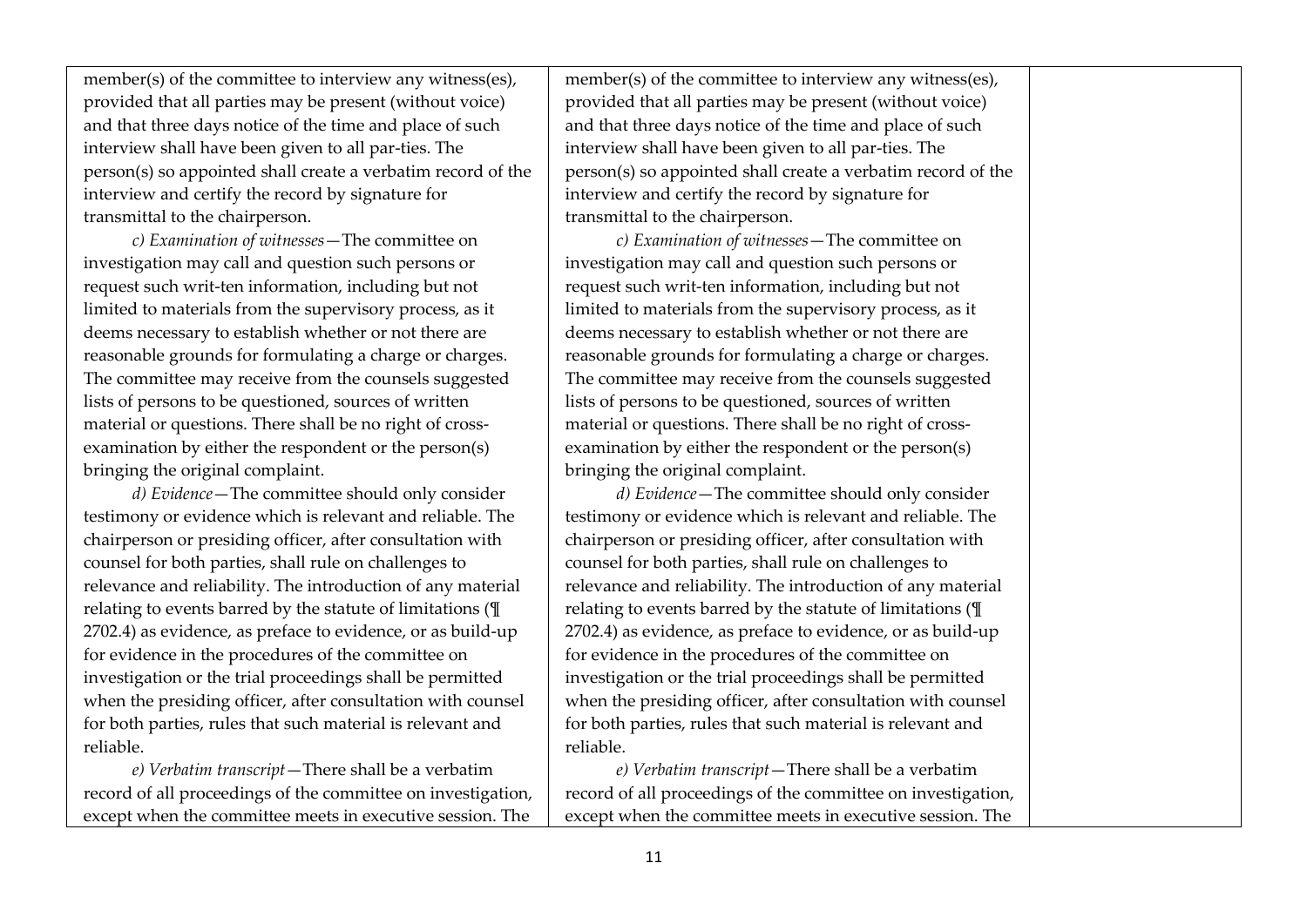term executive session shall mean the committee meeting alone or with its legal counsel. If the complaint is dismissed or returned to the bishop, no verbatim record need be transcribed and the record that exists will be sent to the conference secretary for retention.

4. *Bill of Charges and Specifications, Deliberations, Vote, and Referral*—A vote on each charge and each specification shall be taken separately. It is incumbent on each member of the commit-tee to base his or her vote solely on whether reasonable grounds exist to support the charges. If there are members who are unwilling to uphold the Discipline for reasons of conscience or otherwise, such members must step aside in this matter and either alternate members or others who are willing to uphold the Discipline must be appointed to the Committee to enable it to complete its responsibility.<sup>21</sup>

*a) Bill of Charges and Specifications*—A charge is one of the chargeable offenses listed in ¶ 2702. A charge shall not include more than one such chargeable offense. More than one charge against the same person may be presented and tried at the same time. Each charge must be written, with specifications that sup-port the charge. Each charge must be accompanied by one or more specifications of fact. Each specification, standing alone, must allege a factual occurrence that, if found to be true, would support a finding of guilty on the related charge. The specifications should be as specific as possible with information such as date, place, and specific events alleged to have occurred.

*b) Finding of reasonable grounds by committee and referral of bill of charges and specifications for trial*

(1) *When respondent is a bishop*—A vote to adopt any charge or specification shall require five votes. Any bill of charges and specifications adopted shall be sent to the

term executive session shall mean the committee meeting alone or with its legal counsel. If the complaint is dismissed or returned to the bishop, no verbatim record need be transcribed and the record that exists will be sent to the conference secretary for retention.

4. 5. *Bill of Charges and Specifications, Deliberations, Vote, and Referral*—A vote on each charge and each specification shall be taken separately. It is incumbent on each member of the commit-tee to base his or her vote solely on whether reasonable grounds exist to support the charges. If there are members who are unwilling to uphold the Discipline for reasons of conscience or otherwise, such members must step aside in this matter and either alternate members or others who are willing to uphold the Discipline must be appointed to the Committee to enable it to complete its responsibility.<sup>21</sup>

*a) Bill of Charges and Specifications*—A charge is one of the chargeable offenses listed in ¶ 2702. A charge shall not include more than one such chargeable offense. More than one charge against the same person may be presented and tried at the same time. Each charge must be written, with specifications that sup-port the charge. Each charge must be accompanied by one or more specifications of fact. Each specification, standing alone, must allege a factual occurrence that, if found to be true, would support a finding of guilty on the related charge. The specifications should be as specific as possible with information such as date, place, and specific events alleged to have occurred.

*b) Finding of reasonable grounds by committee and referral of bill of charges and specifications for trial*

(1) *When respondent is a bishop*—A vote to adopt any charge or specification shall require five votes. Any bill of charges and specifications adopted shall be sent to the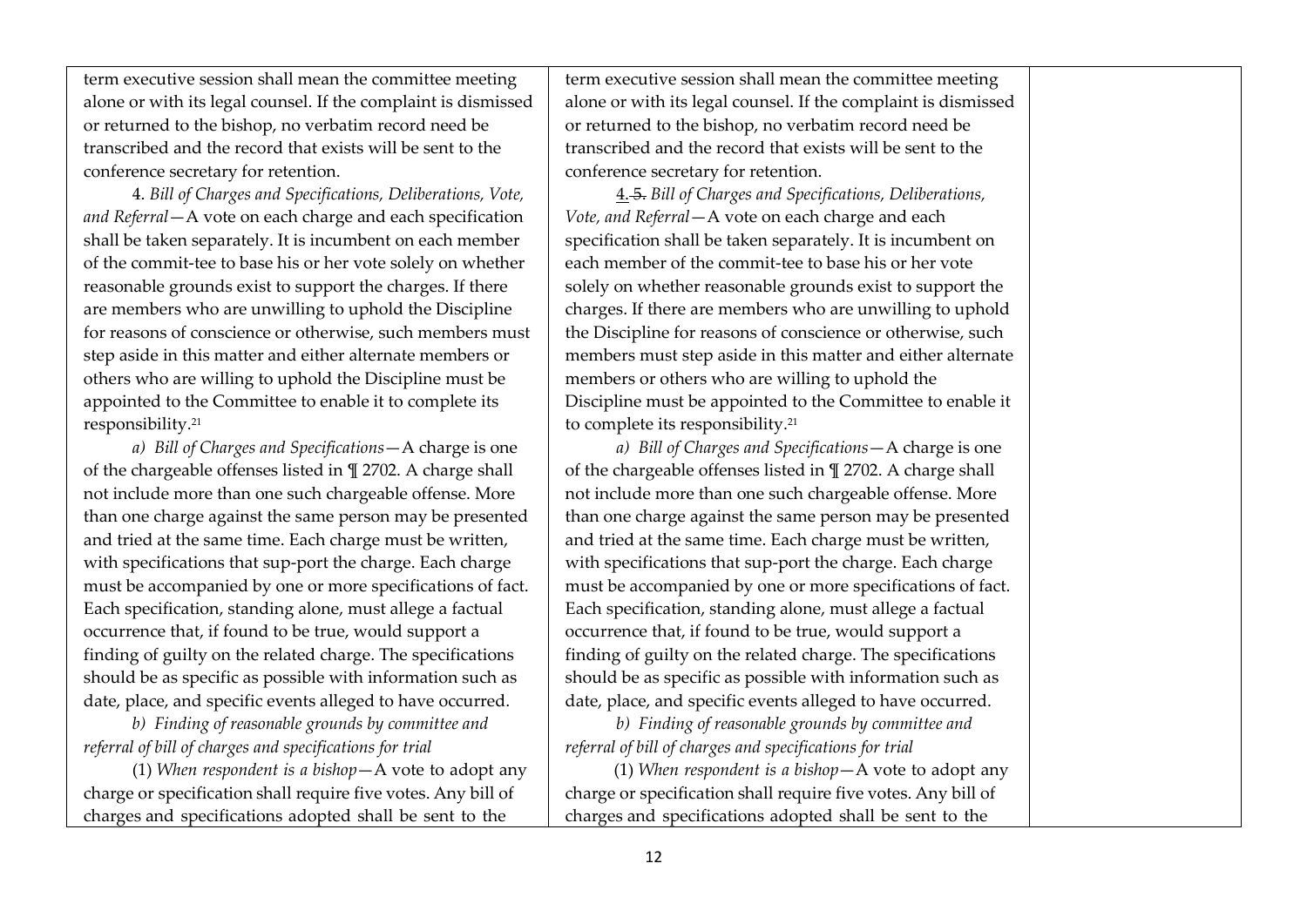bishop charged, to the secretary of the jurisdictional conference, to the president and secretary of the College of Bishops, to counsel for the Church, and to the chairperson of the jurisdictional committee on the episcopacy.<sup>22</sup>

(2) *When respondent is a clergyperson other than a bishop*—A vote to adopt any charge or specification shall require five votes. Any bill of charges and specifications adopted by the committee on investigations shall be sent by the chairperson within five days to the respondent, the person making the com-plaint, the secretary of the annual conference, the counsel for the Church, and the resident bishop.

(3) *When respondent is a diaconal minister*—A vote to adopt any charge or specification shall require two votes. Any bill of charges and specifications adopted shall be sent to the respondent within five days, the secretary of the annual conference, the chairperson of the Board of Ordained Ministry, the respondent's district superintendent, counsel for the Church, and the resident bishop.

(4) *When respondent is a layperson*—A vote to adopt any charge or specification shall require five votes. Any bill of charges and specifications adopted by the committee shall be sent to the person charged, the recording secretary of the charge conference, counsel for the Church, the pastor(s), and the district superintendent.

*c)* Findings other than reasonable grounds by committee or other actions

(1) If the committee on investigation determines that there are no reasonable grounds for charges, it may dismiss the judicial complaint. When deemed appropriate, it may also refer matters of concern to the proper referring Church official (to the president or secretary of the College of Bishops in the case of bishop, to the resident bishop in the

bishop charged, to the secretary of the jurisdictional or central conference, to the president and secretary of the College of Bishops, to counsel for the Church, and to the chairperson of the jurisdictional committee on the episcopacy. 22

(2) *When respondent is a clergyperson other than a bishop*—A vote to adopt any charge or specification shall require five votes. Any bill of charges and specifications adopted by the committee on investigations shall be sent by the chairperson within five days to the respondent, the person making the com-plaint, the secretary of the annual conference, the counsel for the Church, and the resident bishop.

(3) *When respondent is a diaconal minister*—A vote to adopt any charge or specification shall require two votes. Any bill of charges and specifications adopted shall be sent to the respondent within five days, the secretary of the annual conference, the chairperson of the Board of Ordained Ministry, the respondent's district superintendent, counsel for the Church, and the resident bishop.

(4) *When respondent is a layperson*—A vote to adopt any charge or specification shall require five votes. Any bill of charges and specifications adopted by the committee shall be sent to the person charged, the recording secretary of the charge conference, counsel for the Church, the pastor(s), and the district superintendent.

*c)* Findings other than reasonable grounds by committee or other actions

(1) If the committee on investigation determines that there are no reasonable grounds for charges, it may dismiss the judicial complaint. When deemed appropriate, it may also refer matters of concern to the proper referring Church official (to the president or secretary of the College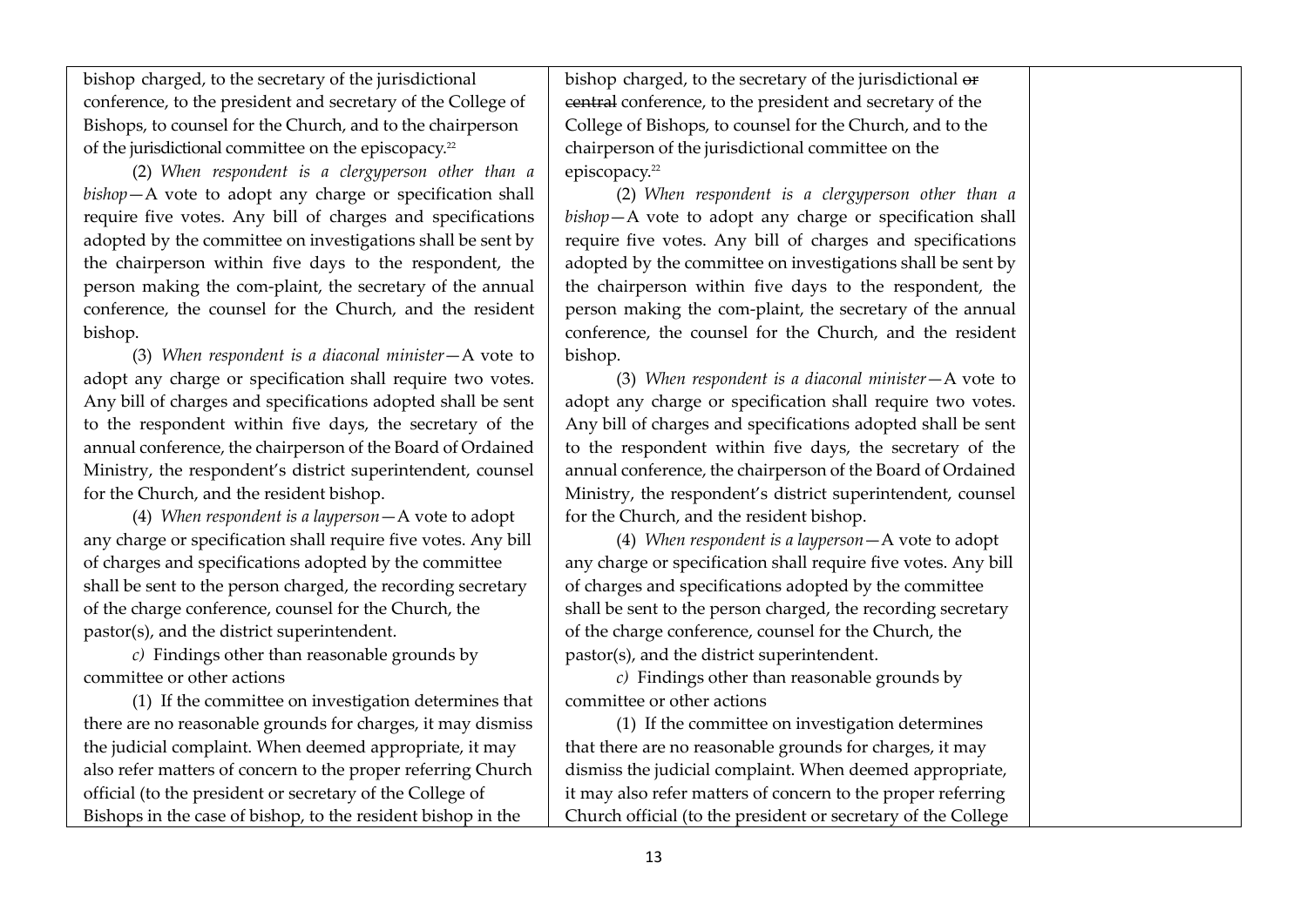case of a clergyperson, or a diaconal minister, or to the pastor or co-pastors in the case of layperson) for administrative or other action. Notification of these actions, should be given to the respondent, the person making the original complaint, counsel for the Church and the proper refer- ring Church officials.

(2) If the committee on investigation determines that the judicial complaint is not based upon chargeable offenses, or for other good cause, the committee may refer the complaint to the proper referring Church official (see §(1) above) for administrative or other action. Such referral will not constitute a dismissal or double jeopardy under ¶ 2701.2d. Notification of these actions should be given to the respondent, the person making the original complaint, counsel for the Church and the proper referring Church officials.

(3) Upon recommendation of the counsel for the Church and the counsel for the respondent, the committee may refer the matter to the resident bishop as deemed appropriate for a process seeking a just resolution. The bishop shall institute such a process and may use the assistance of a trained, impartial third party facilitator(s) or mediator(s). Such referral will not constitute a dismissal or double jeopardy under ¶ 2701.2d. The appropriate persons, including the counsel for the Church and counsel for the respondent, should enter into a written agreement outlining the process, including any agreements on confidentiality. If resolution is achieved, a written statement, affirming such resolution, including any terms and conditions, shall be signed by the same persons who signed the written agreement outlining the process, and they shall agree on any matters to be disclosed to third parties. If the resolution results in a change of ministerial

of Bishops in the case of bishop, to the resident bishop in the case of a clergyperson, or a diaconal minister, or to the pastor or co-pastors in the case of layperson) for administrative or other action. Notification of these actions, should be given to the respondent, the person making the original complaint, counsel for the Church and the proper refer- ring Church officials.

(2) If the committee on investigation determines that the judicial complaint is not based upon chargeable offenses, or for other good cause, the committee may refer the complaint to the proper referring Church official (see §(1) 2706.5c[1] above) for administrative or other action. Such referral will not constitute a dismissal or double jeopardy under ¶ 2701.2d. Notification of these actions should be given to the respondent, the person making the original complaint, counsel for the Church and the proper referring Church officials.

(3) Upon recommendation of the counsel for the Church and the counsel for the respondent, the committee may refer the matter to the resident bishop as deemed appropriate for a process seeking a just resolution. The bishop shall institute such a process and may use the assistance of a trained, impartial third party facilitator(s) or mediator(s). Such referral will not constitute a dismissal or double jeopardy under ¶ 2701.2d. The appropriate persons, including the counsel for the Church and counsel for the respondent, should enter into a written agreement outlining the process, including any agreements on confidentiality. If resolution is achieved, a written statement, affirming such resolution, including any terms and conditions, shall be signed by the same persons who signed the written agreement outlining the process, and they shall agree on any matters to be disclosed to third par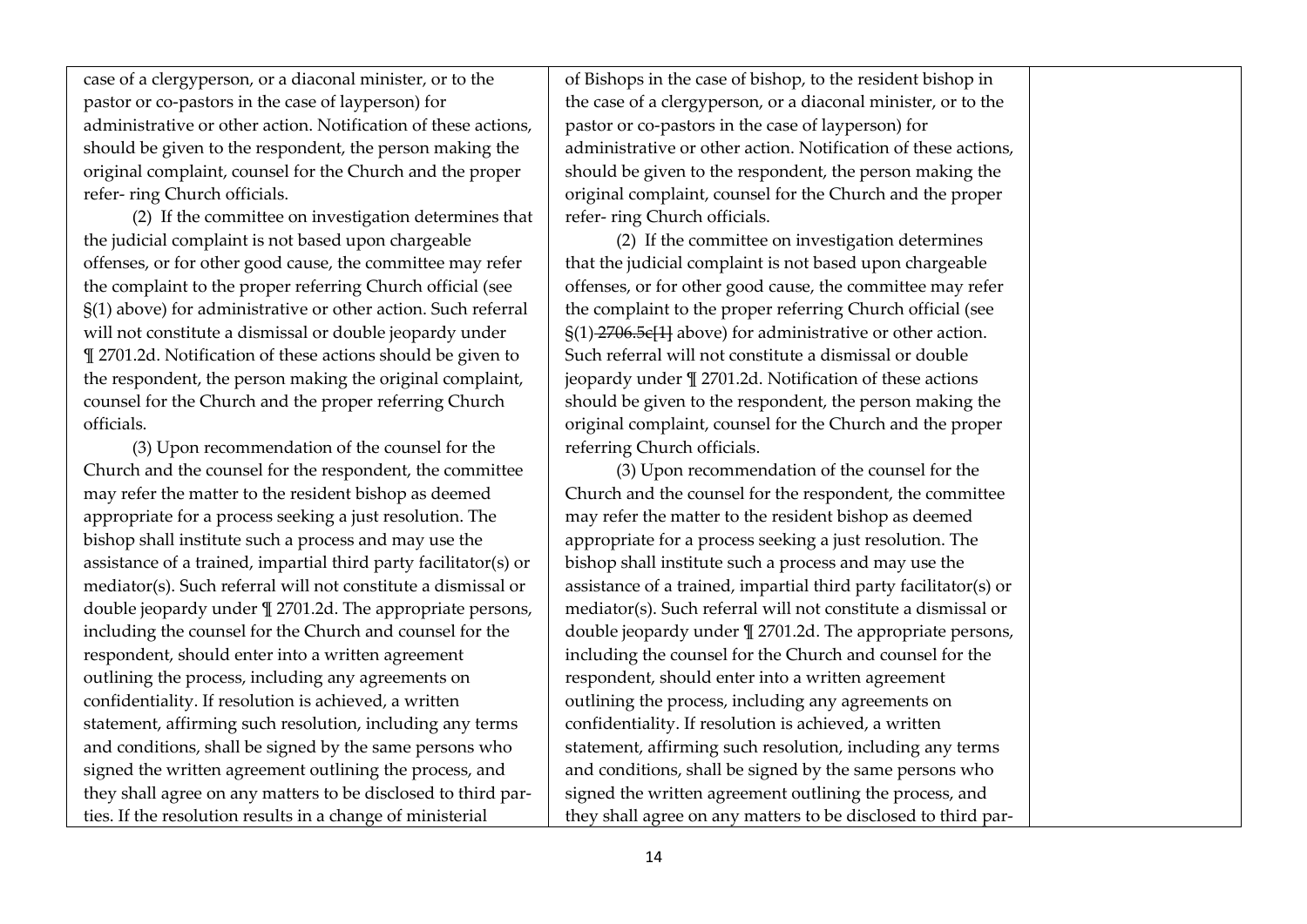status, the disclosure agreement shall not prevent the disciplinary disclosures required for readmission. The committee on investigation shall retain jurisdiction for the period of time stated for the implementation of the resolution agreement. The committee shall periodically monitor the progress of the completion of the terms and conditions of the resolution agreement, and shall certify when the terms and conditions of the agreement are completed. When the terms and conditions of the agreement are completed, the committee on investigation shall report its certification, and the status of the respondent as a result of completing the terms and conditions of the resolution agreement, to the resident bishop. If the process does not result in resolution, the matter shall be returned to the committee on investigation for further consideration. Also, decision(s) of a trial court that call for certification as to the completion of terms and conditions of the trial court's decision(s) after the end of a trial are to be assigned to the committee on investigation for monitoring and certification of completion of the decision. If the respondent fails to complete the terms and conditions of a trial court decision, the committee shall notify the presiding officer of the trial, who may reconvene the trial court for its further consideration.

5. *Special Investigations*—In the event that jurisdiction in a judicial proceeding is ended as a result of the death of, or surrender of credentials by, the respondent in cases where the chargeable offense includes those listed in ¶  $2702.1(h)$ , (i), or (j), the committee on investigation may be convened at the request of the presiding bishop to make pastoral inquiry into the charges. The inquiry shall:

*(a)* not be judicial in nature;

ties. If the resolution results in a change of ministerial status, the disclosure agreement shall not prevent the disciplinary disclosures required for readmission. The committee on investigation shall retain jurisdiction for the period of time stated for the implementation of the resolution agreement. The committee shall periodically monitor the progress of the completion of the terms and conditions of the resolution agreement, and shall certify when the terms and conditions of the agreement are completed. When the terms and conditions of the agreement are completed, the committee on investigation shall report its certification, and the status of the respondent as a result of completing the terms and conditions of the resolution agreement, to the resident bishop. If the process does not result in resolution, the matter shall be returned to the committee on investigation for further consideration. Also, decision(s) of a trial court that call for certification as to the completion of terms and conditions of the trial court's decision(s) after the end of a trial are to be assigned to the committee on investigation for monitoring and certification of completion of the decision. If the respondent fails to complete the terms and conditions of a trial court decision, the committee shall notify the presiding officer of the trial, who may reconvene the trial court for its further consideration.

5. 6. *Special Investigations*—In the event that jurisdiction in a judicial proceeding is ended as a result of the death of, or surrender of credentials by, the respondent in cases where the chargeable offense includes those listed in  $\P$  2702.1(h), (i), or (j), the committee on investigation may be convened at the request of the presiding bishop to make pastoral inquiry into the charges. The inquiry shall: *(a)* not be judicial in nature;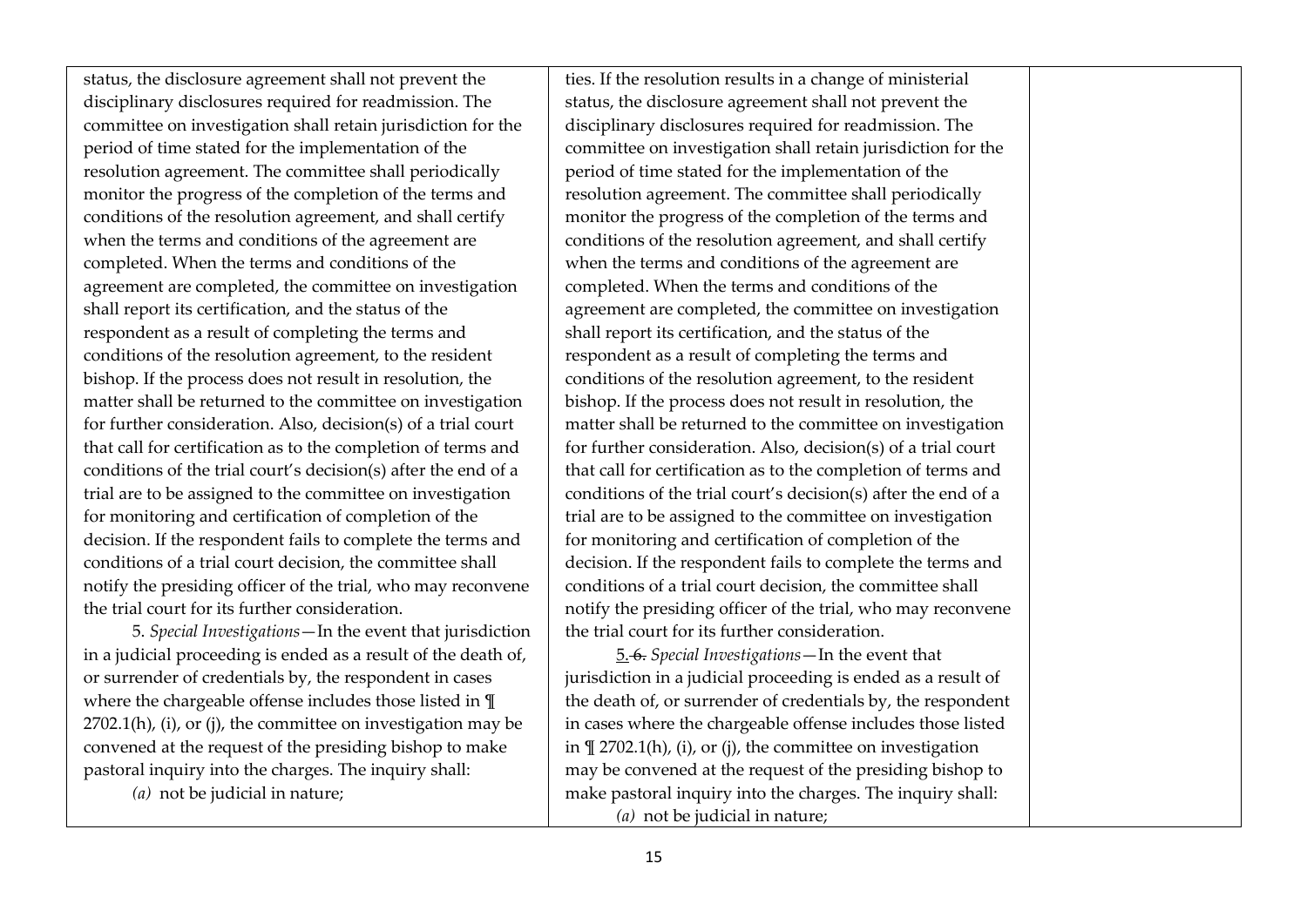| (b) be empowered to receive witnesses and to                      | (b) be empowered to receive witnesses and to                     |  |
|-------------------------------------------------------------------|------------------------------------------------------------------|--|
| consider evidence; and                                            | consider evidence; and                                           |  |
| $(c)$ make a report of the inquiry to the body where              | $(c)$ make a report of the inquiry to the body where             |  |
| the respondent's membership was held, including                   | the respondent's membership was held, including                  |  |
| recommendations if any.                                           | recommendations if any.                                          |  |
|                                                                   |                                                                  |  |
| <sup>21</sup> See Judicial Council Decision 980.                  | <sup>21</sup> See Judicial Council Decision 980.                 |  |
| <sup>22.</sup> See Judicial Council Decision 1275.                | <sup>22.</sup> See Judicial Council Decision 1275.               |  |
|                                                                   |                                                                  |  |
| GBOD $\text{T}$ 2706.003 = 2706.2-6                               |                                                                  |  |
| <b>I 2708.001</b> General Organization and Pre-Trial Procedures   | [2708] T 2708.001 General Organization and Pre-Trial             |  |
| 1. Officers of the Court-Officers shall consist of a              | Procedures                                                       |  |
| presiding officer (see \[[\] 2709.003.2, 2709.004.2, 2709.005.2), | 1. Officers of the Court-Officers shall consist of a             |  |
| who shall appoint a secretary and such other officers as          | presiding officer (see \[\] 2712.2, 2713.2, 2714.2-2709.003.2,   |  |
| deemed necessary. The presiding officer may have legal            | 2709.004.2, 2709.005.2), who shall appoint a secretary and       |  |
| counsel, who shall not be the conference chancellor, at the       | such other officers as deemed necessary. The presiding           |  |
| expense of the annual conference holding the trial, for the       | officer may have legal counsel, who shall not be the             |  |
| sole purpose of advice to the presiding officer during the        | conference chancellor, at the expense of the annual              |  |
| trial.                                                            | conference holding the trial, for the sole purpose of advice to  |  |
| 2. Time and Place of Trial-The official charged with              | the presiding officer during the trial.                          |  |
| convening the trial shall also fix the time and place for the     | 2. Time and Place of Trial-The official charged with             |  |
| trial and will notify the presiding officer, the respondent,      | convening the trial shall also fix the time and place for the    |  |
| counsel for the Church and the person making the original         | trial and will notify the presiding officer, the respondent,     |  |
| complaint. In all cases, sufficient time shall be allowed for     | counsel for the Church and the person making the original        |  |
| these persons to appear at the given place and time and for       | complaint. In all cases, sufficient time shall be allowed for    |  |
| the respondent to prepare for the trial. The presiding officer    | these persons to appear at the given place and time and for      |  |
| shall decide what constitutes "sufficient time," but in no case   | the respondent to prepare for the trial. The presiding officer   |  |
| shall this time be less than twenty days.                         | shall decide what constitutes "sufficient time," but in no case  |  |
| 3. Pre-Trial Motions and Referrals-All appeals of any             | shall this time be less than twenty days.                        |  |
| procedural or substantive matters that have occurred prior to     | 3. Pre-Trial Motions and Referrals-All appeals of any            |  |
| referral of the charges to trial must be appealed to the          | procedural or substantive matters that have occurred prior to    |  |
| presiding officer of the trial court before the convening of the  | referral of the charges to trial must be appealed to the         |  |
| trial. Otherwise, the right to appeal on such matters is          | presiding officer of the trial court before the convening of the |  |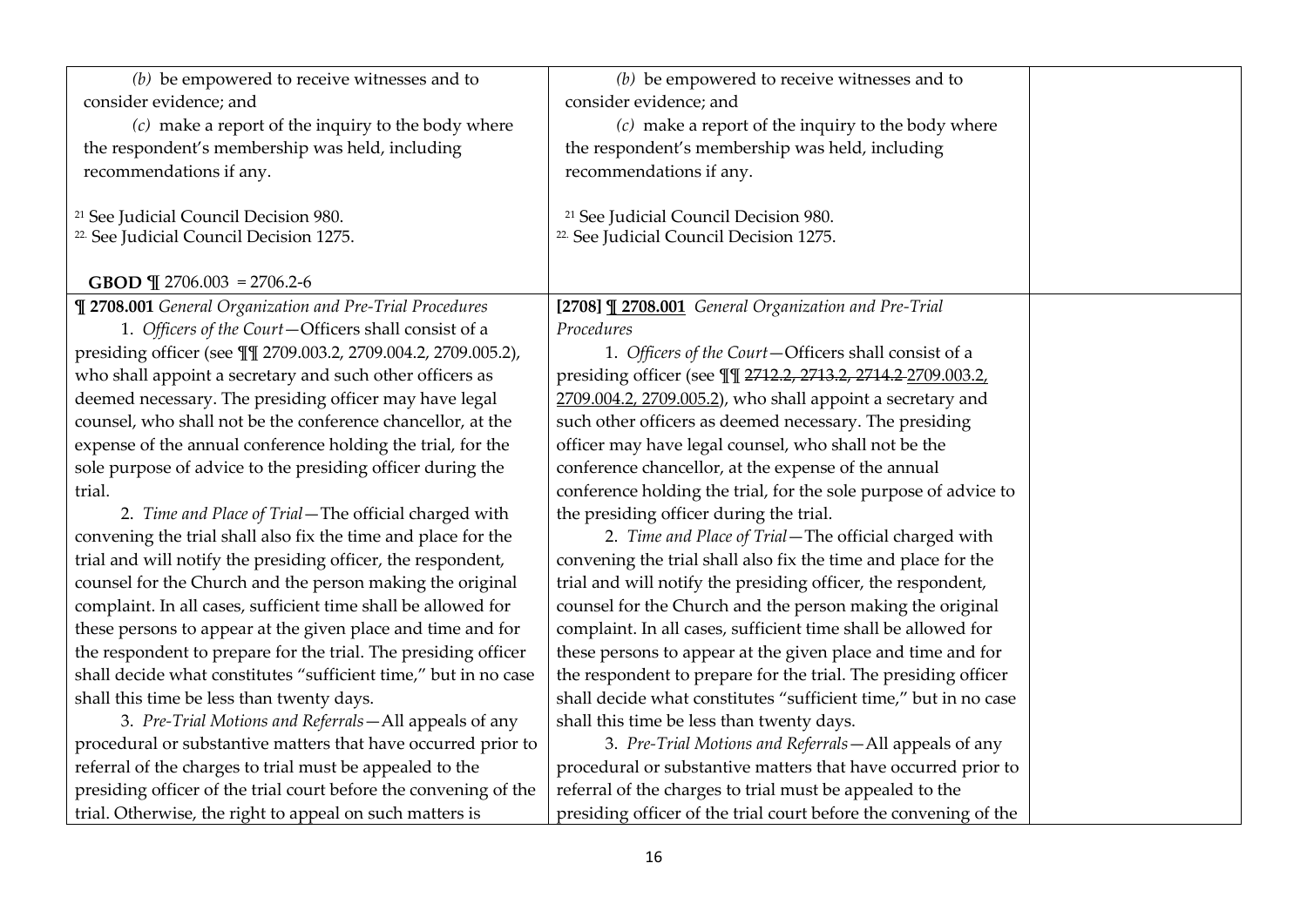forfeited. All objections to and motions regarding the regularity of the proceedings and the form and substance of charges and specifications must be made before the convening of the trial court. The presiding officer may determine all such preliminary objections and motions; in furtherance of truth and justice may permit amendments to the specifications or charges not changing the general nature of the same; and may dismiss all or any part of the bill of charges upon a finding by the presiding officer (1) that all or such part is without legal or factual basis or (2) that, even assuming the specifications to be true, they do not constitute a basis for a chargeable offense. The presiding officer may refer the matter as deemed appropriate for a process seeking a just resolution to the resident bishop upon consultation with the counsel for the Church and counsel for the respondent. The bishop shall institute such a process and may use the assistance of a trained, impartial third party facilitator(s) or mediator(s). Such referral will not constitute a dismissal or double jeopardy under ¶ 2701.2d. If a process seeking a just resolution is used, the appropriate persons, including the counsel for the Church and counsel for the respondent, should enter into a written agreement outlining such process, including any agreement on confidentiality. If resolution is achieved, a written statement, affirming such resolution, and any terms and condition, shall be signed by the same persons who signed the written agreement outlining the process, and they shall agree on all matters to be disclosed to third parties. Such a written statement shall be given to the presiding officer and the presiding officer shall take action consistent with the agreement. If no resolution results, the matter is returned to the presiding officer for further action.

trial. Otherwise, the right to appeal on such matters is forfeited. All objections to and motions regarding the regularity of the proceedings and the form and substance of charges and specifications must be made before the convening of the trial court. The presiding officer may determine all such preliminary objections and motions; in furtherance of truth and justice may permit amendments to the specifications or charges not changing the general nature of the same; and may dismiss all or any part of the bill of charges upon a finding by the presiding officer (1) that all or such part is without legal or factual basis or (2) that, even assuming the specifications to be true, they do not constitute a basis for a chargeable offense. The presiding officer may refer the matter as deemed appropriate for a process seeking a just resolution to the resident bishop upon consultation with the counsel for the Church and counsel for the respondent. The bishop shall institute such a process and may use the assistance of a trained, impartial third party facilitator(s) or mediator(s). Such referral will not constitute a dismissal or double jeopardy under ¶ 2701.2d. If a process seeking a just resolution is used, the appropriate persons, including the counsel for the Church and counsel for the respondent, should enter into a written agreement outlining such process, including any agreement on confidentiality. If resolution is achieved, a written statement, affirming such resolution, and any terms and condition, shall be signed by the same persons who signed the written agreement outlining the process, and they shall agree on all matters to be disclosed to third parties. Such a written statement shall be given to the presiding officer and the presiding officer shall take action consistent with the agreement. If no resolution results, the matter is returned to the presiding officer for further action.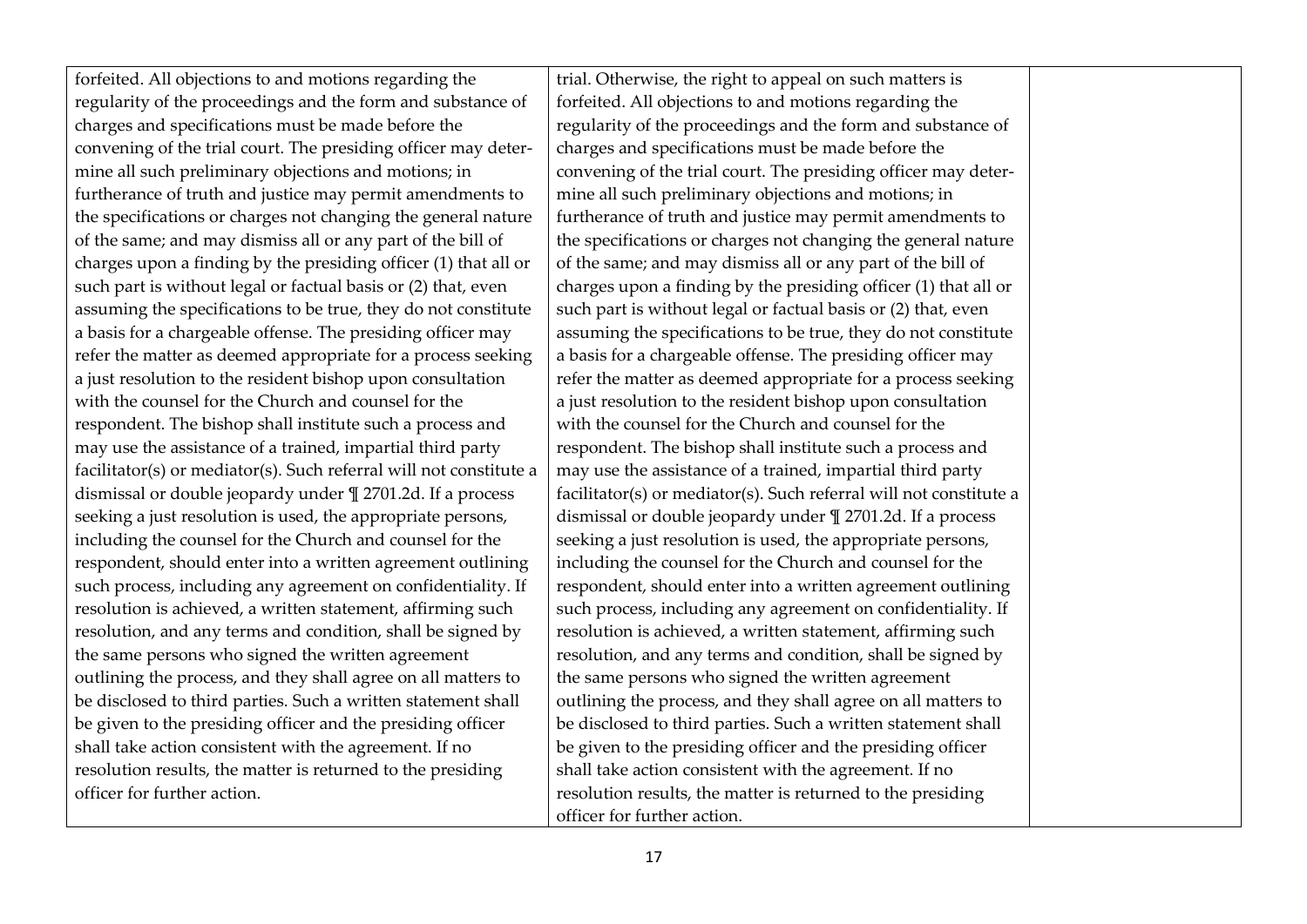4. *Change of Venue*—The respondent may request a change of venue. This shall be a written request to the presiding officer of the court within ten days of receipt of notice to appear for trial. The presiding officer shall rule upon the request after hearing arguments by the respondent and the Church. If the motion is approved, the presiding officer shall name the annual conference outside the episcopal area wherein the trial shall be held and shall notify the resident bishop of that conference, who shall convene the court. The cost of prosecution shall be borne by the conference where the case originated.

#### 5. *Notice*

*a)* All notices required or provided for in relationship to investigations, trials, and appeals shall be in writing, signed by or on behalf of the person or body giving or required to give such notice, and shall be addressed to the person or body to whom it is required to be given. Such notices shall be served by delivering a copy thereof to the party or chief officer of the body to whom it is addressed in person or sent by other delivery system to the last-known residence or address of such party. Proof of notice shall be provided and becomes a part of the record of the case.

*b)* In all cases wherein it is provided that notice shall be given to a bishop or district superintendent and the charges are against that particular person, then such notice (in addition to being given to the accused) shall be given, in the case of a bishop, to another bishop within the same jurisdiction and, in the case of a district superintendent, to the bishop in charge.

6. *Trial Scheduling and Continuances*—If in any case the respondent, after due notice (twenty days) has been given, shall refuse or neglect to appear at the time and place set forth for the hearing, the trial may proceed in the

4. *Change of Venue*—The respondent may request a change of venue. This shall be a written request to the presiding officer of the court within ten days of receipt of notice to appear for trial. The presiding officer shall rule upon the request after hearing arguments by the respondent and the Church. If the motion is approved, the presiding officer shall name the annual conference outside the episcopal area wherein the trial shall be held and shall notify the resident bishop of that conference, who shall convene the court. The cost of prosecution shall be borne by the conference where the case originated.

### 5. *Notice*

*a)* All notices required or provided for in relationship to investigations, trials, and appeals shall be in writing, signed by or on behalf of the person or body giving or required to give such notice, and shall be addressed to the person or body to whom it is required to be given. Such notices shall be served by delivering a copy thereof to the party or chief officer of the body to whom it is addressed in person or sent by other delivery system to the last-known residence or address of such party. Proof of notice shall be provided and becomes a part of the record of the case.

*b)* In all cases wherein it is provided that notice shall be given to a bishop or district superintendent and the charges are against that particular person, then such notice (in addition to being given to the accused) shall be given, in the case of a bishop, to another bishop within the same jurisdiction and, in the case of a district superintendent, to the bishop in charge.

6. *Trial Scheduling and Continuances*—If in any case the respondent, after due notice (twenty days) has been given, shall refuse or neglect to appear at the time and place set forth for the hearing, the trial may proceed in the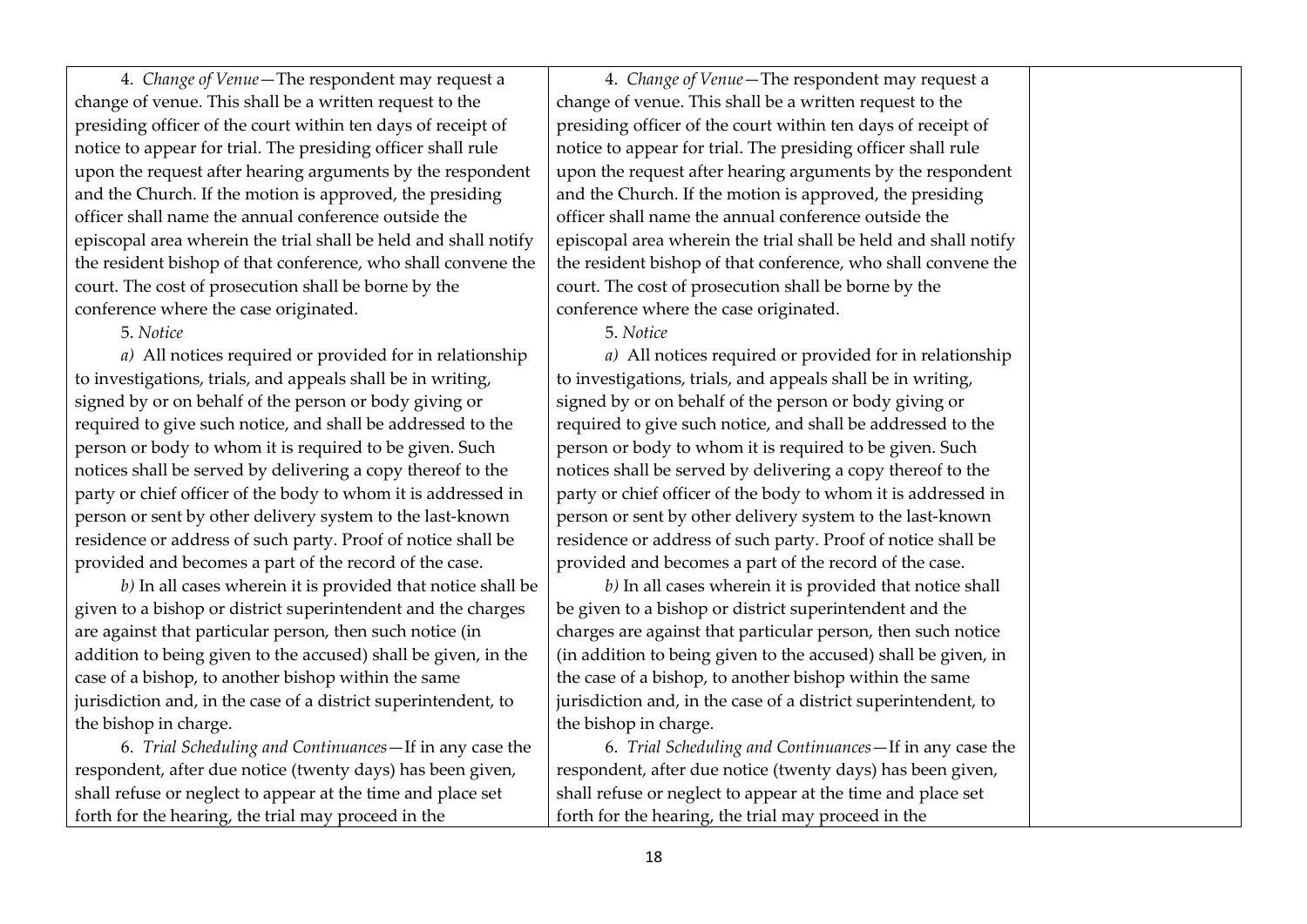respondent's absence. However, if in the sole discretion of the presiding officer there is good and sufficient reason for the absence of the respondent or another essential person, the presiding officer may reschedule the trial to a later date.

7. *Counsel*—In all cases, a respondent shall be entitled to appear and to select and be represented by counsel, a clergyperson in full connection of The United Methodist Church if the respondent is a bishop, a clergyperson, or a diaconal minister; and a lay or clergy member of The United Methodist Church if the respondent is a lay member. The respondent and the Church shall be entitled to have counsel heard in oral or written argument or both. The official charged with convening the court (see ¶¶ 2709.003.1, 2709.004.1, 2709.005.1) shall, within thirty days after receiving a copy of the charges and specifications, appoint counsel for the Church, if counsel has not been previously appointed. In the case of a trial of a bishop, clergyperson, or local pastor, counsel for the Church shall be a clergyperson in full connection (¶¶ 2706.001.2a, 2709.003.4) to represent the interests of the Church in pressing the claims of the person making the complaint.

No person who was a member of the cabinet, Board of Ordained Ministry, or committee on investigation who earlier considered the case now before the trial court shall be appointed counsel for the Church or serve as counsel for the respondent or any of the persons bringing complaints in a case. In all cases of trial where counsel has not been chosen by the respondent, counsel shall be appointed by the presiding officer. The counsel for the Church and for the respondent each shall be entitled to choose one assistant counsel, who may be an attorney, without voice. "Without voice" means without the ability to speak to or within the hearing of the trial court. In no instance and under no

respondent's absence. However, if in the sole discretion of the presiding officer there is good and sufficient reason for the absence of the respondent or another essential person, the presiding officer may reschedule the trial to a later date.

7. *Counsel*—In all cases, a respondent shall be entitled to appear and to select and be represented by counsel, a clergyperson in full connection of The United Methodist Church if the respondent is a bishop, a clergyperson, or a diaconal minister; and a lay or clergy member of The United Methodist Church if the respondent is a lay member. The respondent and the Church shall be entitled to have counsel heard in oral or written argument or both. The official charged with convening the court (see ¶¶ 2712.1, 2713.1, 2714.1 2709.003.1, 2709.004.1, 2709.005.1) shall, within thirty days after receiving a copy of the charges and specifications, appoint counsel for the Church, if counsel has not been previously appointed. In the case of a trial of a bishop, clergyperson, or local pastor, counsel for the Church shall be a clergyperson in full connection (¶¶ 2704.2a, 2712.4 2706.001.2a, 2709.003.4) to represent the interests of the Church in pressing the claims of the person making the complaint.

No person who was a member of the cabinet, Board of Ordained Ministry, or committee on investigation who earlier considered the case now before the trial court shall be appointed counsel for the Church or serve as counsel for the respondent or any of the persons bringing complaints in a case. In all cases of trial where counsel has not been chosen by the respondent, counsel shall be appointed by the presiding officer. The counsel for the Church and for the respondent each shall be entitled to choose one assistant counsel, who may be an attorney, without voice. "Without voice" means without the ability to speak to or within the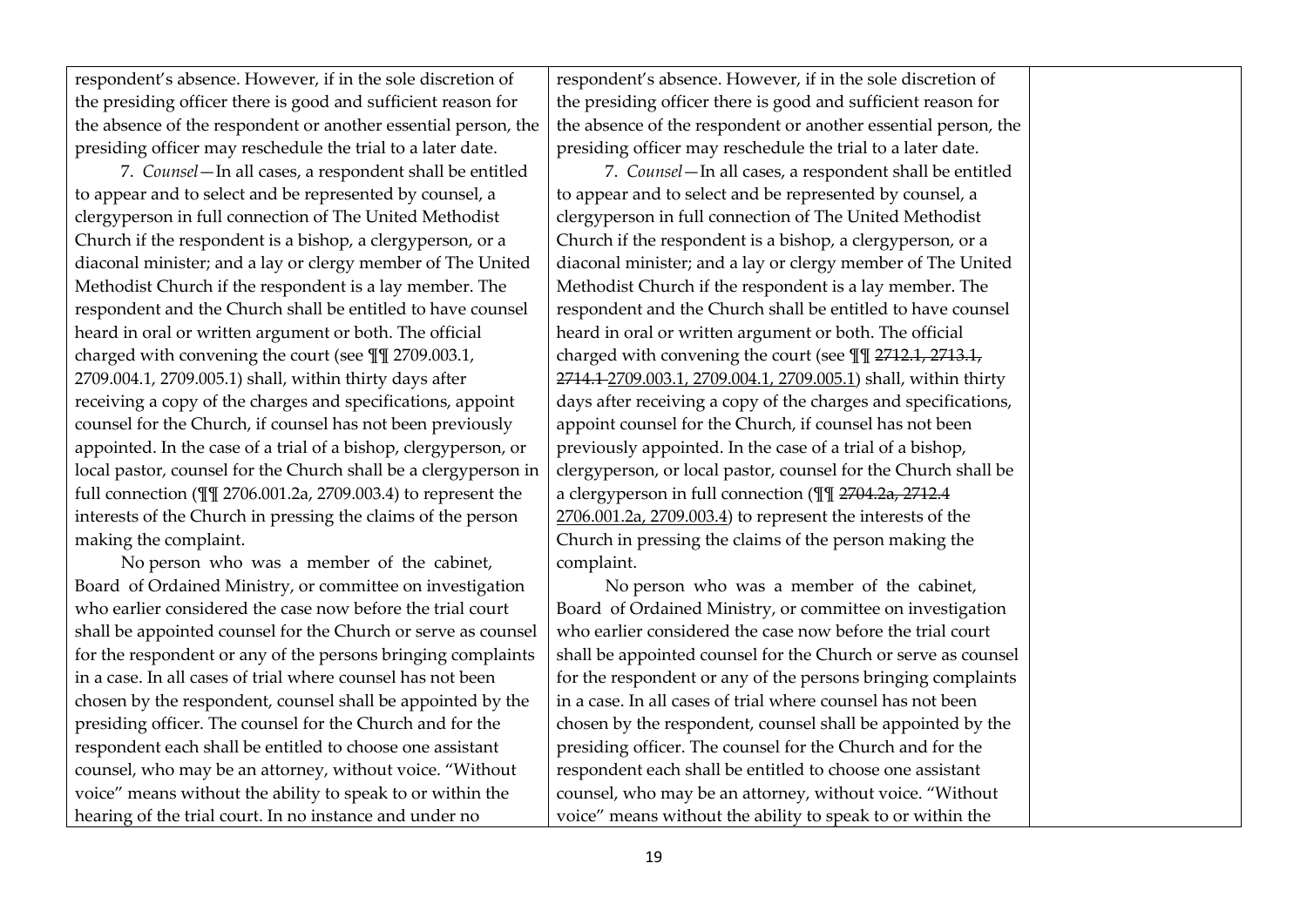circumstances shall the respondent be entitled to receive an award of compensation for or reimbursement of any expenses or fees associated with the respondent's use of an attorney.

8. *Witnesse*s—Notice to appear shall be given to such wit-nesses as either party may name and shall be issued in the name of the Church and be signed by the presiding officer of the trial. It shall be the duty of all clergy and lay members of The United Methodist Church to appear and testify when summoned. Refusal to appear or to answer questions ruled by the presiding officer to be relevant may be considered as disobedience to the order and discipline of The United Methodist Church except when refusal to answer is based on a good faith claim that answering might tend to incriminate the witness under state or federal criminal law or is based on a claim of confidential communication to a clergyperson under ¶ 335.5.

9. *Witness Qualifications*—A witness, to be qualified, need not be a member of The United Methodist Church.

10. *Commissioned Out-of-Court Testimony*—The presiding officer of any court before which a case may be pending shall have power, whenever the necessity of the parties or witnesses shall require, to appoint, on the application of either party, a commissioner or commissioners, either a clergy or a layperson or both, to examine the witnesses; provided that three days' notice of the time and place of taking such testimony shall have been given to the adverse party. The party making this request shall have the burden of showing good cause and shall bear the cost of such commissioned out-of-court testimony. Counsel for both parties shall be permitted to examine and cross-examine the witness or witnesses whose testimony is thus taken. The commissioners so appointed shall take such hearing of the trial court. In no instance and under no circumstances shall the respondent be entitled to receive an award of compensation for or reimbursement of any expenses or fees associated with the respondent's use of an attorney.

8. *Witnesse*s—Notice to appear shall be given to such wit-nesses as either party may name and shall be issued in the name of the Church and be signed by the presiding officer of the trial. It shall be the duty of all clergy and lay members of The United Methodist Church to appear and testify when summoned. Refusal to appear or to answer questions ruled by the presiding officer to be relevant may be considered as disobedience to the order and discipline of The United Methodist Church except when refusal to answer is based on a good faith claim that answering might tend to incriminate the witness under state or federal criminal law or is based on a claim of confidential communication to a clergyperson under ¶ 341.5 335.5.

9. *Witness Qualifications*—A witness, to be qualified, need not be a member of The United Methodist Church.

10. *Commissioned Out-of-Court Testimony*—The presiding officer of any court before which a case may be pending shall have power, whenever the necessity of the parties or witnesses shall require, to appoint, on the application of either party, a commissioner or commissioners, either a clergy or a layperson or both, to examine the witnesses; provided that three days' notice of the time and place of taking such testimony shall have been given to the adverse party. The party making this request shall have the burden of showing good cause and shall bear the cost of such commissioned out-of-court testimony. Counsel for both parties shall be permitted to examine and cross-examine the witness or witnesses whose testimony is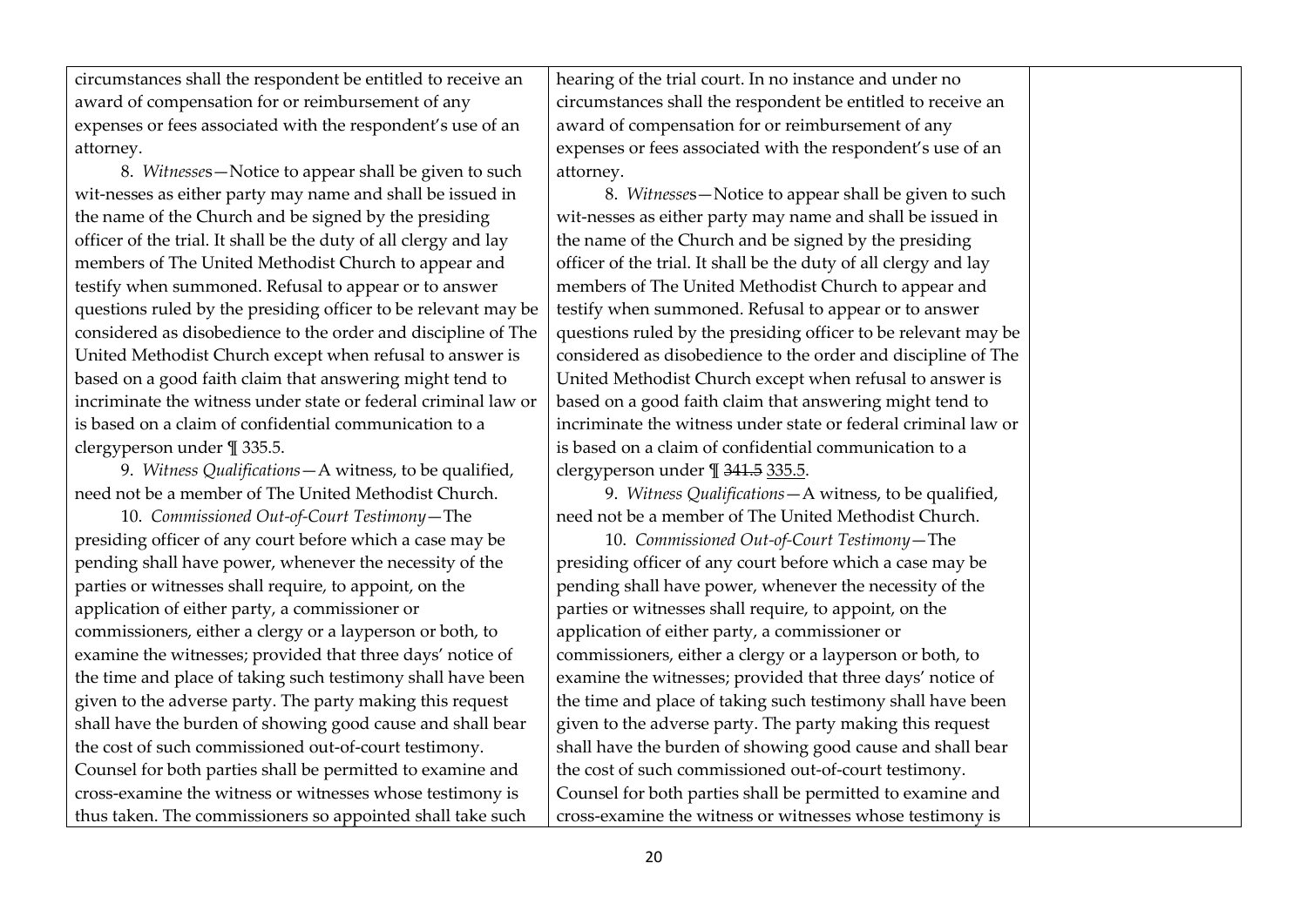testimony in writing as may be offered by either party. The testimony properly certified by the signature of the commissioner or commissioners shall be transmitted to the presiding officer of the court before which the case is pending.

11. *Amendments to Bill of Charges and Specifications*— After consultation with counsels, the presiding officer of the trial may make amendments to the bill of charges, or request that the committee on investigation make amendments to the bill of charges; provided that they do not change the nature of the charges and specifications and do not introduce new matter of which the respondent has not had due notice. When an amendment or amendments to a bill of charges is or are denied by the presiding officer, it or they shall not be introduced in the form of testimony in the trial. Charges or specifications previously considered and dropped by the committee on investigation shall not be introduced in the trial in the form of evidence or otherwise.

12. *Combined Trials of Multiple Persons—*In cases in which a number of persons have allegedly engaged in the same offense at the same time and place, their trials may be combined into one trial for that same offense. The presiding officer shall make the determination on combination of trials. **GBOD** ¶ 2708.001 = 2708.1-11+13

**¶ 2708.002** *Trial Convening and Organization*

1. *Convening of the Trial*—The convener shall notify the respondent in writing to appear at a fixed time and place no less than twenty days after service of such notice and within a reason-able time thereafter for selection of the members of the trial court.

thus taken. The commissioners so appointed shall take such testimony in writing as may be offered by either party. The testimony properly certified by the signature of the commissioner or commissioners shall be transmitted to the presiding officer of the court before which the case is pending.

12. 13. *Combined Trials of Multiple Persons—*In cases in which a number of persons have allegedly engaged in the same offense at the same time and place, their trials may be combined into one trial for that same offense. The presiding officer shall make the determination on combination of trials.

**[2709] ¶ 2708.002** *Trial Convening and Organization* 1. *Convening of the Trial*—The convener shall notify the respondent in writing to appear at a fixed time and place no less than twenty days after service of such notice and within a reason-able time thereafter for selection of the members of the trial court.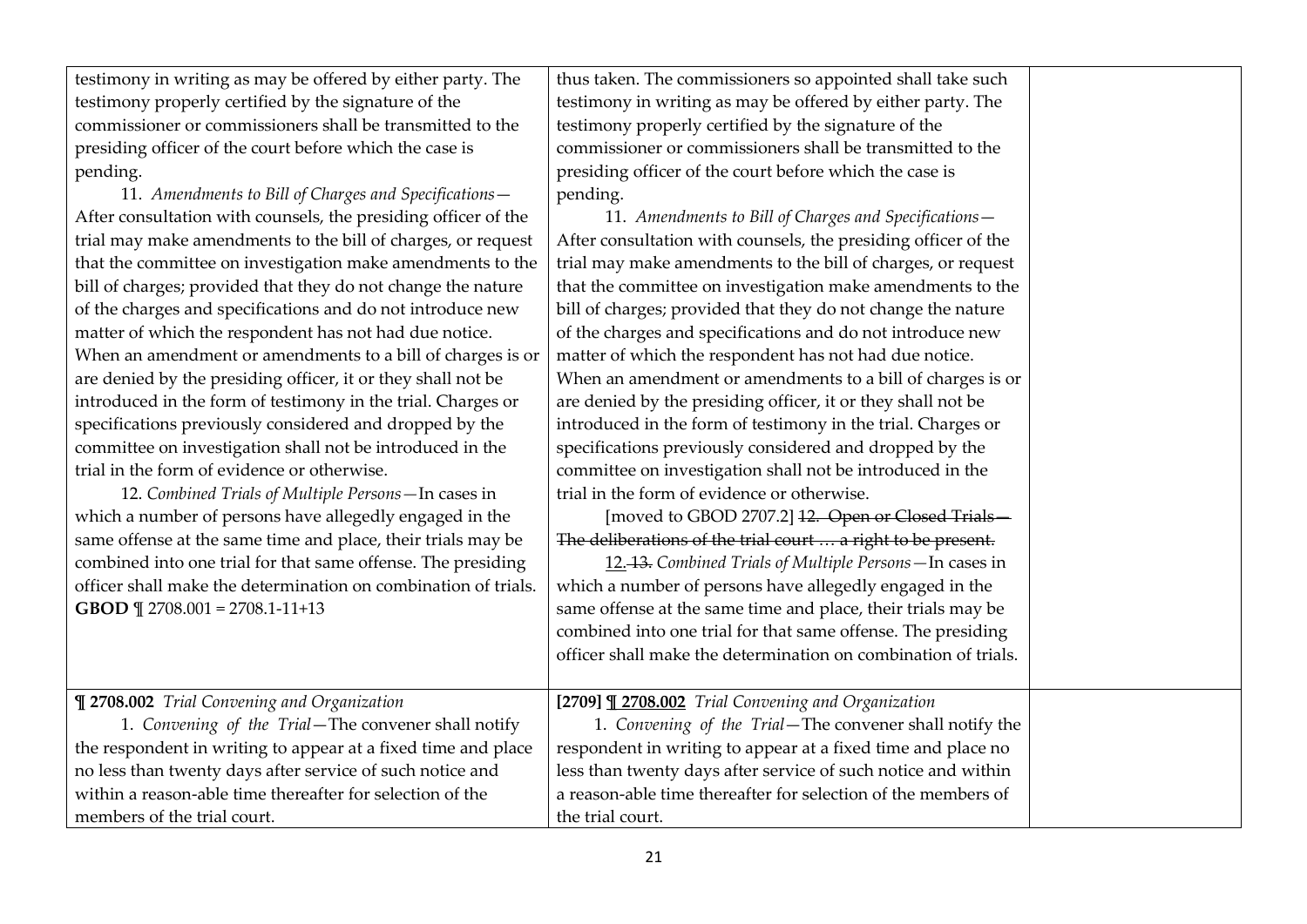2. *Trial Pool*—At the appointed time, in the presence of the respondent, counsel for the respondent, counsel for the Church, and the presiding officer, thirteen persons shall be selected as a trial court out of a pool of thirty-five or more persons selected according to ¶¶ 2709.003.3, 2709.004.3, 2709.005.3. Special consideration should be given so that the pool includes persons representative of racial, ethnic, and gender diversity.

3. *Selection of the Trial Court*—No person shall serve as a member of the trial court who was a member of the cabinet, Board of Ordained Ministry, or committee on investigation who considered the case in the process of coming to trial court. The counsel for the Church and the respondent shall each have up to four peremptory challenges and challenges for cause without limit. If by reason of challenges for cause being sustained the number is reduced to below thirteen, additional appropriate persons shall be nominated in like manner as was the original panel to take the places of the numbers challenged, who likewise shall be subject to challenge for cause. This method of procedure shall be followed until a trial court of thirteen members and two alternate members has been selected.

4. *Alternates*—The two alternate members shall sit as observers of the trial. They shall replace members of the trial court who are not able to continue to serve, so that the trial court shall always consist of thirteen members, unless the respondent and counsel for the Church agree to a lesser number.

5. *Trial Court Questions*—The members of the trial court, including the alternate members, may, subject to the approval of the presiding officer of the court, ask questions on matters on which evidence has been presented. **GBOD** ¶ 2708.002 = 2709

2. *Trial Pool*—At the appointed time, in the presence of the respondent, counsel for the respondent, counsel for the Church, and the presiding officer, thirteen persons shall be selected as a trial court out of a pool of thirty-five or more persons selected according to ¶¶ 2712.3, 2713.3, and 2714.3 2709.003.3, 2709.004.3, 2709.005.3. Special consideration should be given so that the pool includes persons representative of racial, ethnic, and gender diversity.

3. *Selection of the Trial Court*—No person shall serve as a member of the trial court who was a member of the cabinet, Board of Ordained Ministry, or committee on investigation who considered the case in the process of coming to trial court. The counsel for the Church and the respondent shall each have up to four peremptory challenges and challenges for cause without limit. If by reason of challenges for cause being sustained the number is reduced to below thirteen, additional appropriate persons shall be nominated in like manner as was the original panel to take the places of the numbers challenged, who likewise shall be subject to challenge for cause. This method of procedure shall be followed until a trial court of thirteen members and two alternate members has been selected.

4. *Alternates*—The two alternate members shall sit as observers of the trial. They shall replace members of the trial court who are not able to continue to serve, so that the trial court shall always consist of thirteen members, unless the respondent and counsel for the Church agree to a lesser number.

5. *Trial Court Questions*—The members of the trial court, including the alternate members, may, subject to the approval of the presiding officer of the court, ask questions on matters on which evidence has been presented.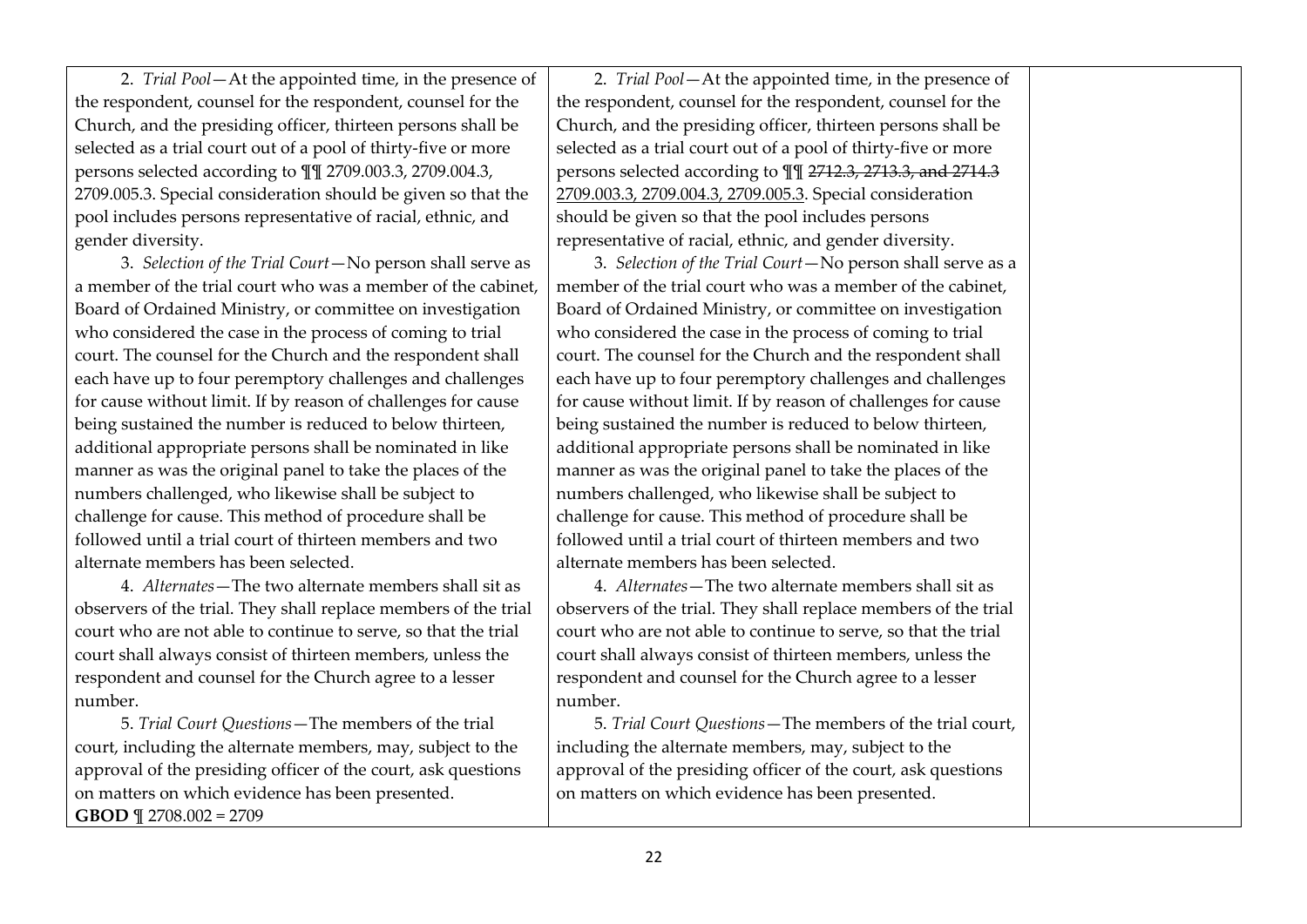| <b>T</b> 2709.001. Trial Guidelines and Rules                    | [2710] <b>[ 2709.001.</b> Trial Guidelines and Rules             |  |
|------------------------------------------------------------------|------------------------------------------------------------------|--|
| 1. Authority of Presiding Officer-After the trial is             | 1. Authority of Presiding Officer-After the trial is             |  |
| convened the authority of the presiding officer shall include    | convened the authority of the presiding officer shall include    |  |
| the right to set reasonable time limits, after consultation with | the right to set reasonable time limits, after consultation with |  |
| counsel for the Church and counsel for the person charged,       | counsel for the Church and counsel for the person charged,       |  |
| for the presentation of the case, provided such time is equal    | for the presentation of the case, provided such time is equal    |  |
| for both. The authority of the presiding officer shall be        | for both. The authority of the presiding officer shall be        |  |
| limited to ruling upon proper representation of the Church       | limited to ruling upon proper representation of the Church       |  |
| and the person charged, admissibility of evidence, recessing,    | and the person charged, admissibility of evidence, recessing,    |  |
| adjourning, and reconvening sessions of the trial, charging      | adjourning, and reconvening sessions of the trial, charging      |  |
| the members of the trial court as to the Church law involved     | the members of the trial court as to the Church law involved     |  |
| in the case at the beginning of the trial and just before they   | in the case at the beginning of the trial and just before they   |  |
| retire to make up their verdict, and such other authority as is  | retire to make up their verdict, and such other authority as is  |  |
| normally vested in a civil court judge sitting with a jury, but  | normally vested in a civil court judge sitting with a jury, but  |  |
| he or she shall not have authority to pronounce any              | he or she shall not have authority to pronounce any              |  |
| judgment in favor of or against the person charged other         | judgment in favor of or against the person charged other         |  |
| than such verdict as may be returned by the trial court,         | than such verdict as may be returned by the trial court,         |  |
| which body shall have the exclusive right to determine the       | which body shall have the exclusive right to determine the       |  |
| innocence or guilt of the person charged.                        | innocence or guilt of the person charged.                        |  |
| 2. Order of Trial-After selection of the trial court, each       | 2. Order of Trial-After selection of the trial court, each       |  |
| counsel may make an opening statement to inform the trial        | counsel may make an opening statement to inform the trial        |  |
| court of what the evidence is expected to be. Evidence shall     | court of what the evidence is expected to be. Evidence shall     |  |
| then be offered by questioning of witnesses and by               | then be offered by questioning of witnesses and by               |  |
| documents shown to be reliable. Each counsel shall have          | documents shown to be reliable. Each counsel shall have          |  |
| opportunity to make closing arguments before the trial court     | opportunity to make closing arguments before the trial court     |  |
| begins deliberations. Deliberations of the trial court and       | begins deliberations. Deliberations of the trial court and       |  |
| receiving of the verdict shall follow.                           | receiving of the verdict shall follow.                           |  |
| 3. Oaths-The administration of oaths shall not be                | 3. Oaths-The administration of oaths shall not be                |  |
| required. At the beginning of the trial, the presiding officer   | required. At the beginning of the trial, the presiding officer   |  |
| shall remind all parties of the duties and responsibilities of   | shall remind all parties of the duties and responsibilities of   |  |
| Church membership (1 210) and/or the clergy covenant (11         | Church membership (¶ 218-210) and/or the clergy covenant         |  |
| 305.2 and 324.5c[3])                                             | (II 304.2 305.2 and 330.5c[3] 324.5c[3])                         |  |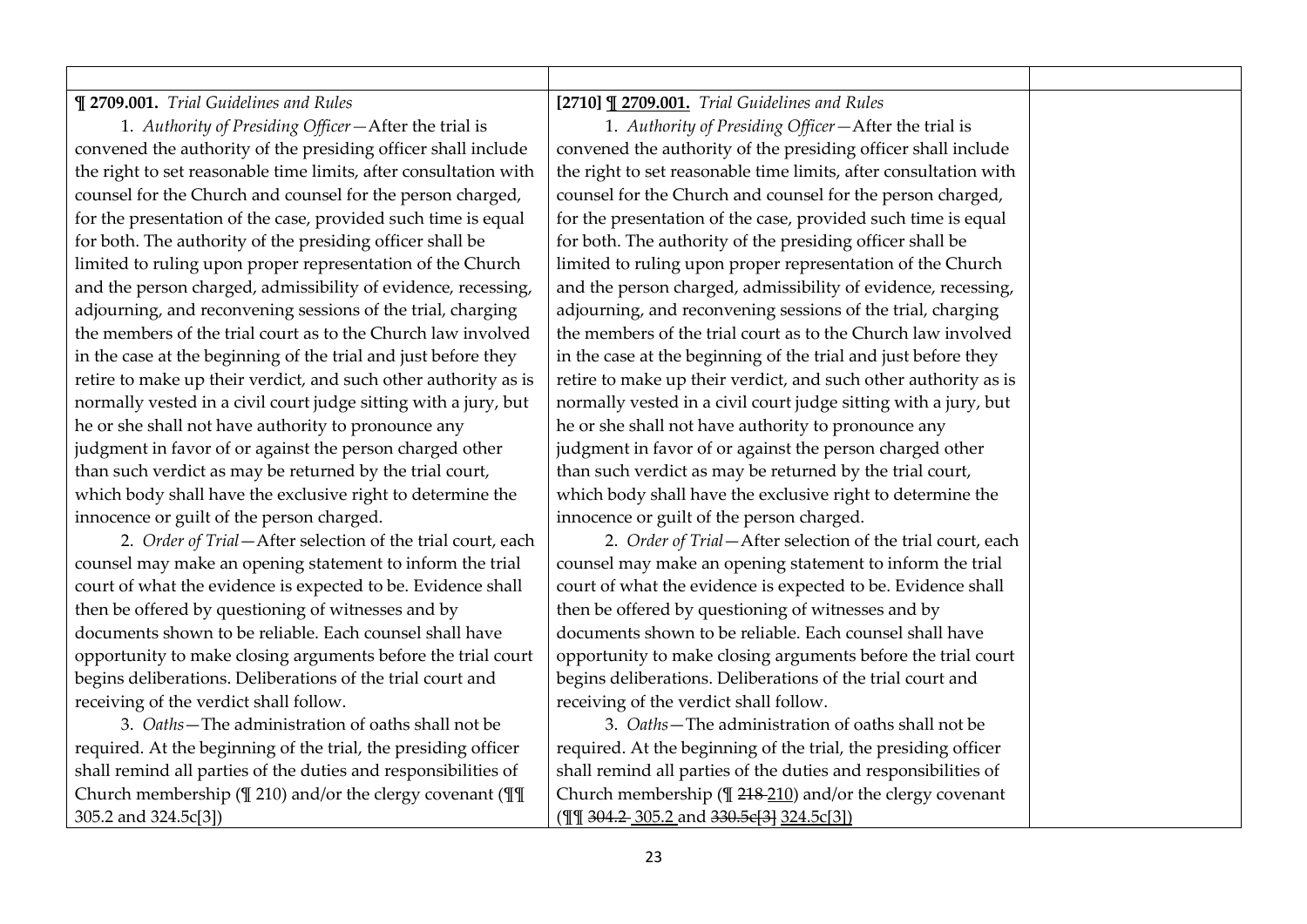4. *Entering of the Plea*—At the beginning of the trial, the respondent shall be called upon by the presiding officer to plead to the charge, and the pleas shall be recorded. If the respondent pleads "guilty" to the charges preferred, no trial shall be necessary, but evidence may be taken with respect to the appropriate penalty, which shall thereupon be imposed. If the respondent pleads "not guilty" or if the respondent should neglect or refuse to plead, the plea of "not guilty" shall be entered, and the trial shall proceed. The respondent shall at all times during the trial, except as hereinafter provided, have the right to produce testimony and that of witnesses and to make defense.

5. *Recess and Trial Procedures*—The court may recess from time to time as convenience or necessity may require. During the time of recess, the members of the trial court shall be instructed that under no circumstance will they speak to one another or to others about the trial or observe media reports regarding the case. When, in consultation with counsel for both parties, the presiding officer finds it advisable, the members and reserves shall be sequestered. Threatening or tampering with the trial court or officers of the trial court shall be considered disobedience to the order and discipline of The United Methodist Church. The presiding officer shall remain and preside until the decision is rendered and the findings are completed and shall thereupon sign and certify them.

6. *Objections and Rulings*—Objections of any party to the proceedings shall be entered on the record. All rulings on pre-trial appeals, objections, and motions shall be entered on the record. All objections and motions from counsels during the proceedings of the trial shall be made in open session before the trial court and entered on the record along with

4. *Entering of the Plea*—At the beginning of the trial, the respondent shall be called upon by the presiding officer to plead to the charge, and the pleas shall be recorded. If the respondent pleads "guilty" to the charges preferred, no trial shall be necessary, but evidence may be taken with respect to the appropriate penalty, which shall thereupon be imposed. If the respondent pleads "not guilty" or if the respondent should neglect or refuse to plead, the plea of "not guilty" shall be entered, and the trial shall proceed. The respondent shall at all times during the trial, except as hereinafter provided, have the right to produce testimony and that of witnesses and to make defense.

5. *Recess and Trial Procedures*—The court may recess from time to time as convenience or necessity may require. During the time of recess, the members of the trial court shall be instructed that under no circumstance will they speak to one another or to others about the trial or observe media reports regarding the case. When, in consultation with counsel for both parties, the presiding officer finds it advisable, the members and reserves shall be sequestered. Threatening or tampering with the trial court or officers of the trial court shall be considered disobedience to the order and discipline of The United Methodist Church. The presiding officer shall remain and preside until the decision is rendered and the findings are completed and shall thereupon sign and certify them.

6. *Objections and Rulings*—Objections of any party to the proceedings shall be entered on the record. All rulings on pre-trial appeals, objections, and motions shall be entered on the record. All objections and motions from counsels during the proceedings of the trial shall be made in open session before the trial court and entered on the record along with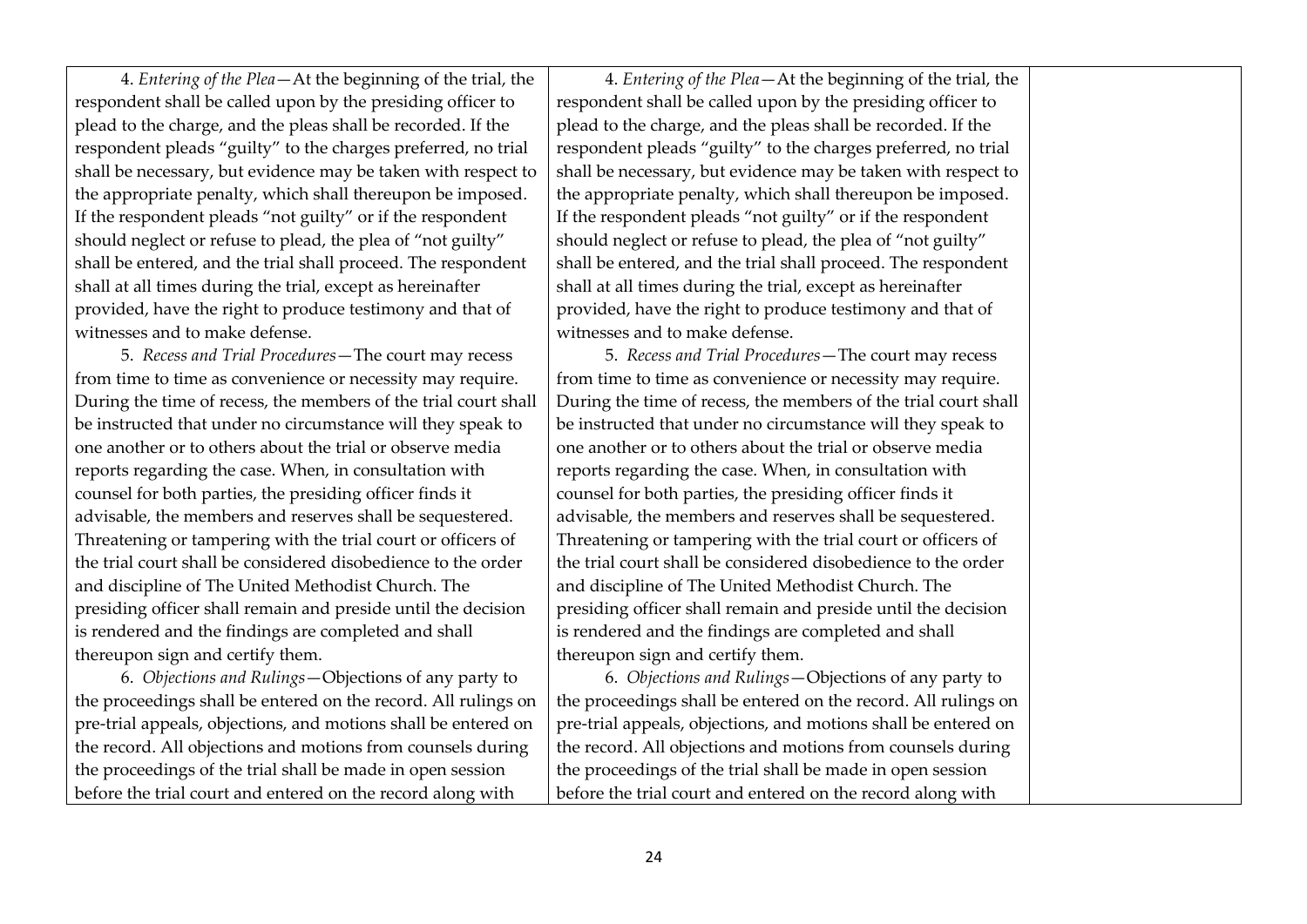the rulings of the presiding officer on all such objections and motions.

7. *Exclusion of Witnesses*—With the exception of the complainant and respondent, no witness to be examined shall be present during the examination of another witness if the opposing party objects. Witnesses shall be examined first by the party producing them, then cross-examined by the opposite party and may be questioned by members of the trial court, with the approval of the presiding officer. The presiding officer of the court shall deter-mine all questions of relevancy and competency of evidence.

8. *Recording of Proceedings*—A verbatim record of all proceedings of the trial shall be by stenograph or other appropriate means and reduced to writing and certified by the presiding officer or secretary. The record, including all exhibits, papers and evidence in the case, shall be the basis of any appeal that may be taken.

9. *Evidence*—The introduction of any material relating to events happening before the six-year statute of limitation period as evidence, as preface to evidence, or as build-up for evidence in the procedures of the trial proceedings may be permitted when the presiding officer, after consultation with counsel for both parties, rules that such material is relevant and reliable. Documentary evidence deemed by the presiding officer to be relevant and reliable may be in the physical possession of the trial court during deliberations.

10. *Instructions and Charges*—The presiding officer shall not deliver a charge reviewing or explaining the evidence or setting forth the merits of the case. The presiding officer shall express no opinion on the law or the facts while the court is deliberating. If requested by either party's counsel, the presiding officer shall instruct the trial court on Church law applicable to the case. Instructions may be given

the rulings of the presiding officer on all such objections and motions.

7. *Exclusion of Witnesses*—With the exception of the complainant and respondent, no witness to be examined shall be present during the examination of another witness if the opposing party objects. Witnesses shall be examined first by the party producing them, then cross-examined by the opposite party and may be questioned by members of the trial court, with the approval of the presiding officer. The presiding officer of the court shall deter-mine all questions of relevancy and competency of evidence.

8. *Recording of Proceedings*—A verbatim record of all proceedings of the trial shall be by stenograph or other appropriate means and reduced to writing and certified by the presiding officer or secretary. The record, including all exhibits, papers and evidence in the case, shall be the basis of any appeal that may be taken.

9. *Evidence*—The introduction of any material relating to events happening before the six-year statute of limitation period as evidence, as preface to evidence, or as build-up for evidence in the procedures of the trial proceedings may be permitted when the presiding officer, after consultation with counsel for both parties, rules that such material is relevant and reliable. Documentary evidence deemed by the presiding officer to be relevant and reliable may be in the physical possession of the trial court during deliberations.

10. *Instructions and Charges*—The presiding officer shall not deliver a charge reviewing or explaining the evidence or setting forth the merits of the case. The presiding officer shall express no opinion on the law or the facts while the court is deliberating. If requested by either party's counsel, the presiding officer shall instruct the trial court on Church law applicable to the case. Instructions may be given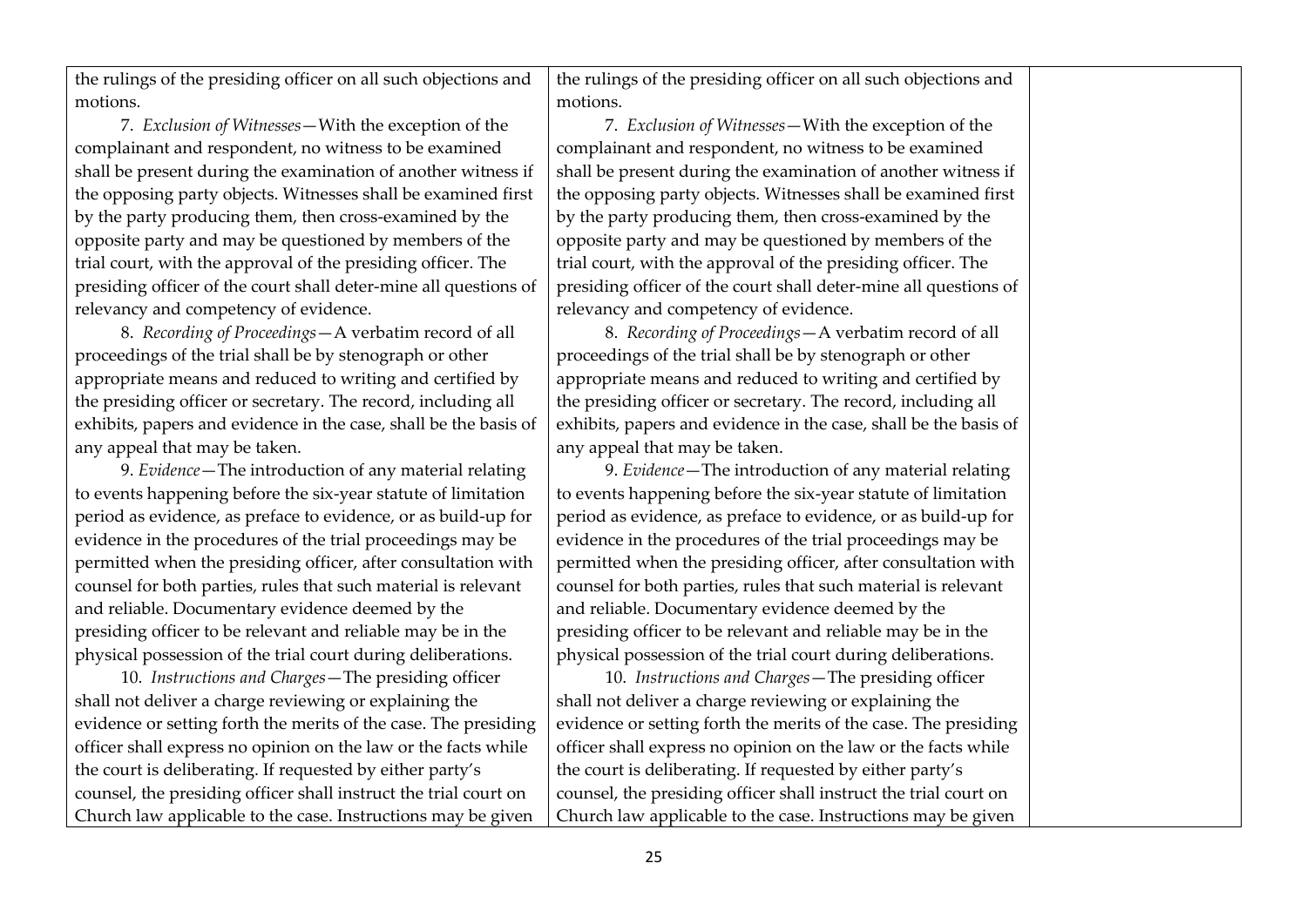| at the beginning of the trial, during the trial, before the trial | at the beginning of the trial, during the trial, before the trial |  |
|-------------------------------------------------------------------|-------------------------------------------------------------------|--|
| court begins deliberations or a combination of any of these. If   | court begins deliberations or a combination of any of these. If   |  |
|                                                                   |                                                                   |  |
| requested by the trial court, instructions may be given during    | requested by the trial court, instructions may be given during    |  |
| deliberations. The presiding officer shall not review or          | deliberations. The presiding officer shall not review or          |  |
| explain the evidence or comment on the merits of the case.        | explain the evidence or comment on the merits of the case.        |  |
| GBOD $\parallel$ 2709.001 = 2710                                  |                                                                   |  |
|                                                                   |                                                                   |  |
| <b>Il</b> 2709.002. Power of the Trial Court                      | [2711] <b>[ 2709.002</b> Power of the Trial Court                 |  |
| 1. Instruction, Disqualification, Voting, and Verdicts-The        | 1. Instruction, Disqualification, Voting, and Verdicts-The        |  |
| trial court shall have full power to try the respondent. The      | trial court shall have full power to try the respondent. The      |  |
| trial court shall be a continuing body until the final            | trial court shall be a continuing body until the final            |  |
| disposition of the charge. If any regular or alternate member     | disposition of the charge. If any regular or alternate member     |  |
| of the trial court fails to attend any part of any session at     | of the trial court fails to attend any part of any session at     |  |
| which evidence is received or oral argument is made to the        | which evidence is received or oral argument is made to the        |  |
| trial court by counsel, that person shall not thereafter be a     | trial court by counsel, that person shall not thereafter be a     |  |
| member of the trial court, but the rest of the trial court may    | member of the trial court, but the rest of the trial court may    |  |
| proceed to judgment.                                              | proceed to judgment.                                              |  |
| 2. Votes-It shall require a vote of at least nine members         | 2. Votes-It shall require a vote of at least nine                 |  |
| of the trial court to sustain the charge(s) and nine votes also   | members of the trial court to sustain the charge(s) and nine      |  |
| shall be required for conviction. Fewer than nine votes for       | votes also shall be required for conviction. Fewer than nine      |  |
| conviction shall be considered an acquittal. The burden of        | votes for conviction shall be considered an acquittal. The        |  |
| proof for a vote to convict shall be clear and convincing. The    | burden of proof for a vote to convict shall be clear and          |  |
| trial court shall present to the presiding officer a decision on  | convincing. The trial court shall present to the presiding        |  |
| each charge and each individual specification under each          | officer a decision on each charge and each individual             |  |
| charge. Its findings shall be final, subject to appeal to the     | specification under each charge. Its findings shall be final,     |  |
| committee on appeals of the jurisdictional conference.            | subject to appeal to the committee on appeals of the              |  |
| 3. Penalties-If the Trial Results in Conviction.-Further          | jurisdictional conference or the central conference, as the case  |  |
| testimony may be heard and arguments by counsel presented         | may be.                                                           |  |
| regarding what the penalty should be. The trial court shall       | 3. Penalties-If the Trial Results in Conviction.-Further          |  |
| determine the penalty, which shall require a vote of at least     | testimony may be heard and arguments by counsel presented         |  |
| seven members. The trial court shall have the power to            | regarding what the penalty should be. The trial court shall       |  |
| remove the respondent from professing membership,                 | determine the penalty, which shall require a vote of at least     |  |
| terminate the conference membership, and revoke the               | seven members. The trial court shall have the power to            |  |
|                                                                   |                                                                   |  |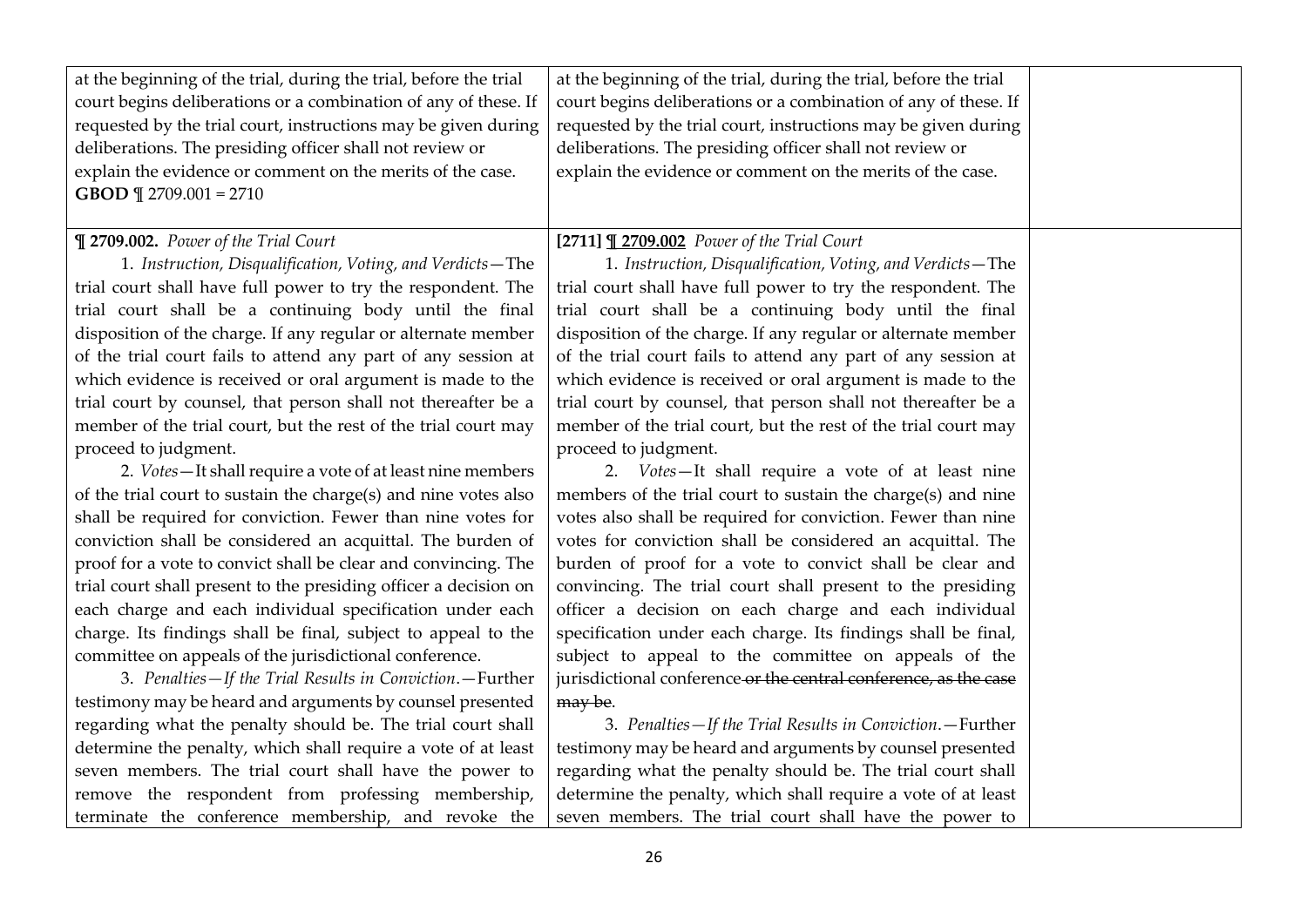| credentials of conference membership, commissioning,               | remove the respondent from professing membership,                  |  |
|--------------------------------------------------------------------|--------------------------------------------------------------------|--|
| ordination, or consecration of the respondent, suspend the         | terminate the conference membership, and revoke the                |  |
| respondent from the exercise of the functions of office, or to     | credentials of conference membership, commissioning,               |  |
| fix a lesser penalty. The penalty fixed by the trial court shall   | ordination, or consecration of the respondent, suspend the         |  |
| take effect immediately unless otherwise indicated by the          | respondent from the exercise of the functions of office, or to     |  |
| trial court. Should any penalty fixed by a trial court be altered  | fix a lesser penalty. The penalty fixed by the trial court shall   |  |
| or reduced as a result of the appellate process, the respondent    | take effect immediately unless otherwise indicated by the          |  |
| shall be restored and/ or compensated as appropriate,              | trial court. Should any penalty fixed by a trial court be altered  |  |
| provided that in no instance and under no circumstances            | or reduced as a result of the appellate process, the respondent    |  |
| shall the respondent be entitled to receive an award of            | shall be restored and/ or compensated as appropriate,              |  |
| compensation for or reimbursement of any expenses or fees          | provided that in no instance and under no circumstances            |  |
| associated with the respondent's use of an attorney. <sup>23</sup> | shall the respondent be entitled to receive an award of            |  |
| <b>GBOD</b> $\mathbb{I}$ 2709.002 = 2711                           | compensation for or reimbursement of any expenses or fees          |  |
|                                                                    | associated with the respondent's use of an attorney. <sup>23</sup> |  |
| <sup>23</sup> See Judicial Council Decision 1201                   |                                                                    |  |
|                                                                    | <sup>23</sup> See Judicial Council Decision 1201                   |  |
| <b>1 2709.003.</b> Trial of a Bishop                               | [2712] <b>[2709.003.</b> Trial of a Bishop                         |  |
| 1. The president of the College of Bishops of the                  | 1. The president of the College of Bishops of the                  |  |
| jurisdictional conference-or in case the person charged is         | jurisdictional or central conference - or in case the person       |  |
| the president, the secretary of the college-shall proceed to       | charged is the president, the secretary of the college-shall       |  |
| convene the court under the provisions of $\P$ 2708.002.           | proceed to convene the court under the provisions of <b>1</b> 2709 |  |
| 2. The president of the College of Bishops (or in the              | 2708.002                                                           |  |
| case the person charged is the president, the secretary) may       | 2. The president of the College of Bishops (or in the              |  |
| preside or designate another bishop to serve as presiding          | case the person charged is the president, the secretary) may       |  |
| officer.                                                           | preside or designate another bishop to serve as presiding          |  |
| The trial shall be convened as provided in ¶<br>3.                 | officer.                                                           |  |
| 2708.002 with the pool of thirty-five or more persons to           | 3. The trial shall be convened as provided in $\P$ 2709            |  |
| consist of clergy in full connection named by the College of       | 2708.002 with the pool of thirty-five or more persons to           |  |
| Bishops in approximately equal numbers from each episcopal         | consist of clergy in full connection named by the College of       |  |
| area within the jurisdictional conference. Special                 | Bishops in approximately equal numbers from each episcopal         |  |
| consideration should be given so that the pool includes            | area within the jurisdictional or central conference. Special      |  |
| persons representative of racial, age, ethnic, and gender          | consideration should be given so that the pool includes            |  |
| diversity.                                                         |                                                                    |  |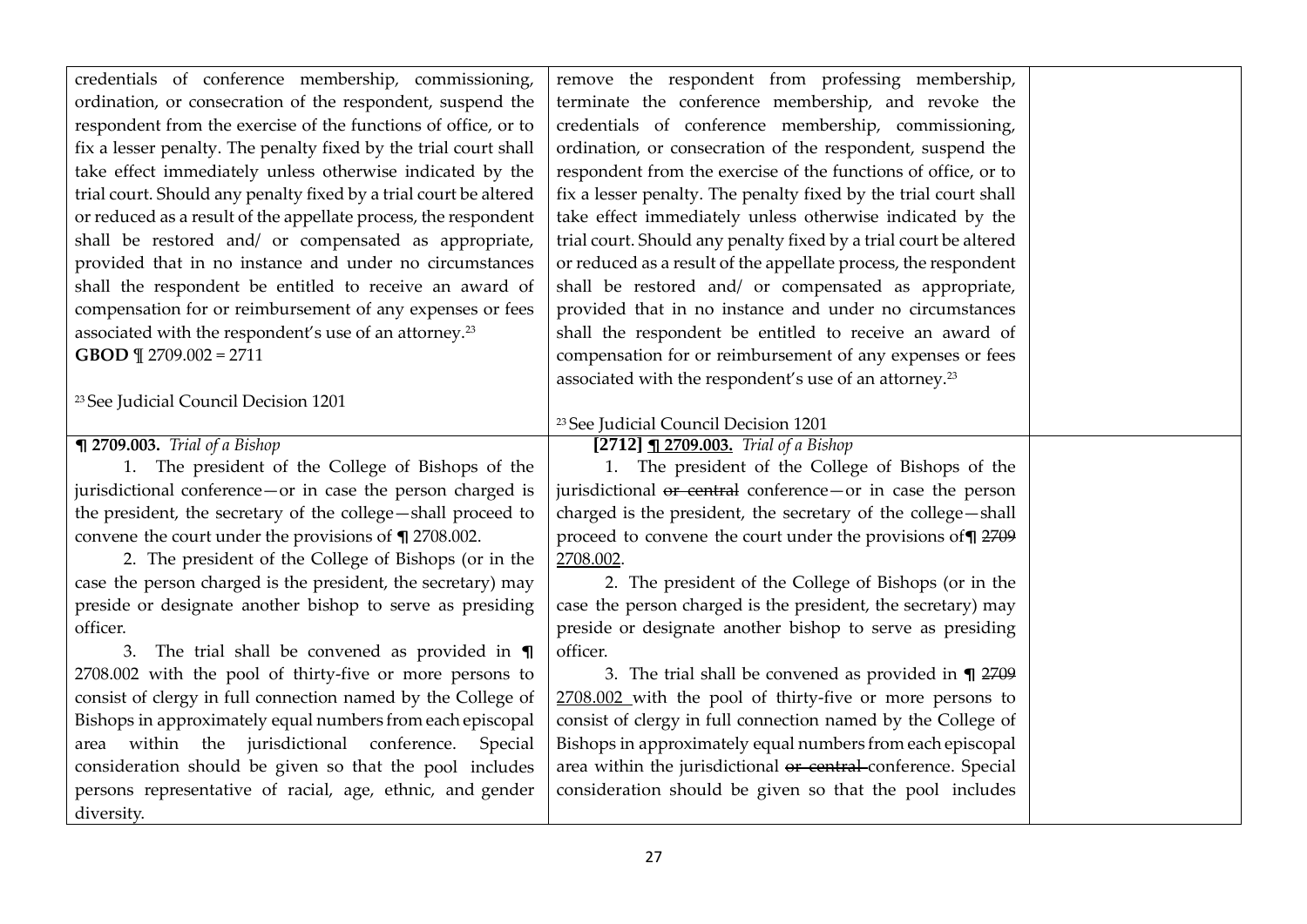| 4. Counsel for the Church shall be a bishop or another<br>clergy-person in full connection.<br>5. The secretary of the court shall at the conclusion of<br>the proceedings send all trial documents to the secretary of<br>the jurisdictional conference, who shall keep them in custody.<br>If an appeal is taken, the secretary shall forward the materials<br>forth-with to the secretary of the Judicial Council. After the<br>appeal has been heard, the records shall be returned to the<br>secretary of the jurisdictional conference.<br>6. A bishop suspended from office shall have claim<br>on the Episcopal Fund for salary, dwelling, pension, and<br>other related benefits. A bishop removed from office shall<br>have no claim upon the Episcopal Fund for salary, dwelling,<br>pension and other related benefits from the date of such<br>removal.<br>GBOD ¶ $2709.003 = 2712$ | persons representative of racial, age, ethnic, and gender<br>diversity.<br>4. Counsel for the Church shall be a bishop or another<br>clergy-person in full connection.<br>5. The secretary of the court shall at the conclusion of<br>the proceedings send all trial documents to the secretary of<br>the jurisdictional or central conference, who shall keep them<br>in custody. If an appeal is taken, the secretary shall forward<br>the materials forth-with to the secretary of the Judicial<br>Council. After the appeal has been heard, the records shall be<br>returned to the secretary of the jurisdictional or central<br>conference.<br>6. A bishop suspended from office shall have claim<br>on the Episcopal Fund for salary, dwelling, pension, and<br>other related benefits. A bishop removed from office shall<br>have no claim upon the Episcopal Fund for salary, dwelling,<br>pension and other related benefits from the date of such<br>removal. |  |
|--------------------------------------------------------------------------------------------------------------------------------------------------------------------------------------------------------------------------------------------------------------------------------------------------------------------------------------------------------------------------------------------------------------------------------------------------------------------------------------------------------------------------------------------------------------------------------------------------------------------------------------------------------------------------------------------------------------------------------------------------------------------------------------------------------------------------------------------------------------------------------------------------|--------------------------------------------------------------------------------------------------------------------------------------------------------------------------------------------------------------------------------------------------------------------------------------------------------------------------------------------------------------------------------------------------------------------------------------------------------------------------------------------------------------------------------------------------------------------------------------------------------------------------------------------------------------------------------------------------------------------------------------------------------------------------------------------------------------------------------------------------------------------------------------------------------------------------------------------------------------------------|--|
| Il 2709.004 Trial of a Clergy Member of an Annual Conference,<br>Local Pastor, Clergy on Honorable or Administrative Location, or<br>Diaconal Minister<br>1. The resident bishop of the respondent shall proceed<br>to convene the court under the provisions of $\mathbb{I}$ 2706.002.<br>2. The resident bishop shall designate another bishop<br>to be presiding officer.<br>3. $a)$ The trial for a clergy member or a local pastor<br>shall be convened as provided in $\P$ 2708.002 with the pool of<br>thirty-five or more persons to consist of clergy in full<br>connection. If there are not enough persons in appropriate<br>categories in an annual conference to complete the pool,<br>additional persons may be appointed from other annual<br>conferences. All appointments to the pool shall be made by                                                                          | [2713] <b>[ 2709.004</b> Trial of a Clergy Member of an Annual<br>Conference, Local Pastor, Clergy on Honorable or Administrative<br>Location, or Diaconal Minister<br>1. The resident bishop of the respondent shall proceed<br>to convene the court under the provisions of $\frac{9}{2709}$ 2708.002.<br>2. The resident bishop shall designate another bishop<br>to be presiding officer.<br>3. $a)$ The trial for a clergy member or a local pastor<br>shall be convened as provided in $\frac{9}{4}$ 2709 2708.002 with the<br>pool of thirty-five or more persons to consist of clergy in full<br>connection. If there are not enough persons in appropriate<br>categories in an annual conference to complete the pool,<br>additional persons may be appointed from other annual<br>conferences. All appointments to the pool shall be made by                                                                                                                   |  |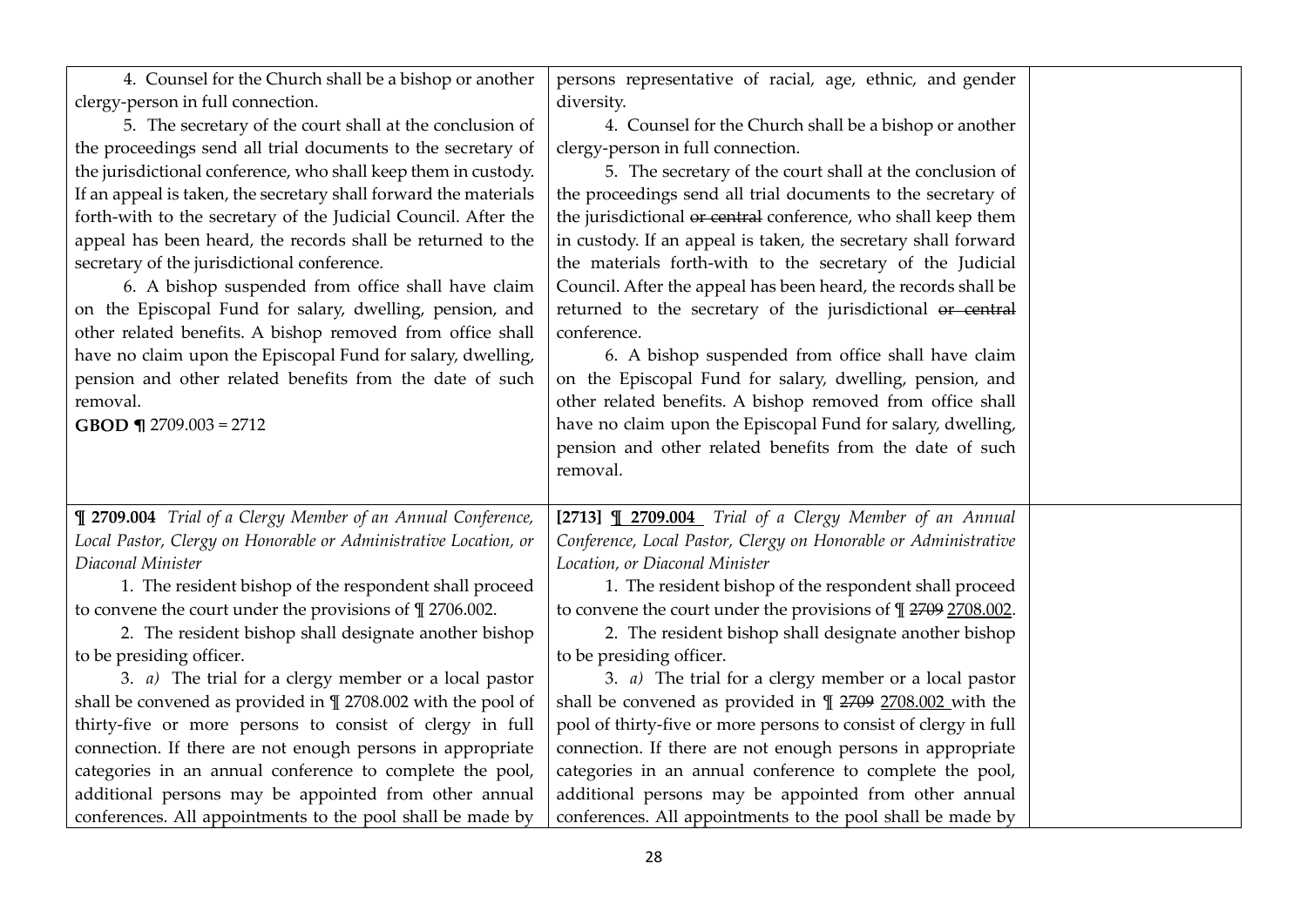the district superintendents. Special consideration should be given so that the pool includes persons representative of racial, age, ethnic, and gender diversity.

*b)* The trial for a diaconal minister shall be convened as provided in ¶ 2708.002 and shall consist of a pool of thirtyfive or more persons who shall be diaconal ministers or, when necessary, members of the Church. Special consideration should be given so that the pool includes persons representative of racial, ethnic, and gender diversity.

4. Counsel for the Church shall be a clergyperson in full connection.

5. The secretary of the court shall at the conclusion of the proceedings send all trial documents to the secretary of the annual conference, who shall keep them in custody. Such documents are to be held in a confidential file and shall not be released for other than appeal or new trial purposes without a signed release from both the clergyperson charged and the presiding officer of the trial that tried the case. If an appeal is taken, the secretary shall forward the materials forthwith to the president of the court of appeals of the jurisdictional conference. If a president has not been elected, the secretary shall send the materials to such members of the court of appeals as the president of the College of Bishops shall designate. After the appeal has been heard, the records shall be returned to the secretary of the annual conference unless a further appeal on a question of law has been made to the Judicial Council, in which case the relevant documents shall be forwarded to the secretary of that body.<sup>24</sup> **GBOD** ¶ 2709.004 = 2713

<sup>24</sup>See Judicial Council Decisions 751, 1201, 1250

**¶ 2709.005** *Trial of Lay Member of a Local Church* **[2714] ¶ 2709.005** *Trial of Lay Member of a Local Church*

the district superintendents. Special consideration should be given so that the pool includes persons representative of racial, age, ethnic, and gender diversity.

*b)* The trial for a diaconal minister shall be convened as provided in ¶ 2709 2708.002 and shall consist of a pool of thirty-five or more persons who shall be diaconal ministers or, when necessary, members of the Church. Special consideration should be given so that the pool includes persons representative of racial, ethnic, and gender diversity.

4. Counsel for the Church shall be a clergyperson in full connection.

5. The secretary of the court shall at the conclusion of the proceedings send all trial documents to the secretary of the annual conference, who shall keep them in custody. Such documents are to be held in a confidential file and shall not be released for other than appeal or new trial purposes without a signed release from both the clergyperson charged and the presiding officer of the trial that tried the case. If an appeal is taken, the secretary shall forward the materials forthwith to the president of the court of appeals of the jurisdictional <del>or central</del> conference. If a president has not been elected, the secretary shall send the materials to such members of the court of appeals as the president of the College of Bishops shall designate. After the appeal has been heard, the records shall be returned to the secretary of the annual conference unless a further appeal on a question of law has been made to the Judicial Council, in which case the relevant documents shall be forwarded to the secretary of that body.<sup>24</sup> <sup>24</sup>See Judicial Council Decisions 751, 1201, 1250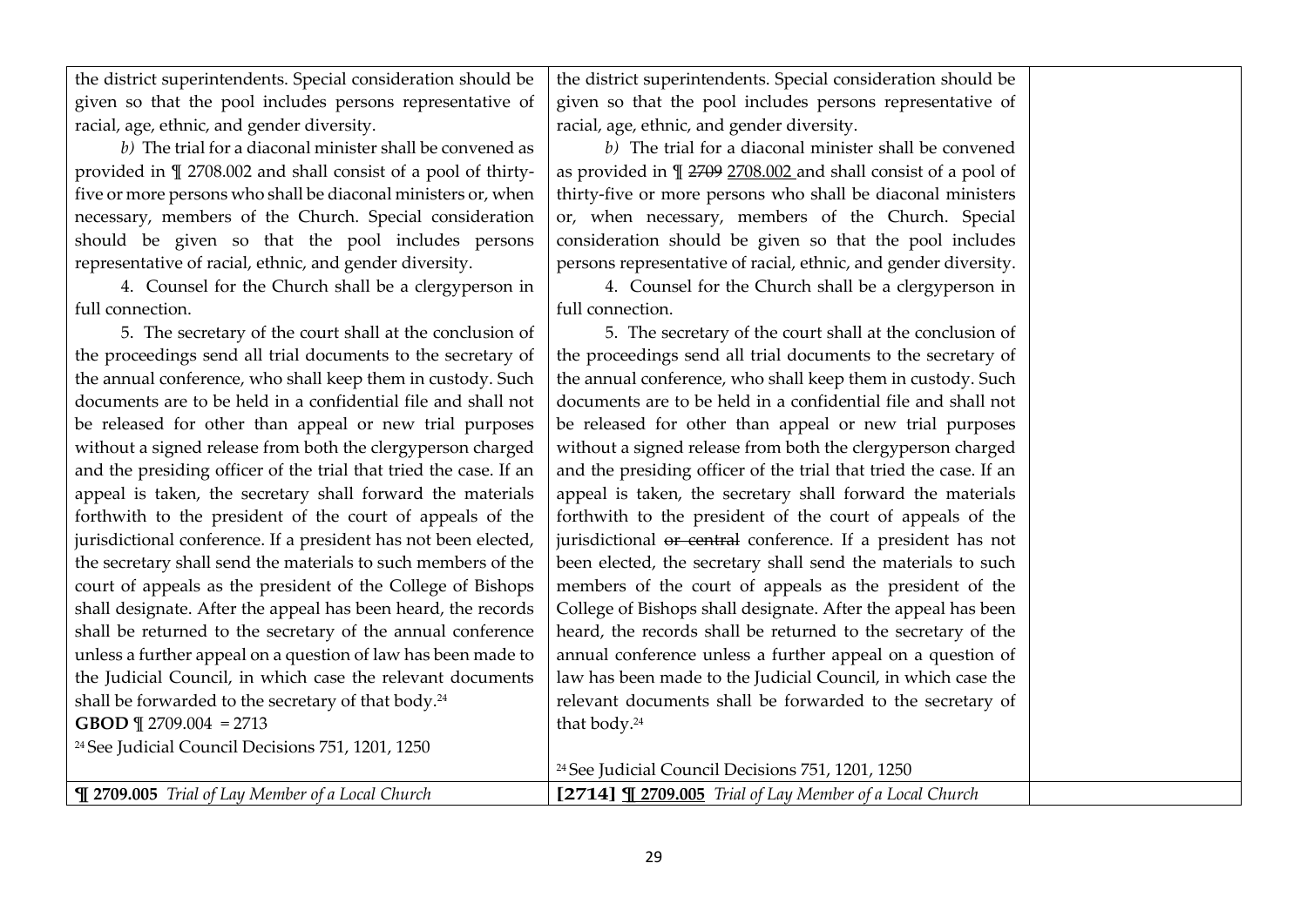1. The district superintendent of the person charged shall proceed to convene the court under the provisions of  $\P$ 2708.002.

2. The district superintendent may be the presiding officer or may designate another clergyperson in full connection to preside.

3. The trial shall be convened as provided in ¶ 2708.002, with the pool of thirty-five or more persons to consist of professing members of local churches other than the local church of the charged layperson within the same district. Appointments to the pool shall be made by the district superintendent, who may consult with the district lay leader. Special consideration should be given so that the pool includes persons representative of racial, age, ethnic, and gender diversity.

4. Counsel for the Church shall be a professing member or clergyperson of The United Methodist Church.

5. The person charged may request a change of venue. This shall be a written request to the officers of the court within ten days of receipt of notice to appear for trial. The presiding officer shall rule upon the request after hearing argument for the defense and the Church. If the motion is approved, the presiding officer shall name another district wherein the trial shall be held and shall notify the district superintendent, who shall convene the court. The thirtyfive-member pool shall consist of professing members from that district. The cost of prosecution shall be borne by the annual conference.

6. If the trial court finds that the charges are proven by clear and convincing evidence, then it may impose such penalties as it may determine, including that the professing membership of the charged layperson in The United Methodist Church be terminated; provided that the trial

1. The district superintendent of the person charged shall proceed to convene the court under the provisions of ¶ 2709 2708.002.

2. The district superintendent may be the presiding officer or may designate another clergyperson in full connection to preside.

3. The trial shall be convened as provided in ¶ 2709 2708.002, with the pool of thirty-five or more persons to consist of professing members of local churches other than the local church of the charged layperson within the same district. Appointments to the pool shall be made by the district superintendent, who may consult with the district lay leader. Special consideration should be given so that the pool includes persons representative of racial, age, ethnic, and gender diversity.

4. Counsel for the Church shall be a professing member or clergyperson of The United Methodist Church.

5. The person charged may request a change of venue. This shall be a written request to the officers of the court within ten days of receipt of notice to appear for trial. The presiding officer shall rule upon the request after hearing argument for the defense and the Church. If the motion is approved, the presiding officer shall name another district wherein the trial shall be held and shall notify the district superintendent, who shall convene the court. The thirtyfive-member pool shall consist of professing members from that district. The cost of prosecution shall be borne by the annual conference.

6. If the trial court finds that the charges are proven by clear and convincing evidence, then it may impose such penalties as it may determine, including that the professing membership of the charged layperson in The United Methodist Church be terminated; provided that the trial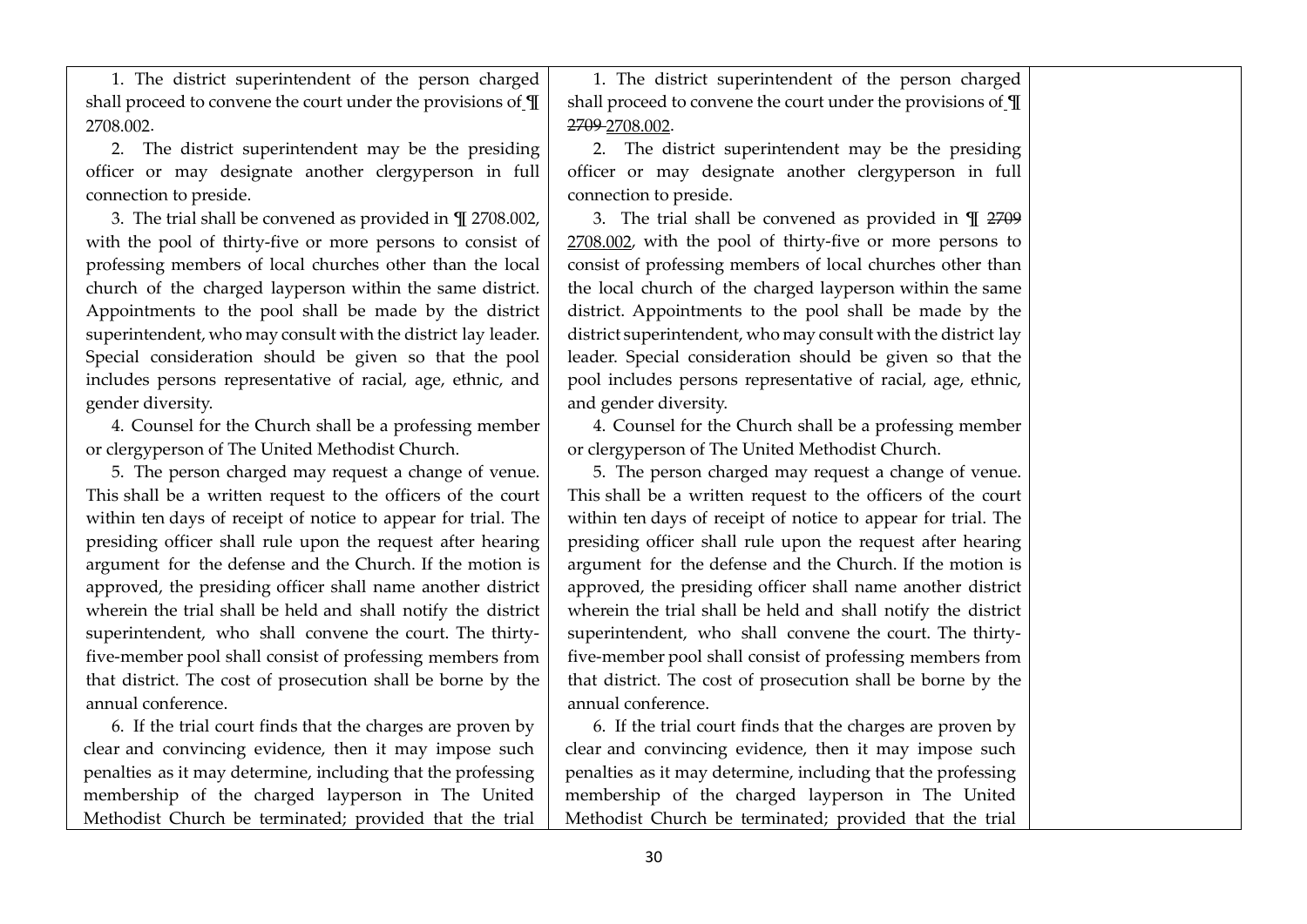| court shall first consider other remedies that would fulfill<br>the provisions of $\P$ 217.<br>7. The appropriate officer of the trial shall, at the<br>conclusion of the proceeding, deposit all trial documents<br>with the secretary of the charge conference. If an appeal is<br>taken, the secretary shall deliver all documents to the<br>district superintendent. After the appeal has been heard, the<br>records shall be returned to the custody of the secretary of<br>the charge conference.<br>GBOD $\P$ 2709.005 = 2714<br>Appeals<br><b>Il</b> 2710.001 Appeal Procedures-General                                                                                                                                                                                                                                                                                                                                                                                                                                           | court shall first consider other remedies that would fulfill<br>the provisions of $\P$ 221 217.<br>7. The appropriate officer of the trial shall, at the<br>conclusion of the proceeding, deposit all trial documents<br>with the secretary of the charge conference. If an appeal is<br>taken, the secretary shall deliver all documents to the<br>district superintendent. After the appeal has been heard, the<br>records shall be returned to the custody of the secretary of<br>the charge conference.<br>Appeals<br>[2715] T 2710.001 Appeal Procedures-General                                                                                                                                                                                                                                                                                                                                                                                                                                                                                                                                                                                                                                                                             |  |
|-------------------------------------------------------------------------------------------------------------------------------------------------------------------------------------------------------------------------------------------------------------------------------------------------------------------------------------------------------------------------------------------------------------------------------------------------------------------------------------------------------------------------------------------------------------------------------------------------------------------------------------------------------------------------------------------------------------------------------------------------------------------------------------------------------------------------------------------------------------------------------------------------------------------------------------------------------------------------------------------------------------------------------------------|---------------------------------------------------------------------------------------------------------------------------------------------------------------------------------------------------------------------------------------------------------------------------------------------------------------------------------------------------------------------------------------------------------------------------------------------------------------------------------------------------------------------------------------------------------------------------------------------------------------------------------------------------------------------------------------------------------------------------------------------------------------------------------------------------------------------------------------------------------------------------------------------------------------------------------------------------------------------------------------------------------------------------------------------------------------------------------------------------------------------------------------------------------------------------------------------------------------------------------------------------|--|
| 1. The written notice of appeal shall be given to the officer<br>and to the counsel.<br>2. When any appellate body shall reverse in whole or in<br>part the findings of a committee on investigation or trial<br>court, or remand the case for a new hearing or trial, or<br>change the penalty imposed by the trial court, it shall return<br>to the convening officer a statement of the grounds of its<br>action.<br>3. Appeals shall be heard by the proper appellate body<br>unless it shall appear to the said body that the appellant<br>has forfeited the right to appeal by misconduct, such as<br>refusal to abide by the findings of the trial court; or by<br>withdrawal from the Church; or by failure to appear in per-<br>son or by counsel to prosecute the appeal; or, prior to the<br>final decision on appeal from conviction, by resorting to suit<br>in the civil courts against the complainant or any of the<br>parties connected with the ecclesiastical court in which the<br>appellant was tried. <sup>26</sup> | [text partly in GBOD¶ 2710.2, therefore deleted and<br>revised for [2710.001.1] 1. In all cases of appeal, the<br>appellant shall within thirty days give The written notice of<br>appeal shall be given and at the same time shall furnish to the<br>officer receiving such notice (HH 2716.2, 2717.1, 2718.2,) and<br>to the counsel. a written statement $\ldots$ in such statement. <sup>25</sup><br>2. When any appellate body shall reverse in whole or in<br>part the findings of a committee on investigation or trial<br>court, or remand the case for a new hearing or trial, or<br>change the penalty imposed by the trial court, it shall return<br>to the convening officer a statement of the grounds of its<br>action.<br>[deleted text, see GBOD¶ 2710.3] 3. An appeal shall not<br>be allowed in any case in which the respondent has failed<br>or refused to be present in person or by counsel at the<br>investigation and the trial. Appeals shall be heard by the<br>proper appellate body unless it shall appear to the said<br>body that the appellant has forfeited the right to appeal by<br>misconduct, such as refusal to abide by the findings of the<br>trial court; or by withdrawal from the Church; or by failure |  |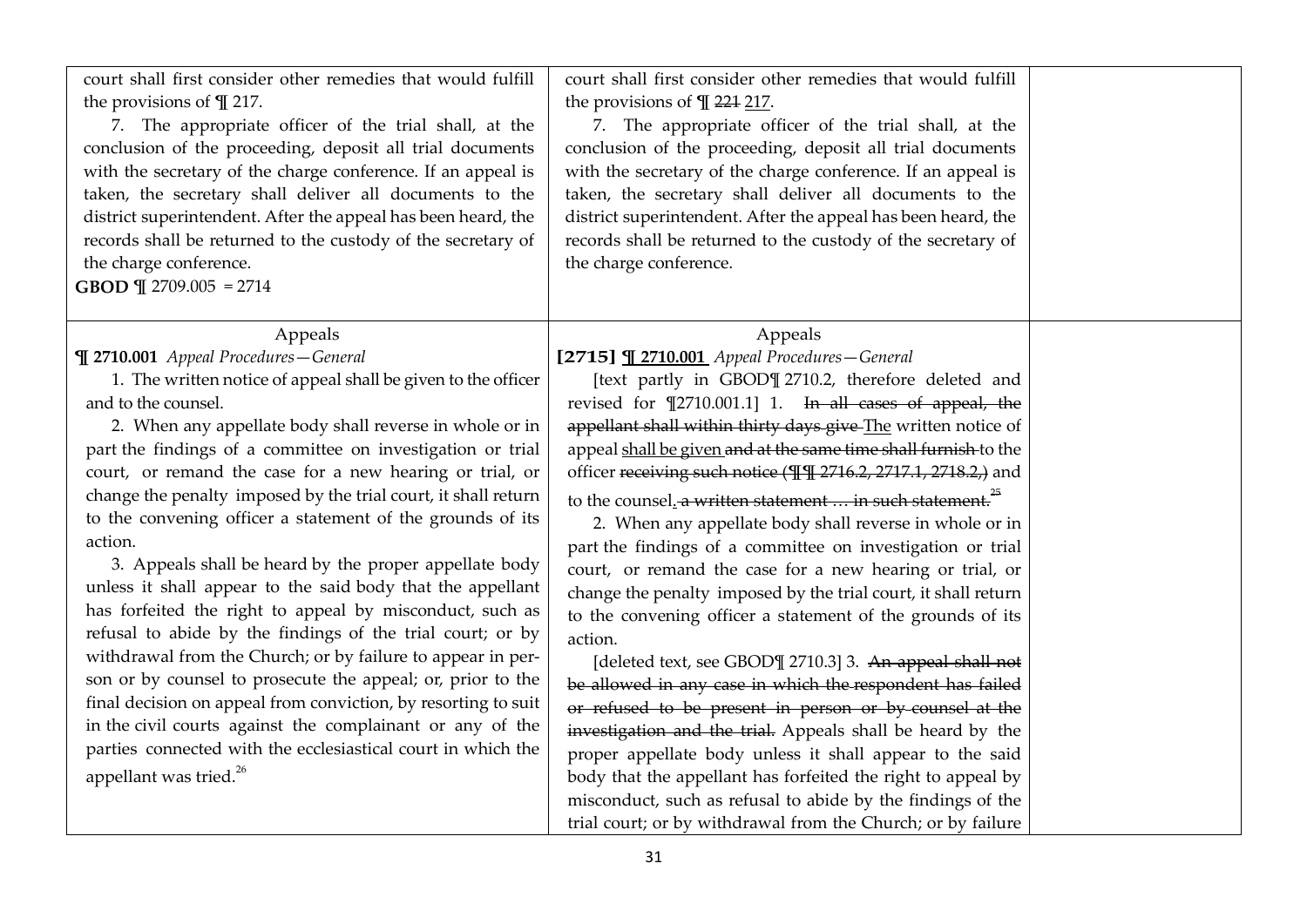4. The right of appeal, when once forfeited by neglect or otherwise, cannot be revived by any subsequent appellate body.

5. The right to prosecute an appeal shall not be affected by the death of the person entitled to such right. Heirs or legal representatives may prosecute such appeal as the appellant would be entitled to do if living.

6. The two single questions before the appellate body (¶ 2710.5) shall be determined by the records of the trial and the argument of counsel for the Church and for the respondent. The appellate body shall in no case hear witnesses. It may have legal counsel present, who shall not be the conference chancellor for the conference from which the appeal is taken, for the sole purpose of providing advice to the appellate body.

7. In all cases where an appeal is made and admitted by the appellate committee, after the charges, findings, and evidence have been read and the arguments conclude, the parties shall withdraw, and the appellate committee shall consider and decide the case. It may reverse in whole or in part the findings of the committee on investigation or the trial court, or it may remand the case for a new trial to determine verdict and/or penalty. It may determine what penalty, not higher than that affixed at the hearing or trial, may be imposed. If it neither reverses in whole or in part the judgment of the trial court, nor remands the case for a new trial, nor modifies the penalty, that judgment shall stand. The appellate committee shall not reverse the judgment nor remand the case for a new hearing or trial on account of errors plainly not affecting the result. All decisions of the appellate committee shall require a majority vote.

8. In all cases, the right to present evidence shall be exhausted when the case has been heard once on its merits

to appear in per-son or by counsel to prosecute the appeal; or, prior to the final decision on appeal from conviction, by resorting to suit in the civil courts against the complainant or any of the parties connected with the ecclesiastical court in which the appellant was tried. $^{26}$ 

4. The right of appeal, when once forfeited by neglect or otherwise, cannot be revived by any subsequent appellate body.

5. The right to prosecute an appeal shall not be affected by the death of the person entitled to such right. Heirs or legal representatives may prosecute such appeal as the appellant would be entitled to do if living.

[deleted text, see GBOD¶ 2710.4-5] 6. The records and ... in the hearing of any appeal.

6.7. The appellate body shall determine two questions only: (a) Does the weight of the evidence sustain the charge or charges? (b) Were there such errors of Church law as to vitiate the verdict and/or the penalty? These The two single questions before the appellate body (¶ 2710.5) shall be determined by the records of the trial and the argument of counsel for the Church and for the respondent. The appellate body shall in no case hear witnesses. It may have legal counsel present, who shall not be the conference chancellor for the conference from which the appeal is taken, for the sole purpose of providing advice to the appellate body.

7.8. In all cases where an appeal is made and admitted by the appellate committee, after the charges, findings, and evidence have been read and the arguments conclude, the parties shall withdraw, and the appellate committee shall consider and decide the case. It may reverse in whole or in part the findings of the committee on investigation or the trial court, or it may remand the case for a new trial to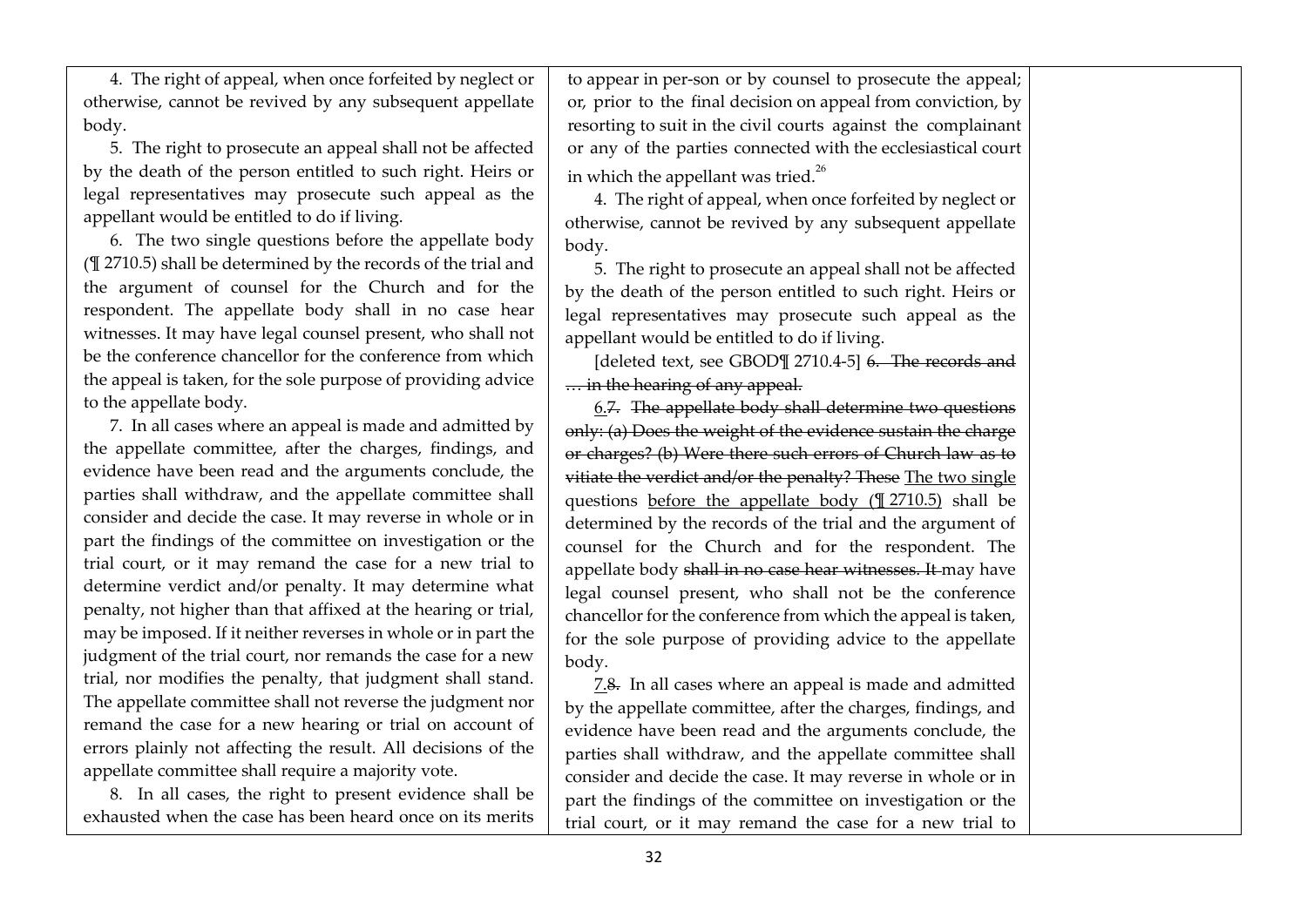in the proper court, but questions of Church law may be carried on appeal, step by step, to the Judicial Council.

9. The Church shall have no right of appeal from findings of the trial court. In regard to cases where there is an investigation under ¶ 2702, but no trial is held, egregious errors of Church law or administration may be appealed to the jurisdictional committee on appeals by counsel for the Church. The committee on investigation's decision not to certify a bill of charges does not alone constitute an egregious error of Church law or administration. When the committee on appeals shall find egregious errors of Church law or administration under this part, it may remand the case for a new hearing, in which event it shall return to the chair of the committee on investigation a statement of the grounds of its action. This is not to be double jeopardy.<sup>27</sup>

10. Questions of procedure may be raised with the presiding officer or secretary of the appellate body. Under no circumstances shall one party in the absence of the other party discuss substantive matters with members of any appellate body while the case is pending (cf. ¶¶ 2607, 2701.4).

11. In all matters of judicial administration, the rights, duties, and responsibilities of clergy members and diaconal ministers of missionary conferences and provisional annual conferences are the same as those in annual conferences, and the procedure is the same.

12. Contacts with members of any appellate body shall be limited to matters of procedure and shall be directed only to the presiding officer or secretary of the appellate body. Under no circumstances shall matters of substance be discussed.

**GBOD** ¶ 2710.001 = 2715

determine verdict and/or penalty. It may determine what penalty, not higher than that affixed at the hearing or trial, may be imposed. If it neither reverses in whole or in part the judgment of the trial court, nor remands the case for a new trial, nor modifies the penalty, that judgment shall stand. The appellate committee shall not reverse the judgment nor remand the case for a new hearing or trial on account of errors plainly not affecting the result. All decisions of the appellate committee shall require a majority vote.

 $8.9$ . In all cases, the right to present evidence shall be exhausted when the case has been heard once on its merits in the proper court, but questions of Church law may be carried on appeal, step by step, to the Judicial Council.

9.10. The Church shall have no right of appeal from findings of the trial court. In regard to cases where there is an investigation under ¶ 2702, but no trial is held, egregious errors of Church law or administration may be appealed to the jurisdictional committee on appeals by counsel for the Church. The committee on investigation's decision not to certify a bill of charges does not alone constitute an egregious error of Church law or administration. When the committee on appeals shall find egregious errors of Church law or administration under this part, it may remand the case for a new hearing, in which event it shall return to the chair of the committee on investigation a statement of the grounds of its action. This is not to be double jeopardy.<sup>27</sup>

10.11. Questions of procedure may be raised with the presiding officer or secretary of the appellate body. Under no circumstances shall one party in the absence of the other party discuss substantive matters with members of any appellate body while the case is pending (cf. ¶¶ 2607, 2701.4).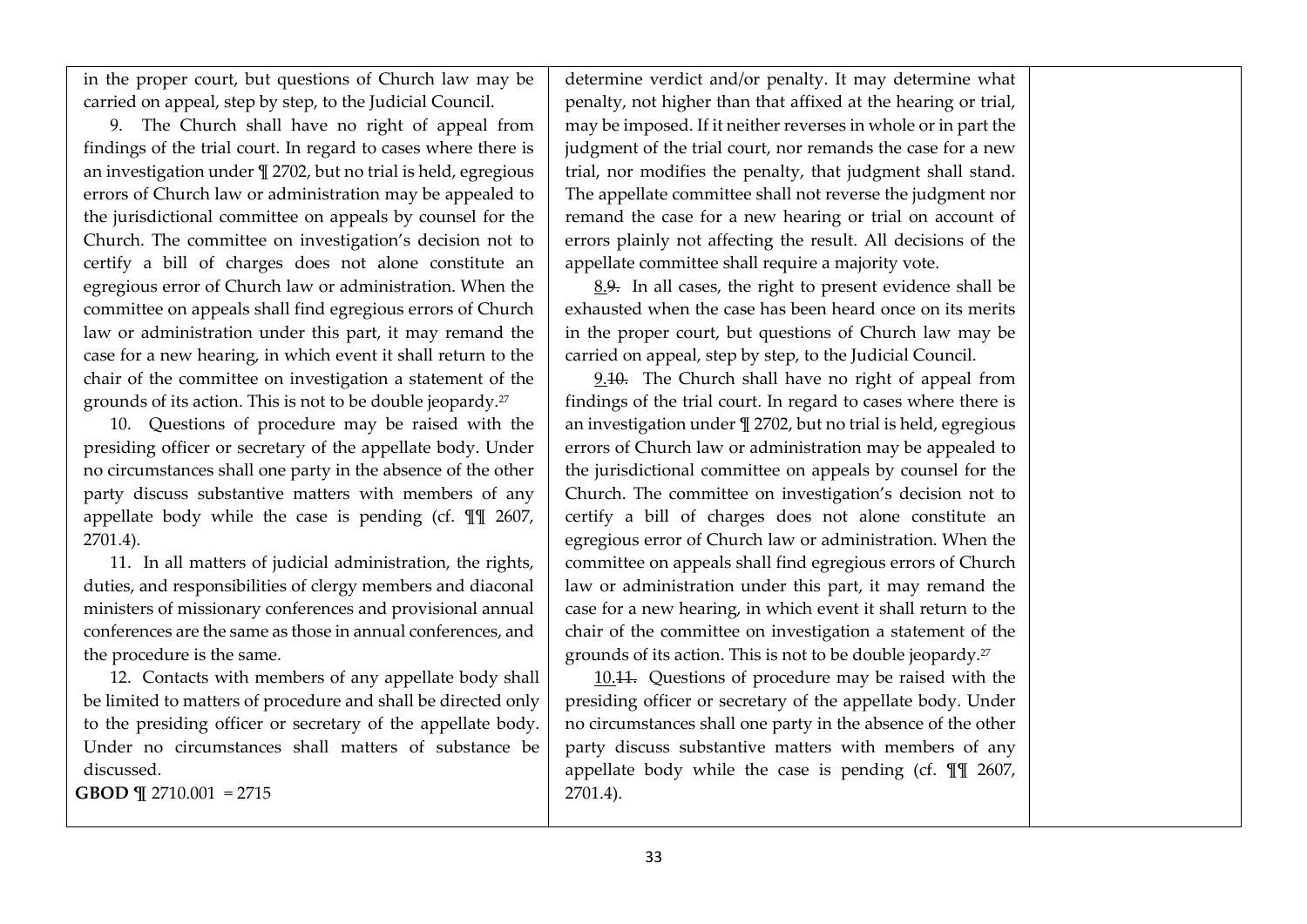| <sup>26</sup> See Judicial Council Decision 3                    | 11.12. In all matters of judicial administration, the rights,  |  |
|------------------------------------------------------------------|----------------------------------------------------------------|--|
| <sup>27</sup> See Judicial Council Decision 985                  | duties, and responsibilities of clergy members and diaconal    |  |
|                                                                  | ministers of missionary conferences and provisional annual     |  |
|                                                                  | conferences are the same as those in annual conferences, and   |  |
|                                                                  | the procedure is the same.                                     |  |
|                                                                  | 12.13. Contacts with members of any appellate body             |  |
|                                                                  | shall be limited to matters of procedure and shall be directed |  |
|                                                                  | only to the presiding officer or secretary of the appellate    |  |
|                                                                  | body. Under no circumstances shall matters of substance be     |  |
|                                                                  | discussed.                                                     |  |
|                                                                  |                                                                |  |
|                                                                  | <sup>26</sup> See Judicial Council Decision 3                  |  |
|                                                                  | <sup>27</sup> See Judicial Council Decision 985                |  |
| <b>I 2711.001</b> Appeal of a Bishop, Clergy Member of an Annual | [2716] T 2711.001 Appeal of a Bishop, Clergy Member of an      |  |
| Conference, Clergy on Honorable or Administrative Location,      | Annual Conference, Clergy on Honorable or Administrative       |  |
| Local Pastor, or Diaconal Minister                               | Location, Local Pastor, or Diaconal Minister                   |  |
| 1. Each jurisdictional conference, upon nomination of            | 1. Each jurisdictional and central conference, upon            |  |
| the College of Bishops, shall elect a committee on appeals       | nomination of the College of Bishops, shall elect a committee  |  |
| composed of four clergy, one diaconal minister, one full-        | on appeals composed of four clergy, one diaconal minister,     |  |
| time local pastor, and three laypersons who have been at         | one full-time local pastor, and three laypersons who have      |  |
| least six years successively members of The United               | been at least six years successively members of The United     |  |
| Methodist Church, and an equal number of corresponding           | Methodist Church, and an equal number of corresponding         |  |
| alternates. This committee shall serve until its successors      | alternates. This committee shall serve until its successors    |  |
| have been elected. No member shall participate in the            | have been elected. No member shall participate in the          |  |
| hearing of an appeal who is a member of a conference in the      | hearing of an appeal who is a member of a conference in the    |  |
| episcopal area of the appellant. Any vacancy shall be filled     | episcopal area of the appellant. Any vacancy shall be filled   |  |
| by the College of Bishops. The committee on appeals shall        | by the College of Bishops. The committee on appeals shall      |  |
| have full power to hear and determine appeals of bishops,        | have full power to hear and determine appeals of bishops,      |  |
| clergy members, clergy members on honorable or                   | clergy members, clergy members on honorable or                 |  |
| administrative location, local pastors, and diaconal             | administrative location, local pastors, and diaconal           |  |
| ministers from any annual conference, provisional or             | ministers from any annual conference, provisional or           |  |
| missionary conference within the jurisdiction conference.        | missionary conference within the jurisdiction or central       |  |
| The committee shall elect its own president and secretary        | conference. The committee shall elect its own president and    |  |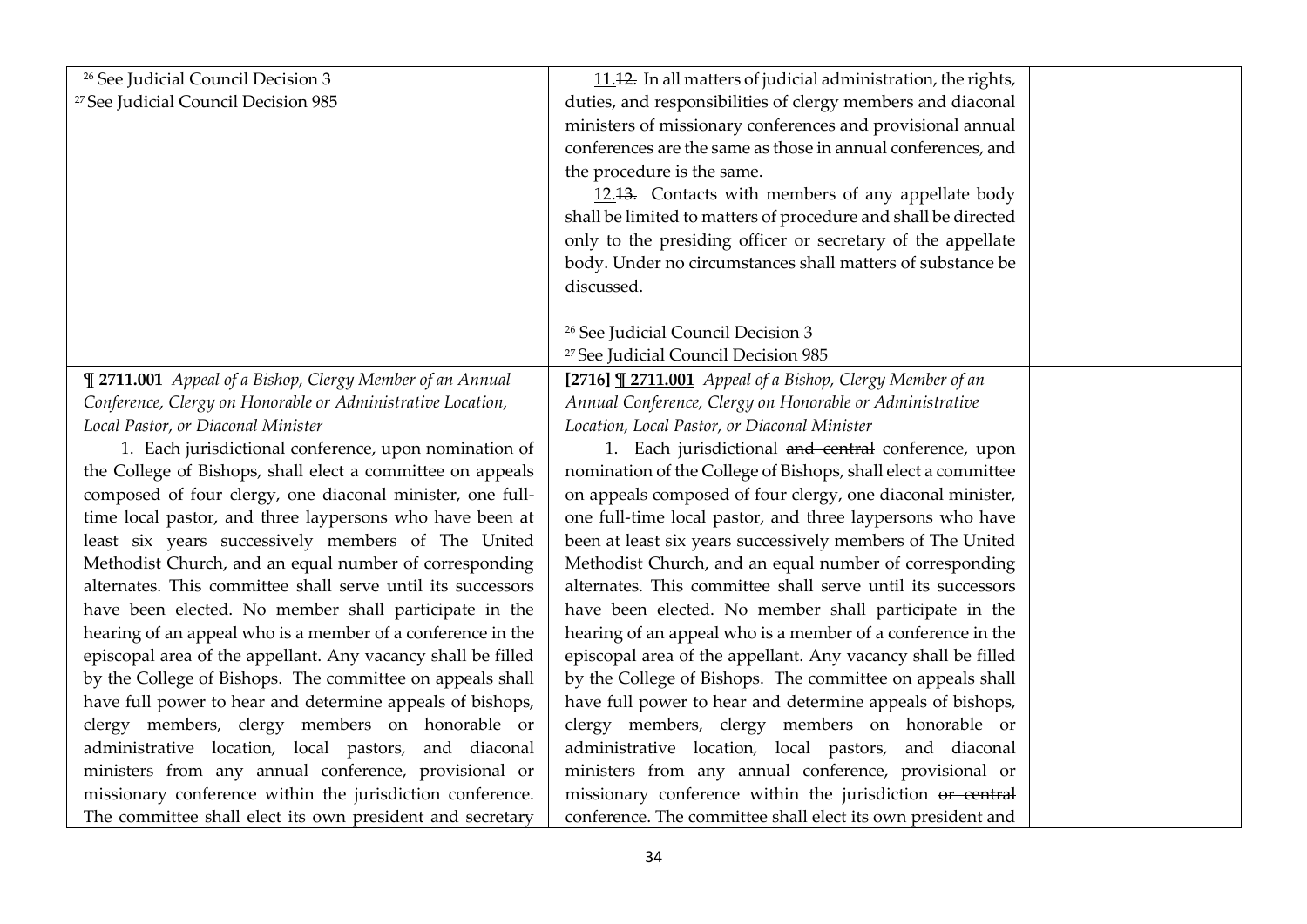and shall adopt its own rules of procedure, and its decisions shall be final, except that an appeal may be taken to the Judicial Council only upon questions of law related to procedures of the jurisdictional committee on appeals, or under the provisions of ¶ 2607.8. A bishop designated by the College of Bishops shall convene the committee at the site of jurisdictional conference for the purpose of electing officers.

2. In case of conviction by a trial court, a clergy member, local pastor, clergy on honorable or administrative location, or diaconal minister shall have the right of appeal to the jurisdictional conference committee on appeals above constituted, provided that within thirty days after the conviction, the appellant shall notify the presiding bishop of the conference (or, when the appellant is a bishop, the president and secretary of the College of Bishops) and the presiding officer of the court in writing of the intention to appeal.

3. When notice of an appeal has been given to the presiding officer of the court, the presiding officer shall give notice of the same to the secretary of the committee on appeals of the jurisdictional conference and submit the documents in the case, or in case the documents have been sent to the secretary of the annual conference, instruct the secretary to send the documents to the president of the committee on appeals. The jurisdictional conference committee on appeals shall within thirty days give notice to the presiding bishop of the conference from which the appeal is taken (or to the president and secretary of the College of Bishops when the appellant is a bishop) and to the appellant of the time and place where the appeal will be heard. Such hearing shall occur within 180 days following receipt of notice to the committee on appeals. Both the annual conference, missionary conference, or provisional

secretary and shall adopt its own rules of procedure, and its decisions shall be final, except that an appeal may be taken to the Judicial Council only upon questions of law related to procedures of the jurisdictional committee on appeals, central conference committee on appeals, or under the provisions of ¶ 2609.8 2607.8. A bishop designated by the College of Bishops shall convene the committee at the site of jurisdictional or central conference for the purpose of electing officers.

2. In case of conviction by a trial court, a bishop, clergy member, local pastor, clergy on honorable or administrative location, or diaconal minister shall have the right of appeal to the jurisdictional or central conference committee on appeals above constituted, provided that within thirty days after the conviction, the appellant shall notify the presiding bishop of the conference (or, when the appellant is a bishop, the president and secretary of the College of Bishops) and the presiding officer of the court in writing of the intention to appeal.

3. When notice of an appeal has been given to the presiding officer of the court, the presiding officer shall give notice of the same to the secretary of the committee on appeals of the jurisdictional or central conference and submit the documents in the case, or in case the documents have been sent to the secretary of the annual conference, instruct the secretary to send the documents to the president of the committee on appeals. The jurisdictional or central conference committee on appeals shall within thirty days give notice to the presiding bishop of the conference from which the appeal is taken (or to the president and secretary of the College of Bishops when the appellant is a bishop) and to the appellant of the time and place where the appeal will be heard. Such hearing shall occur within 180 days following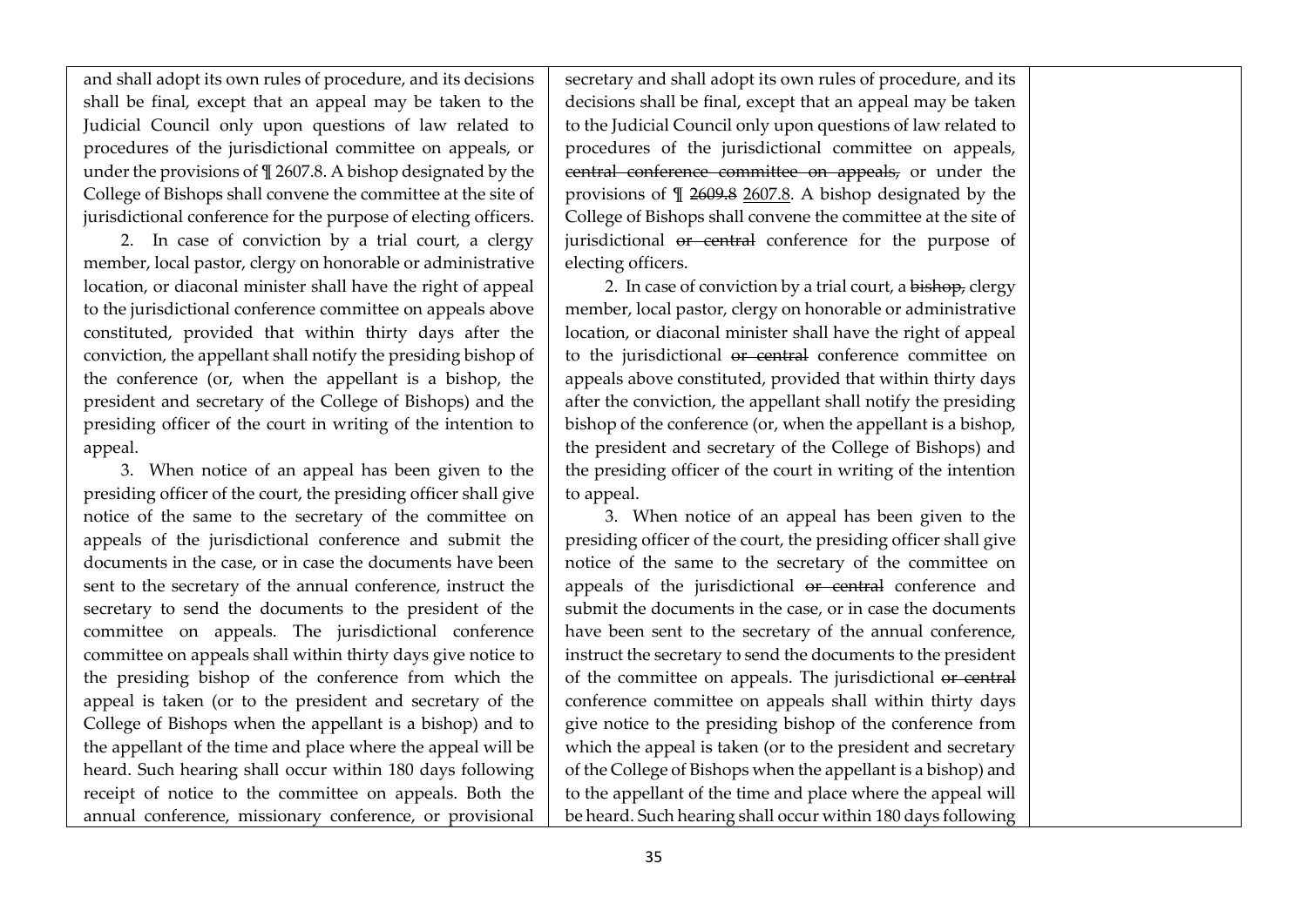conference and the appellant may be represented by counsel as specified in ¶ 2708.001.7. The presiding bishop of the conference or, in the appeal of a bishop, the president or secretary of the College of Bishops, shall appoint counsel for the Church.

| the Church.                                                    | the conference or, in the appeal of a bishop, the president or |
|----------------------------------------------------------------|----------------------------------------------------------------|
| 4. All necessary traveling and sustenance expense              | secretary of the College of Bishops, shall appoint counsel for |
| incurred by the committee on appeals, including any cost for   | the Church.                                                    |
| legal counsel retained to advise the committee, in the hearing | 4. All necessary traveling and sustenance expense              |
| of an appeal case coming from an annual conference and         | incurred by the committee on appeals, including any cost for   |
| appearing before any jurisdictional conference committee on    | legal counsel retained to advise the committee, in the         |
| appeals, shall be paid out of the administrative fund of the   | hearing of an appeal case coming from an annual conference     |
| jurisdictional conference in which the proceedings arise. The  | and appearing before any jurisdictional or central             |
| president of the committee on appeals shall approve all        | conference committee on appeals, shall be paid out of the      |
| expenses. Expenses for counsel for the Church shall be paid by | administrative fund of the jurisdictional conference in which  |
| the annual conference. Such expenses for counsel for the       | the proceedings arise. The president of the committee on       |
| respondent shall be paid by the respondent, unless in the      | appeals shall approve all expenses. Expenses for counsel for   |
| interest of fairness, the committee on appeals orders the      | the Church shall be paid by the annual conference. Such        |
| annual or jurisdictional conference to reimburse the           | expenses for counsel for the respondent shall be paid by the   |
| respondent.                                                    | respondent, unless in the interest of fairness, the committee  |
| <b>GBOD</b> $\text{\textsterling}$ 2711.001 = 2716             | on appeals orders the annual or jurisdictional conference to   |
|                                                                | reimburse the respondent.                                      |
| <b>II 2711.002</b> Appeal of a Lay Member                      | <b>[2717] <u>Il 2711.002</u></b> Appeal of a Lay Member        |
| 1. A lay member convicted by a trial court shall have the      | 1. A lay member convicted by a trial court shall have the      |
| right of appeal and shall serve written notice of appeal with  | right of appeal and shall serve written notice of appeal with  |
| the pastor and the district superintendent within thirty days  | the pastor and the district superintendent within thirty days  |
| of conviction.                                                 | of conviction.                                                 |
| 2. The district superintendent shall, on receipt of notice     | 2. The district superintendent shall, on receipt of notice     |
| of appeal, give written notice to all concerned of the time    | of appeal, give written notice to all concerned of the time    |
| and place of the convening of a committee on appeals not       | and place of the convening of a committee on appeals not       |
| less than ten nor more than thirty days after such notice has  | less than ten nor more than thirty days after such notice has  |
| been delivered.                                                | been delivered.                                                |
| 3. The committee on appeals shall be constituted in the        | 3. The committee on appeals shall be constituted in the        |
| following manner: The district superintendent shall appoint    | following manner: The district superintendent shall appoint    |

receipt of notice to the committee on appeals. Both the annual conference, missionary conference, or provisional conference and the appellant may be represented by counsel as specified in ¶ 2708.7 2708.001.7. The presiding bishop of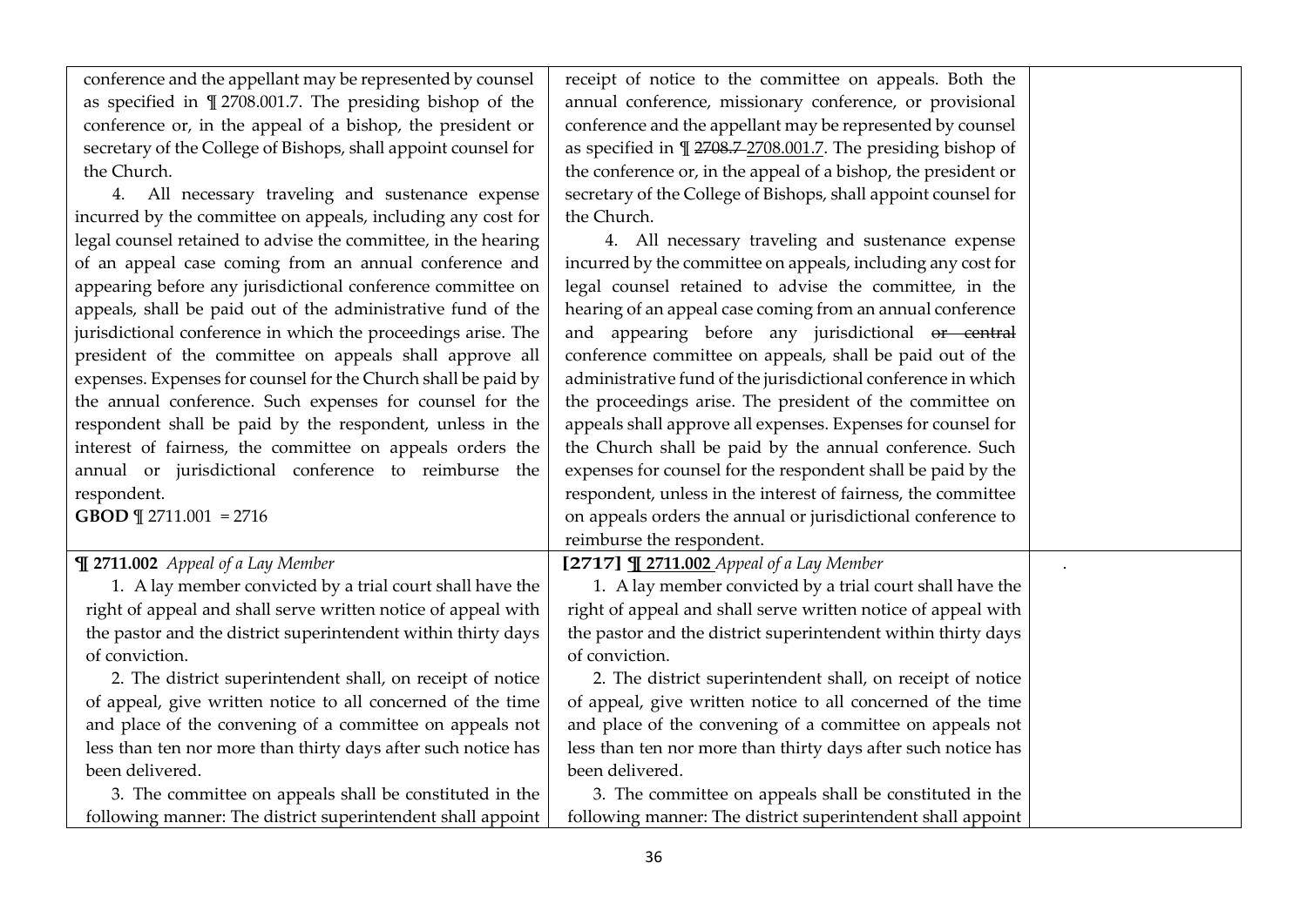| eleven professing members of United Methodist churches           | eleven professing members of United Methodist churches                                                                 |  |
|------------------------------------------------------------------|------------------------------------------------------------------------------------------------------------------------|--|
| within the annual conference other than the appellant's          | within the annual conference other than the appellant's                                                                |  |
| local church, none of whom shall have been members of            | local church, none of whom shall have been members of                                                                  |  |
| the trial court, and who hold office either as lay leader or lay | the trial court, and who hold office either as lay leader or lay                                                       |  |
| member of the annual conference. At the convening of the         | member of the annual conference. At the convening of the                                                               |  |
| committee on appeals, from seven to eleven of these shall be     | committee on appeals, from seven to eleven of these shall be                                                           |  |
| selected to serve on the committee. The counsel for the          | selected to serve on the committee. The counsel for the                                                                |  |
| appellant and the counsel for the Church shall have the          | appellant and the counsel for the Church shall have the                                                                |  |
| right to challenge for cause, and the decisions on the           | right to challenge for cause, and the decisions on the                                                                 |  |
| validity of such challenges shall be made by the presiding       | validity of such challenges shall be made by the presiding                                                             |  |
| officer, who shall be the district superintendent.               | officer, who shall be the district superintendent.                                                                     |  |
| 4. The findings of the committee on appeals shall be             | 4. The findings of the committee on appeals shall be                                                                   |  |
| certified by the district superintendent to the pastor of the    | certified by the district superintendent to the pastor of the                                                          |  |
| church of which the accused is a member.                         | church of which the accused is a member.                                                                               |  |
| <b>GBOD</b> $\text{T}$ 2711.002 = 2717                           |                                                                                                                        |  |
|                                                                  |                                                                                                                        |  |
| <b>T</b> 2712.001 Other Appeals                                  | [2718] <b>[2712.001</b> Other Appeals                                                                                  |  |
| 1. The order of appeals on questions of law shall be as          | 1. The order of appeals on questions of law shall be as                                                                |  |
| follows: from the decision of the district superintendent        | follows: from the decision of the district superintendent                                                              |  |
| presiding in the charge or district conference to the bishop     | presiding in the charge or district conference to the bishop                                                           |  |
| presiding in the annual conference, and from the decision of     | presiding in the annual conference, and from the decision of                                                           |  |
| the bishop presiding in the annual conference to the Judicial    | the bishop presiding in the annual conference to the Judicial                                                          |  |
| Council, and from a central conference to the Judicial           | Council, and from a central conference to the Judicial                                                                 |  |
| Council.                                                         | Council.                                                                                                               |  |
| 2. When an appeal is taken on a question of law, written         | 2. When an appeal is taken on a question of law,                                                                       |  |
| notice of the same shall be served on the secretary of the       | written notice of the same shall be served on the secretary of                                                         |  |
| body in which the decision has been rendered. It shall be the    | the body in which the decision has been rendered. It shall be                                                          |  |
| secretary's duty to see that an exact statement of the question  | the secretary's duty to see that an exact statement of the                                                             |  |
| submitted and the ruling of the chair thereon shall be entered   | question submitted and the ruling of the chair thereon shall                                                           |  |
| on the journal. The secretary shall then make and certify a      | be entered on the journal. The secretary shall then make and                                                           |  |
| copy of the question and ruling and transmit the same to the     | certify a copy of the question and ruling and transmit the                                                             |  |
| secretary of the body to which the appeal is taken. The          |                                                                                                                        |  |
| secretary who thus receives said certified copy shall present    | same to the secretary of the body to which the appeal is<br>taken. The secretary who thus receives said certified copy |  |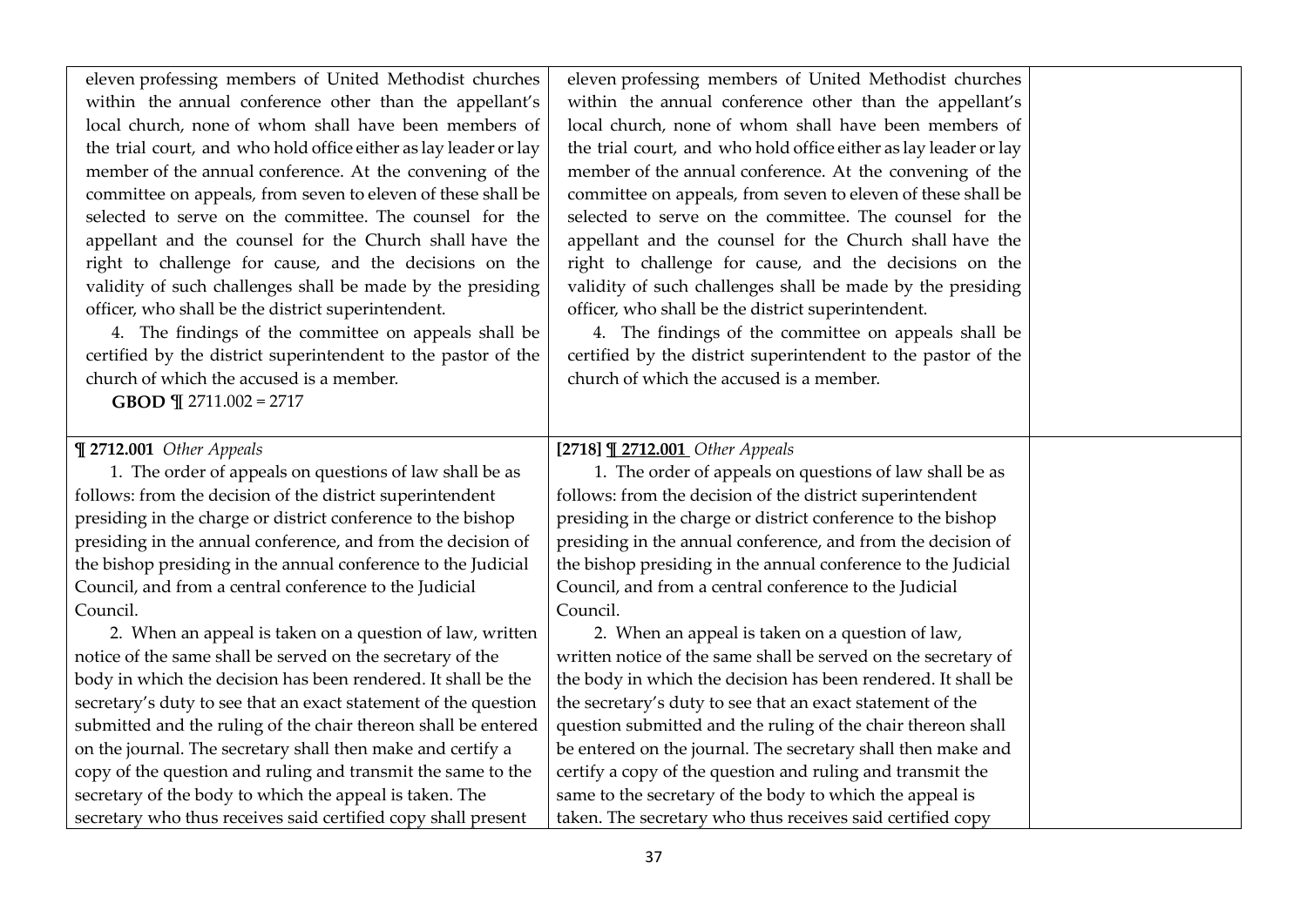the same in open conference and as soon as practicable lay it before the presiding officer for a ruling thereon, which ruling must be rendered before the final adjournment of that body, that said ruling together with the original question and ruling may be entered on the journal of that conference. The same course shall be followed in all subsequent appeals.

3. The order of appeals on questions of procedures in an administrative process shall be as follows: from the decision of the conference relations committee to the administrative review committee who has original jurisdiction over the administrative matter, and from the administrative review committee to the jurisdictional appeals committee in which the appellant holds membership, and from the respective jurisdictional appeals committee to the Judicial Council.

4. When an appeal is made on questions of procedure in an administrative process:

*a)* In all cases of appeal, the appellant shall within thirty days give written notice of appeal and at the same time furnish to the officer receiving such notice a written statement of the grounds of appeal, and the hearing in the appellate body shall be limited to the grounds set forth in such statement.

*b)* The appellant body shall return to the convening officer of the administrative hearing and to the appellant a written statement of the grounds of its action.

*c)* An appeal shall not be allowed in any case in which the respondent has failed or refused to be present in person or by counsel during the administrative hearing. Appeals shall be heard by the proper appellate body unless it shall appear to the said body that the appellant has forfeited the right to appeal by misconduct; by withdrawal from the Church; by failure to appear in person or by counsel to prosecute the appeal; or, prior to the final decision on appeal shall present the same in open conference and as soon as practicable lay it before the presiding officer for a ruling thereon, which ruling must be rendered before the final adjournment of that body, that said ruling together with the original question and ruling may be entered on the journal of that conference. The same course shall be followed in all subsequent appeals.

3. The order of appeals on questions of procedures in an administrative process shall be as follows: from the decision of the conference relations committee to the administrative review committee who has original jurisdiction over the administrative matter, and from the administrative review committee to the jurisdictional appeals committee in which the appellant holds membership, and from the respective jurisdictional appeals committee to the Judicial Council.

4. When an appeal is made on questions of procedure in an administrative process:

*a*) In all cases of appeal, the appellant shall within thirty days give written notice of appeal and at the same time furnish to the officer receiving such notice a written statement of the grounds of appeal, and the hearing in the appellate body shall be limited to the grounds set forth in such statement.

*b)* The appellant body shall return to the convening officer of the administrative hearing and to the appellant a written statement of the grounds of its action.

*c)* An appeal shall not be allowed in any case in which the respondent has failed or refused to be present in person or by counsel during the administrative hearing. Appeals shall be heard by the proper appellate body unless it shall appear to the said body that the appellant has forfeited the right to appeal by misconduct; by withdrawal from the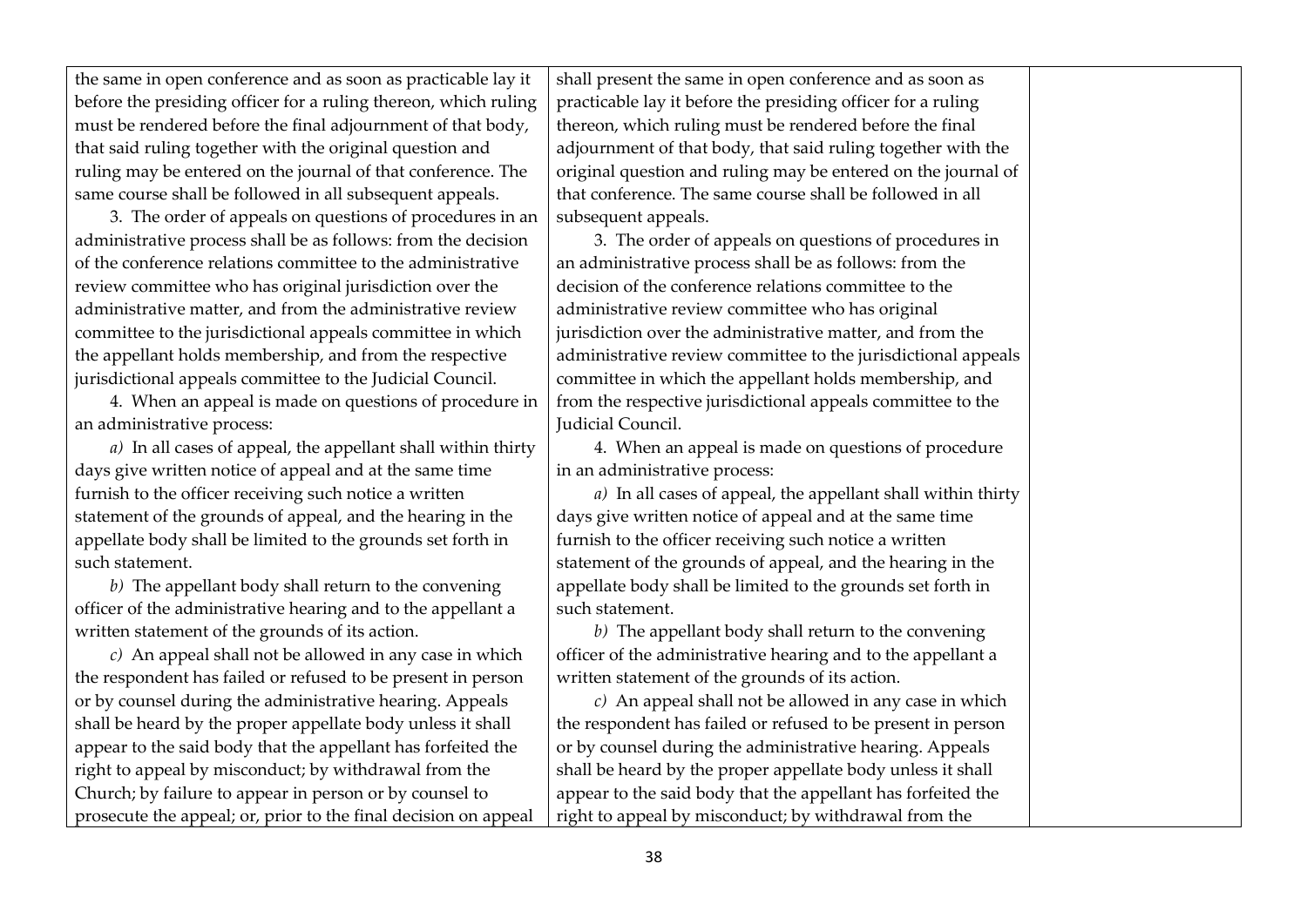by resorting to suit in the civil courts against any of the parties connected with the ecclesiastical administrative process.

*d)* The right to appeal, when once forfeited by neglect or otherwise, cannot be revived by any subsequent appellate body.

*e)* The right to prosecute an appeal shall not be affected by the death of the person entitled to such right. Heirs of legal representatives may prosecute such appeal as the appellant would be entitled to do if living.

*f)* The records and documents of the administrative process, including any evidence, and these only, shall be used in the hearing of any appeal.

*g)* The appellate body shall determine one question only: Were there such errors of Church law as to vitiate the recommendation and/or action of the administrative body? This question shall be determined by the records of the administrative process and the arguments of the official representatives of all parties. The appellate body shall in no case hear witnesses. It may have legal counsel present for the sole purpose of providing advice to the appellate body.

*h)* If the appellate body determines that any error has occurred, it may recommend to the appropriate person or body that action be taken promptly to remedy the error, decide the error is harmless, or take other action. The appellate committee shall not reverse the judgment nor remand the case for a new hearing on account of error plainly not affecting the result. All decisions of the appellate committee shall require a majority vote.

*i)* In all cases, the right to present evidence shall be exhausted when the case has been heard once on its merits in the proper administrative hearing body, but questions on

Church; by failure to appear in person or by counsel to prosecute the appeal; or, prior to the final decision on appeal by resorting to suit in the civil courts against any of the parties connected with the ecclesiastical administrative process.

*d)* The right to appeal, when once forfeited by neglect or otherwise, cannot be revived by any subsequent appellate body.

*e)* The right to prosecute an appeal shall not be affected by the death of the person entitled to such right. Heirs of legal representatives may prosecute such appeal as the appellant would be entitled to do if living.

*f)* The records and documents of the administrative process, including any evidence, and these only, shall be used in the hearing of any appeal.

*g)* The appellate body shall determine one question only: Were there such errors of Church law as to vitiate the recommendation and/or action of the administrative body? This question shall be determined by the records of the administrative process and the arguments of the official representatives of all parties. The appellate body shall in no case hear witnesses. It may have legal counsel present for the sole purpose of providing advice to the appellate body.

*h)* If the appellate body determines that any error has occurred, it may recommend to the appropriate person or body that action be taken promptly to remedy the error, decide the error is harmless, or take other action. The appellate committee shall not reverse the judgment nor remand the case for a new hearing on account of error plainly not affecting the result. All decisions of the appellate committee shall require a majority vote.

*i)* In all cases, the right to present evidence shall be exhausted when the case has been heard once on its merits in